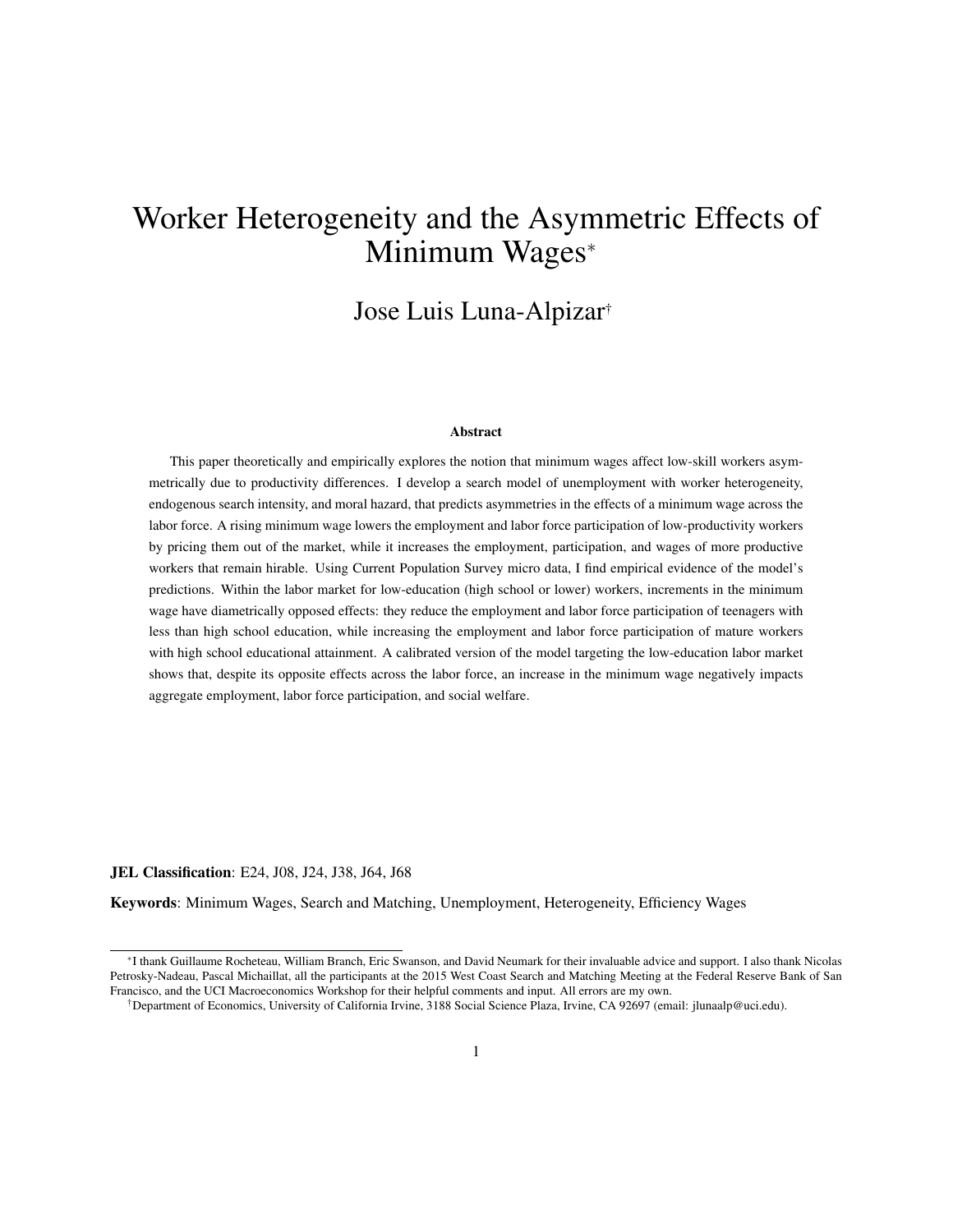## 1 Introduction

The effects of minimum wages on labor market outcomes have been extensively investigated in economics. Most of these studies focus on low-wage industries which, although diverse in nature, share a common and heterogeneous labor supply due to low technical requirements and high substitutability among workers. This heterogeneity is often overlooked by the literature and important asymmetries in the impact of minimum wages are missed by a representativeworker assumption. This paper explores the notion that minimum wages could affect the labor force asymmetrically due to worker heterogeneity. First theoretically, by developing a search model of unemployment with heterogeneous workers. Then empirically, by finding evidence supporting the model's main result: within the low-skill labor force, a rising minimum wage lowers the employment and labor force participation of the least productive workers as they are priced out of the market, while it increases the employment, participation, and wages of more productive workers that remain hirable.

I develop a search-and-matching model of unemployment with ex-ante worker heterogeneity, endogenous search intensity, and worker moral hazard as in Shapiro-Stiglitz (1984). The presence of worker moral hazard creates the need to incentivize workers at all times, which is optimally done by employers through a combination of efficiency wages and the threat of long unemployment spells. Worker heterogeneity generates a diverse array of optimal incentivizing schemes that depend on the worker's productivity and lead to differences in wages and unemployment rates across the labor force.

Under these circumstances, a binding minimum wage disrupts optimal incentivizing schemes and ultimately leads to disemployment and labor-force discouragement. When wages are negotiated via Nash-bargaining, a binding minimum wage can improve the workers' bargaining position without terminating or precluding future matches. However, with efficiency wages in place, the room for wage bargaining has been exhausted and employers cannot profitably raise wages. Match termination ensues. With bleak employment prospects, the worker's best option is to stop searching for a job since it is a costly activity with no expected payoffs; a minimum wage discourages low-productivity workers from participating in the labor force.

The model predicts improvements in the labor-market conditions of workers remaining in the market after a minimum wage hike. A rising minimum wage drives the lowest-skilled workers out of the labor force, which increases average worker productivity and the expected return of filling a vacancy. Equilibrium market tightness rises in response, which increases employment and creates spillover effects on wages through higher job-finding rates and better wage-bargaining terms for workers. These improvements encourage the labor force participation and search intensity of hirable workers.

Using Current Population Survey (CPS) data I test the model's predictions. Identifying heterogeneity in the labor force is fundamental for the analysis, so I consider two-way disaggregation by educational attainment and age. Two important results emerge from the analysis: 1) the minimum wage affects mostly low-education (high school or lower) labor markets; and 2) increments in the minimum wage have diametrically opposed effects within the low-education labor force: they reduce the employment and labor force participation of teenagers with less than high school education, while increasing the employment and labor force participation of mature workers with high school educational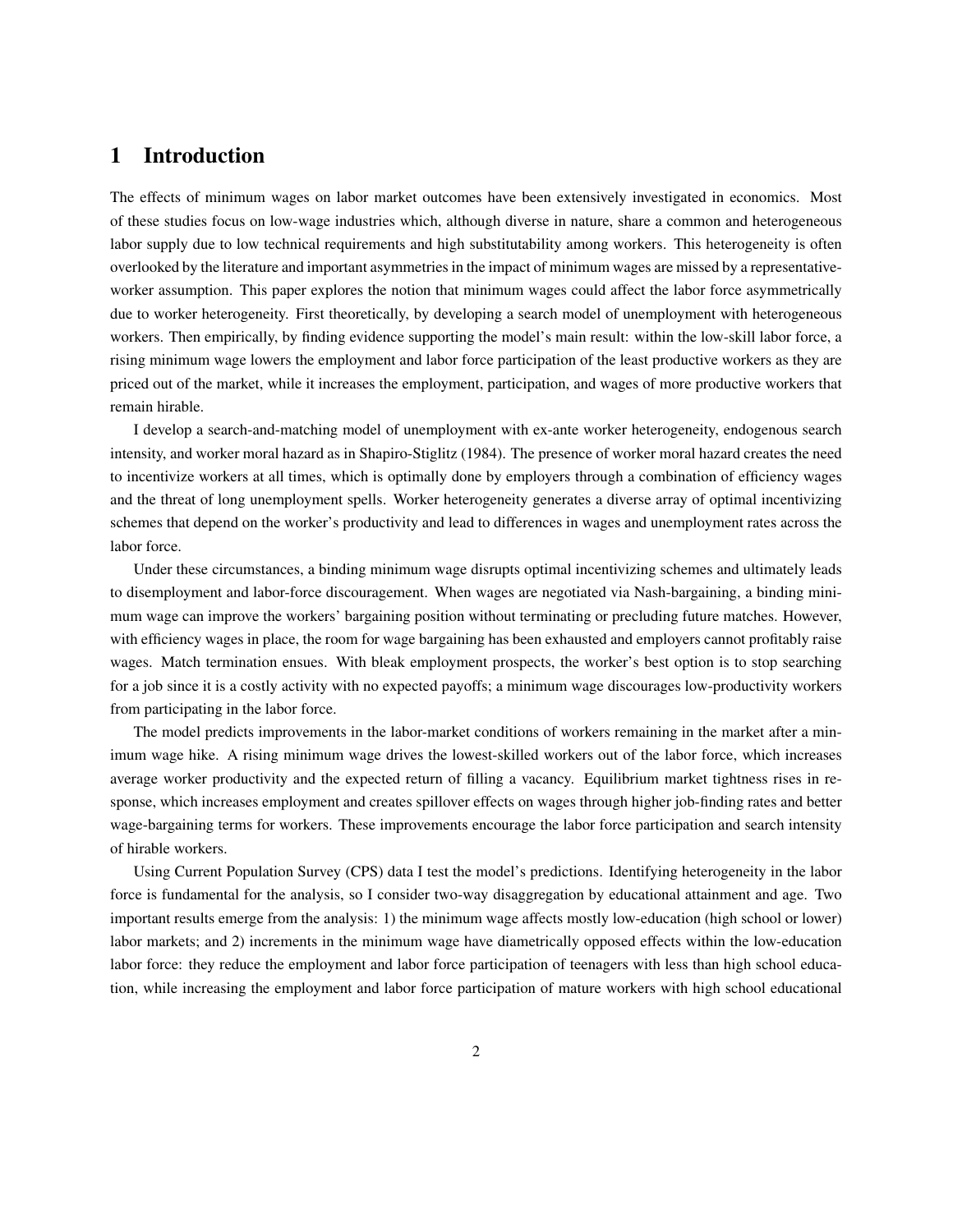attainment.<sup>[1](#page-2-0)</sup>

To theoretically assess the effects of increments in the minimum wage in the low-education labor market, I calibrate the model using the empirical results. Simulations of increases in the minimum wage show that, although the effect on individual labor-market outcomes vary widely by productivity, aggregate employment, aggregate labor force participation and social welfare, defined as total output net of search and recruiting costs, decrease with a rising minimum wage. According to the simulation, increasing the binding minimum wage from \$7.25 to \$15 would cause an employment and labor force participation reduction of roughly 50%, and a 70% decrease in social welfare for the low-education labor force.

This paper's contributions are theoretical and empirical. Theoretically, it presents a tractable and versatile model for the analysis of worker heterogeneity which predicts asymmetric outcomes across the labor force such as diverse unemployment rates, labor force participation rates, and wages. This characteristic makes the model useful for the analysis of policies affecting workers differently according to their skills and productivity.

Applying this model to the analysis of minimum wages offers an additional set of advantages. The model's setting emulates an environment where a minimum wage is most likely binding and consequential; low-wage labor markets which are mostly characterized by unspecialized jobs with high substitutability between workers and no skill-signaling. The assumptions of ex-ante worker heterogeneity and random search make the model fit this description.

The model offers an intuitive and cohesive explanation of the ripple effects and the asymmetries in the impact of minimum wages. This is achieved by assuming moral hazard and imperfect monitoring in a unified low-wage labor market where all outcomes are driven by the same general equilibrium effect; changes in equilibrium market tightness. As the minimum wage binds at the low end of the worker productivity distribution, it changes the firm's incentives to open vacancies. The effects of the minimum on the outcomes of workers on the upper part of the distribution depend on whether the market tightens or loosens. The presence of moral hazard delivers stark predictions about minimum wages hikes; market tightness unambiguously increases through a "weeding-out" effect in the labor force.

The model is also capable of generating and explaining a number of other phenomena related to minimum wages in a parsimonious way. It describes the well-documented wage spillover effect as a general equilibrium result. After a minimum wage hike, market tightness increases and jobs arrive to remaining workers at higher rate than workers do to open vacancies, relative to before the hike. The worker's bargaining strength is then higher and the firm's lower, which results in higher wages.<sup>[2](#page-2-1)</sup> It also sheds light on the use of suboptimal minimum wages: situations where, due to regulations, employers could actually pay workers less than the minimum and yet decide not to.<sup>[3](#page-2-2)</sup> The situation occurs even when some firms paid a starting wage below the new minimum before it became effective. In my model, a higher minimum wage increases market tightness: workers who remain hirable have better outside options, which increases the endogenous efficiency wage floor. So, it could be the case that workers earning below a new minimum before it becomes effective must be paid above the new minimum to be incentivized.

The paper also contributes to the empirical literature on minimum wages by documenting that increases in the min-

<span id="page-2-1"></span><span id="page-2-0"></span><sup>&</sup>lt;sup>1</sup>I define mature workers as the workers aged between 25 to 59.

<sup>2</sup>For evidence on wage spillover effects see: Katz and Krueger (1992); Card and Krueger (1995); Dolado, Felgueroso, and Jimeo (1997); Teulings (2003).

<span id="page-2-2"></span> ${}^{3}$ Freeman, Wayne, and Ichnioski (1981); Katz and Krueger (1991), (1992); Manning and Dickens (2002).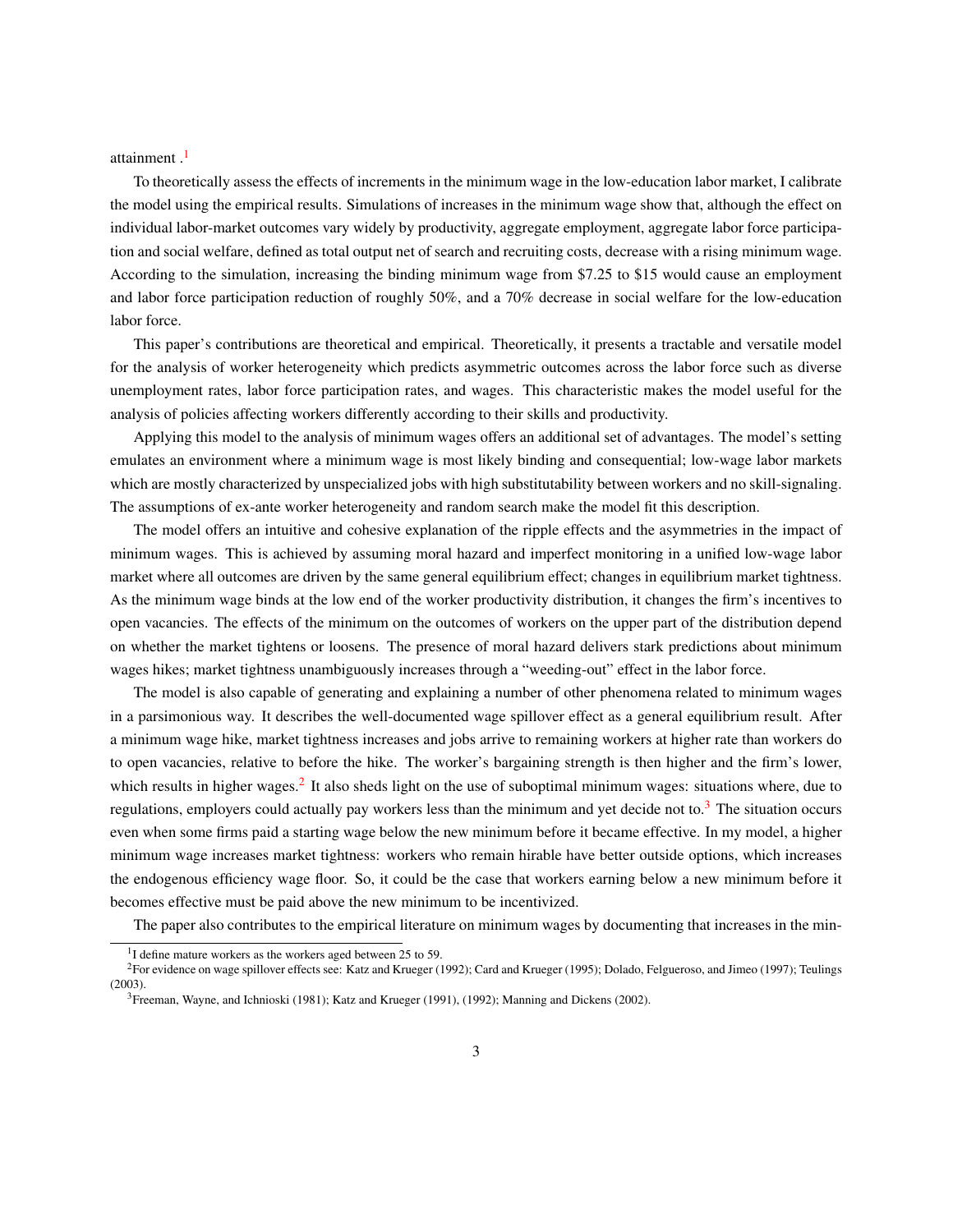imum wage impact low-education workers only, and that the nature and magnitude of the effects depend on education and age. My results are consistent with the bulk of literature finding negative employment and labor force participation effects for the young low-educated population, with estimated elasticities of -0.20 and -0.15 respectively. A new finding of the present study is the positive impact on the employment and labor force participation for mature workers with high school educational attainment, with predicted elasticities of 0.05 and 0.04 respectively.

According to my results, neglecting to consider worker heterogeneity masks important intra-labor force minimum wage effects; their impact on labor market outcomes depends on the specific population under study. The implementation of a minimum wage must identify and acknowledge who the truly affected workers are, and the direction and magnitude of the impact.

The paper is organized as follows. Section 2 gives a review of the related literature. Section 4 presents the searchand-matching model with heterogeneous workers. Section 5 presents empirical evidence of asymmetric minimum wage effects on labor market outcomes. Section 6 calibrates the model and shows the simulation's results of increases in the minimum wage. Finally, Section 7 concludes. Tables, derivations, and proofs are included in the Appendix.

## 2 Related Literature

This paper relates to several strands of the literature. First, it is related to the work studying the effect of changes in minimum wages on labor market outcomes and welfare in a Mortensen-Pissarides framework. The main difference between the present paper and previous works is the inclusion of worker heterogeneity in a random search environment, that is,the assumption that different workers participate in the same labor market. The best known work in the field is Flinn(2006). He considers heterogeneity in the workers' outside values to account for the labor-force participation effects that a higher minimum could create, but once workers have decided to enter the labor market, they are ex-ante identical and their productivity is determined by a random draw from a productivity distribution. This ex-post heterogeneity does not make it possible to create a link between market outcomes and workers' individual characteristics, such as the empirical correlation between wages and age. Flinn (2010) presents an extension of that model introducing ex-ante worker heterogeneity captured by differences in the parameters of the productivity distribution determining the product of a match. With randomness in the productivity, endogenous contact rates can be derived only when directed search is considered, that is, when different workers are assumed to participate in different labor submarkets. Rocheteau and Tasci (2008) investigate the effect of minimum wages in an array of different environments within a search framework. However, they do not consider worker heterogeneity. Gorry (2013) presents a search model to explore the effects of minimum wages on experience accumulation. His model includes worker heterogeneity but search is directed.

To the best of my knowledge, my paper is the first one to study minimum wages in an environment with worker heterogeneity and random search. These two characteristics absent in other models are necessary to understand how asymmetries in the way a minimum wage affects workers in the same labor market arise. With these characteristics, a minimum wage binding only for a small portion of workers has repercussions on the outcomes of all the workers in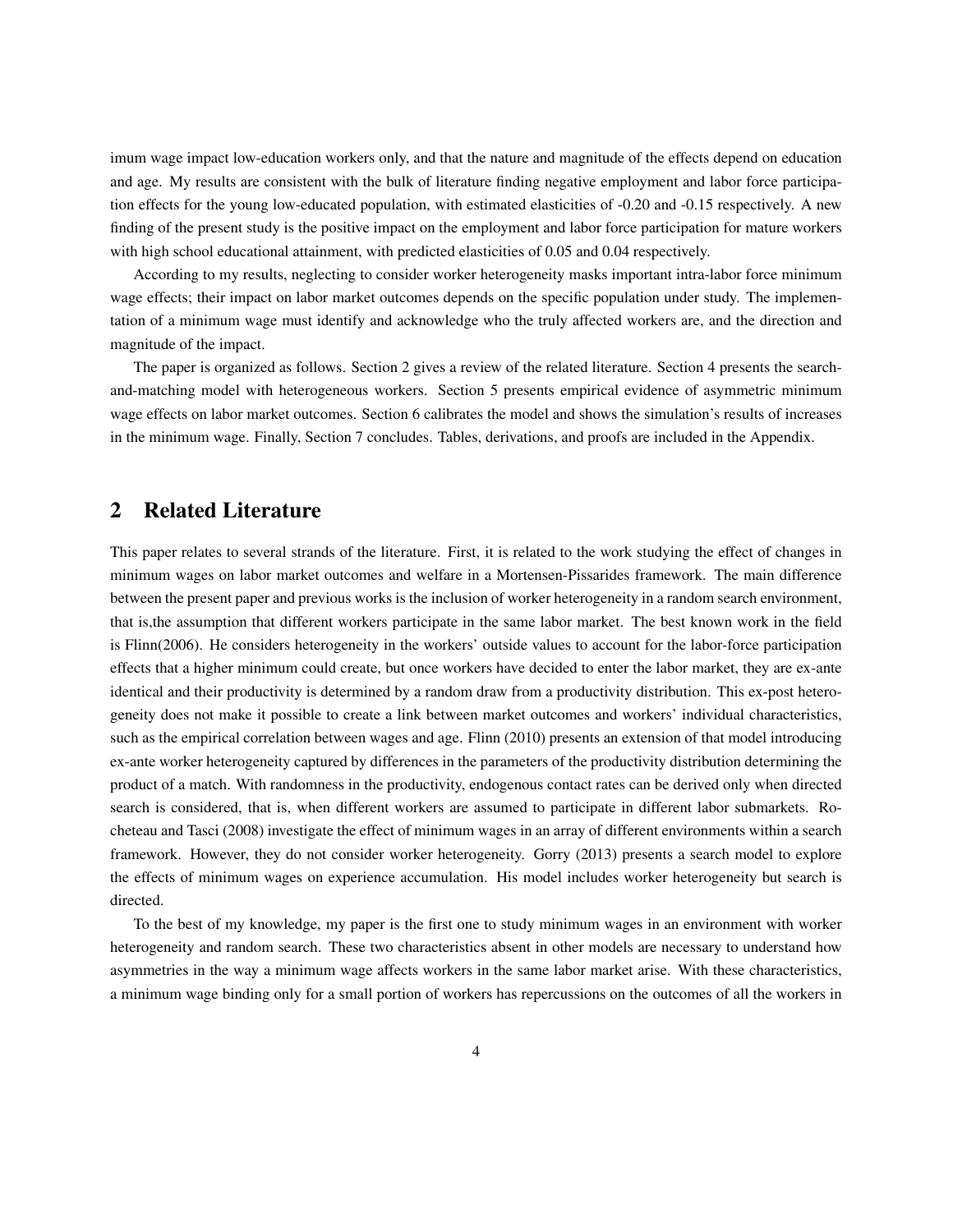the market.

Another important difference with Flinn (2006) is that his empirical analysis focuses on estimating the workers' bargaining power to determine if the Hosios (1990) efficiency condition is satisfied and assess the welfare properties of a minimum wage. In my model, the Hosios (1990) rule of optimality does no longer hold due to the heterogeneity in the workforce and the constraint on the Nash bargaining. Whether the minimum wage has detrimental or improving welfare effects depends on the model's parameterization. Based on the results of the reduced form estimation, I asses the welfare properties of a minimum wage on the low-education labor market with a calibrated version of the model.

The paper also relates to the vast empirical literature exploring the effect of minimum wages on employment, broadly reviewed in Neumark and Wascher (2007). They report that the majority of the studies give a consistent indication of negative employment effects, and that among the papers that according to them provide the most credible evidence, almost all point to negative employment effects, both for the United States as well as for many other countries. The studies that focus on the least-skilled groups provide relatively overwhelming evidence of stronger disemployment effects for these groups. My results are consistent with the literature; teenagers and the least educated workers experience negative employment effects. My result show positive, although small, positive employment effect for 25 to 59 year-olds with high school educational attainment. To the best of my knowledge, this is the first study to find positive employment effects for this specific demographic.

This paper also explores the effect of minimum wages on labor force participation. Previous works such as Kaitz (1970), Mincer (1976), Ragan (1977), and Wessels (1980) find that the minimum wage decreased, or left unchanged, the labor force participation rate of low-wage workers. Using more recent econometric techniques, Wessels (2005) shows that minimum wage hikes had a small but significant negative effects on the labor force participation of teenagers. My results are overall consistent with these findings; I also find significant negative elasticities for teenagers of -0.15. However, this first paper to find significant positive effects on labor force participation on 25-59 year olds with highschool educational attainment and find a statically significant elasticity of 0.04.

## 3 The Model

In this section, I present a search-and-matching model of unemployment with worker heterogeneity, moral hazard, and endogenous search intensity. The environment is the same as Pissarides (2000) chapter 5 with two important differences: workers vary in their productivity, and there is imperfect monitoring of a worker's effort as in Shapiro and Stiglitz  $(1984)$  $(1984)$  $(1984)$ .<sup>4</sup>

<span id="page-4-0"></span><sup>4</sup>The model is based on previous models of search unemployment with moral hazard and imperfect monitoring: Mortensen (1989), Mortensen and Pissarides (1999), and Rocheteau (2001).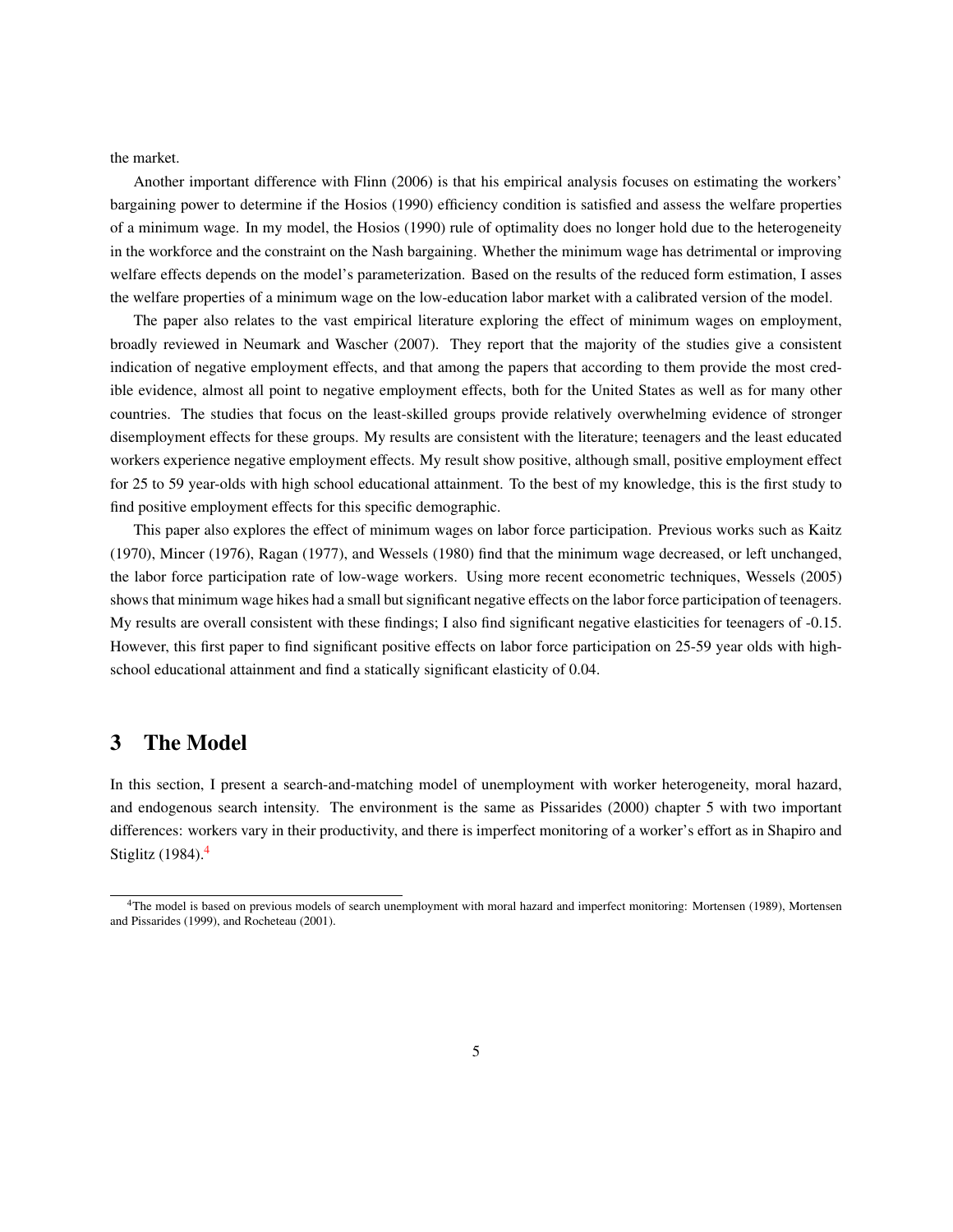#### 3.1 The Model's Environment

Time is continuous, endless, and is denoted by *t*. All agents are risk neutral and discount utility flows at rate  $r \in \mathbb{R}^+$ . There are *n* kinds of workers with ex-ante productivities  $y_1, ..., y_n$  satisfying  $0 < y_1 < ..., < y_n$ . There is a continuum of identical firms which can be matched with one worker at most. Search is random or undirected; firms can be matched with any type of worker. Productivity is perfectly observable by firms and workers, so a worker with productivity *y<sup>i</sup>* , hereinafter type-*i* worker, is hired upon meeting with an endogenous probability Π*<sup>i</sup>* . As it will be shown later, Π*<sup>i</sup>* is optimally chosen by firms as a motivating device.

Firms are identical, so the production flow of a match depends entirely on the worker's type.<sup>[5](#page-5-0)</sup> There are two levels of work intensity; *e* and 0. If a type-*i* worker exerts effort, the flow product is *y<sup>i</sup>* , and the worker bears a disutility of *e*. If the worker shirks, the product of a match is zero. The effort exerted by the worker is observable only after an inspection, which obeys a Poisson process with an exogenous arrival rate  $\lambda \in \mathbb{R}^+$ . If the worker is caught shirking the match is terminated. There are no reputational effects, so upon meeting a worker, a firm does not know whether the worker has a shirking history or not.

An employed worker receives a wage  $w_i \leq y_i$ . When unemployed, a worker receives an income  $b < y_1$ , which can be interpreted as unemployment benefits or the utility a workers derives from not working. Unemployed type-*i* workers, must decide how actively they search for a job. This search intensity is denoted by *s<sup>i</sup>* and in the model's setting, it is tantamount to labor force participation. If  $s_i = 0$ , the worker is not participating in the labor market and higher levels of  $s_i$  will be interpreted as higher labor force participation. Search intensity comes at a cost  $c(s_i)$ , where  $c'(s_i) > 0$ ,  $c''(s_i) > 0$ ,  $c(0) = c'(0) = 0$  and  $c(\infty) = \infty$ . Similarly, a firm with a vacant job must incur a flow cost  $\gamma \in \mathbb{R}^+$ to advertise its vacancy.

Worker population is given by  $p_1, ..., p_n$ , where  $p_i$  is the share of type-*i* workers. I denote the unemployment rate of each type of worker as *u<sup>i</sup>* , and the number of vacancies as a fraction of the worker population as υ. Labor market tightness is defined as

$$
\theta \equiv \frac{v}{\sum_{i} p_i s_i u_i},
$$

where  $\sum p_i s_i u_i$  is the measure of active unemployed workers. The number of matches made per-unit of time is given *i*by the constant-returns matching function  $h(∑p_i s_i u_i, v)$ , differentiable and increasing in both arguments. The matching *i* rate per active unemployed worker is defined as

$$
f(\theta) \equiv \frac{h(\sum p_i s_i u_i, v)}{\sum_i p_i s_i u_i} = h(1, \theta).
$$

Similarly, a firm's matching rate is given by

<span id="page-5-0"></span><sup>&</sup>lt;sup>5</sup>Other search-and-matching models where search is undirected are Acemoglu (1999), Shimer(2001), Dolado et al. (2003) and Pries (2008). Acemoglu (1999) makes a case for undirected search by pointing out that skill is imperfectly correlated with observable characteristics, such as years of education and age, making it difficult for employers to recruit workers with a particular skill level.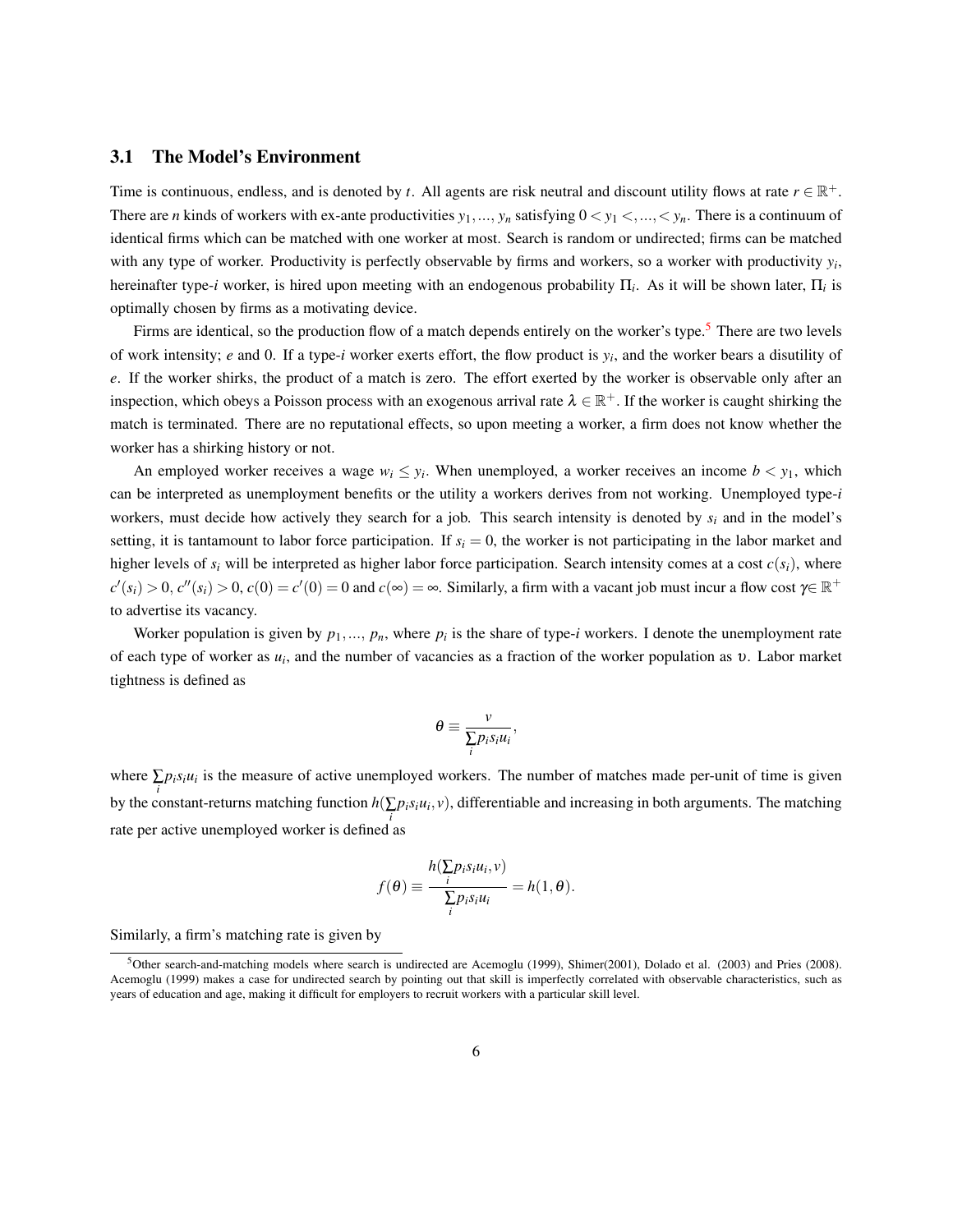$$
q(\theta) \equiv \frac{h(\sum p_i s_i u_i, v)}{v} = h(1/\theta, 1).
$$

Unemployed workers are matched faster in a tighter market, that is, when there are more vacancies relative to job seekers. Similarly, firms are matched with workers faster when there are more unemployed workers relative to vacancies. Matches are terminated by an exogenous shock following a Poisson process with parameter  $\delta \in \mathbb{R}^+$ . There is no on-the-job search.

#### 3.1.1 Worker Behavior

Once hired, it is the worker's decision to exert effort or shirk. This decision is made based on the lifetime expected utility of each action. A non-shirker is a worker who chooses not to shirk in all periods while his current job lasts. He gets a wage *w<sup>i</sup>* and suffers a disutility *e* per unit of time, and could have his job terminated exogenously with probability  $\delta$ . The lifetime expected utility of a type-*i* non-shirker,  $E_i$ , obeys the flow Bellman equation:

<span id="page-6-0"></span>
$$
rE_i = w_i - e + \delta(U_i - E_i), \tag{1}
$$

where  $U_i$  is the lifetime expected utility of a type-*i* unemployed worker.  $E_i$  represents the asset value of employment, so  $(1)$  states that the opportunity cost of holding a job without shirking is equal to the current income flow minus the disutility of effort plus the expected capital loss from a change of state.

The expected lifetime utility of a worker who chooses to shirk, *S<sup>i</sup>* , during a length of time *dt*, satisfies

<span id="page-6-1"></span>
$$
S_i = w_i dt + \exp(-r dt) \left\{ \Pr\left[\min(\tau_\delta, \tau_\lambda) \le dt \right] U_i + (1 - \Pr\left[\min(\tau_\delta, \tau_\lambda) \le dt\right] \right\},\tag{2}
$$

where  $\tau_{\lambda}$  is the length of time until the next inspection and  $\tau_{\delta}$  is the duration of the job. These two processes are characterized by an exponential distribution with parameters  $\lambda$  and  $\delta$  respectively. According to [\(2\)](#page-6-1), during the time interval *dt* a shirker receives a real wage *widt* and has no disutility from work, he loses his job if he is caught shirking or if the match is terminated by an idiosyncratic shock. If neither of these two events occur during the time interval  $dt$ , the employed worker stops shirking in all subsequent periods. A worker will chose to exert effort over shirking if and only if the lifetime expected value of not shirking is greater the lifetime expected value of doing so. As *dt* approaches zero, it can be shown that a type-*i* worker will choose effort over shirking if and only if

<span id="page-6-2"></span>
$$
E_i - U_i \ge \frac{e}{\lambda},\tag{3}
$$

this is the no-shirking condition (NSC) and its derivation is shown in the appendix. The condition states that in order to incentivize a worker to exert effort in the production process, his surplus from a match must be at least equal to  $e/\lambda$ , the expected disutility from working before the next inspection. When a workers decides to shirk he saves the disutility of effort *e* but has an expected capital loss of  $\lambda(E_i - U_i)$ . In equilibrium, workers will never have an incentive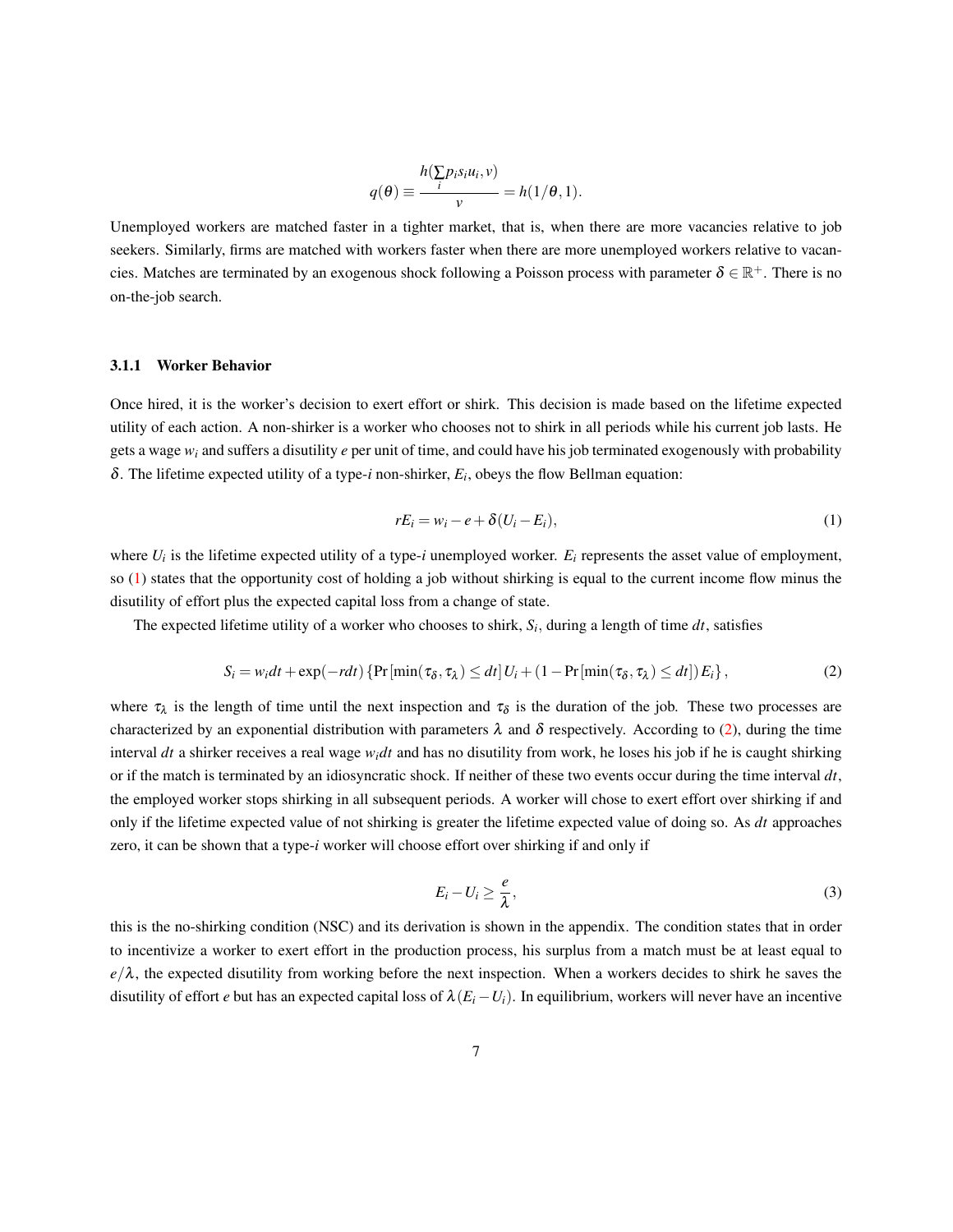to shirk since firms will never hire a worker if they cannot guarantee their effort, so the lifetime expected utility of unemployment of a type-*i* worker satisfies

<span id="page-7-0"></span>
$$
rU_i = \max_{s_i \ge 0} \{b - c(s_i) + s_i \Pi_i f(\boldsymbol{\theta}) [E_i - U_i] \},\tag{4}
$$

where  $s_i\Pi_i f(\theta)$  is the unemployment-exit rate. According to [\(4\)](#page-7-0), when an unemployed worker finds a job he becomes a non-shirker given that the NSC is always satisfied. It is important to remark that the permanent income of unemployed workers is increasing with market tightness since the probability of coming into contact with a firm increases with more vacancies per worker, which shortens the average duration of unemployment. Workers set their search intensity to maximize  $rU_i$  taking  $\theta$  and the rest of the parameters as given. The optimal choice of search intensity solves:

<span id="page-7-1"></span>
$$
c'(s_i) = \Pi_i f(\theta)[E_i - U_i].
$$
\n(5)

The restrictions imposed on the cost function  $c(s_i)$  guarantee a unique solution to [\(5\)](#page-7-1). Combining [\(1\)](#page-6-0) and [\(4\)](#page-7-0) the surplus of a match for a type-*i* worker is:

<span id="page-7-3"></span>
$$
E_i - U_i = \frac{w_i - e - b + c(s_i)}{r + \delta + s_i \Pi_i f(\theta)}.
$$
\n<sup>(6)</sup>

A worker will accept a match if and only if *E<sup>i</sup>* −*U<sup>i</sup>* is positive and, according to the NSC [\(3\)](#page-6-2), will choose not to shirk if and only if it is greater than  $e/\lambda$ .

#### 3.1.2 Firm Behavior

The present discounted value of expected profits from a vacant job, *V*, must satisfy the Bellman equation

<span id="page-7-2"></span>
$$
rV = -\gamma + q(\theta)[\sum_{i} \Pi_{i} \mu_{i} (J_{i} - V)], \qquad (7)
$$

where γ is the flow cost of keeping a vacancy open. The value function of a filled vacancy by a type-*i* worker is denoted by  $J_i$ , and  $\mu_i$  is the fraction of active unemployed type-*i* workers in the active unemployed population. Equation [\(7\)](#page-7-2) states that the capital cost of an open vacancy has to be exactly equal to the rate of return of the vacancy, i.e., the flow costs of recruiting plus the expected capital gain. The fraction of unemployed type-*i* workers is given by

<span id="page-7-5"></span>
$$
\mu_i = \frac{p_i s_i u_i}{\sum_j p_j s_j u_j}.\tag{8}
$$

The asset value of an occupied vacancy by a type-*i* worker satisfies a similar Bellman equation:

<span id="page-7-4"></span>
$$
rJ_i = y_i - w_i + \delta(V - J_i). \tag{9}
$$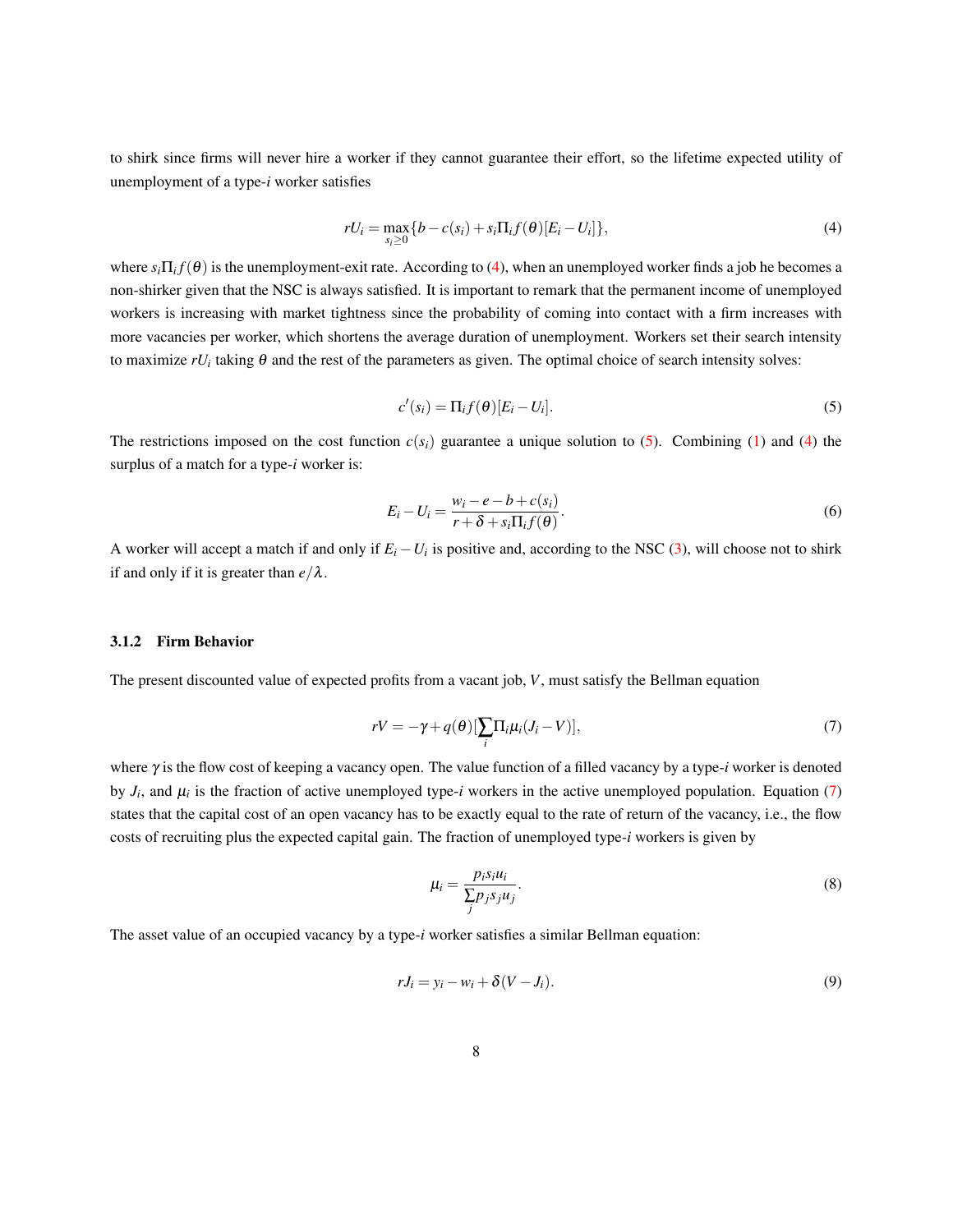Firms will hire workers only if the NSC is satisfied, so the capital gain of a filled vacancy is equal to the income flow,  $y_i - w_i$ , plus the expected capital loss when the match is exogenously destroyed. Each firm takes the strategy of other firms as given, i.e. they take market tightness as given, and chooses  $\Pi_i$  in order to maximize its expected profits. The best response function of a firm satisfies the following rule:

<span id="page-8-3"></span>
$$
J_i - V > 0 \Rightarrow \Pi_i = 1
$$
  
\n
$$
J_i - V < 0 \Rightarrow \Pi_i = 0
$$
  
\n
$$
J_i - V = 0 \Rightarrow \Pi_i \in [0, 1]
$$
 (10)

In words, if the firm's surplus of a match is strictly positive the firm will always hire the worker. If the surplus is negative the firm will never hire the worker. If the surplus is zero, the firm is indifferent between hiring the worker and keep searching for a worker, so the firm's best response is to hire a worker with any probability.

#### 3.1.3 Wage determination

Wages are determined through Nash bargaining subject to the constraint of the NSC.<sup>[6](#page-8-0)</sup> Wages solve:

<span id="page-8-2"></span>
$$
w_i = \arg \max \left( E_i - U_i \right) \beta J_i^{1-\beta} \text{ s.t. } E_i - U_i \ge \frac{e}{\lambda}, \tag{11}
$$

where  $\beta$  is the worker's bargaining power. Using [\(6\)](#page-7-3) and [\(9\)](#page-7-4), the expression for the unconstrained Nash-bargaining wage,  $w_i^N$ , is

$$
w_i^N = y_i \left[ \frac{\beta(r + \delta + s_i \Pi_i f(\theta))}{r + \delta + \beta s_i \Pi_i f(\theta)} \right] + \left[ \frac{(r + s)(1 - \beta)}{r + \delta + \beta s_i \Pi_i f(\theta)} \right] \left[ b + e - c(s_i) \right].
$$
 (12)

With an unconstrained Nash-bargaining wage, the worker's surplus of employment is

<span id="page-8-1"></span>
$$
E_i - U_i = \frac{\beta[y_i - e - b + c(s_i)]}{r + \delta + \beta s_i \Pi_i f(\theta)}.
$$
\n(13)

When the NSC cannot be satisfied with the unconstrained Nash-bargaining wage, firms set the wage to incentivize workers. The minimum wage that a firm must pay to induce effort from the worker is the wage that makes the NSC bind. Substituting [\(6\)](#page-7-3) into the NSC and solving for *w* with an equality, we get that the efficiency wage,  $w_i^E$ , is

<span id="page-8-4"></span>
$$
w_i^E = b + e - c(s_i) + \frac{e}{\lambda} [r + \delta + s_i \Pi_i f(\theta)].
$$
\n(14)

This is the minimum wage required to incentivize workers to exert effort. Without the threat of moral hazard, i.e. if  $e = 0$  or  $\lambda \to \infty$ , the unconstrained Nash-bargaining wage would be enough to guarantee the worker's effort into the production process. In the presence of moral hazard, guaranteeing effort requires a moral-hazard premium defined as

<span id="page-8-0"></span><sup>6</sup>Using formal econometric analysis, Malcomson and Mavroeidis (2011), show that this constrained Nash-bargaining mechanism fits the wage patterns in the US data better than the canonical unconstrained Nash-bargaining model in Mortensen and Pissarides (1994), or the credible bargaining model of Hall and Milgrom (2008).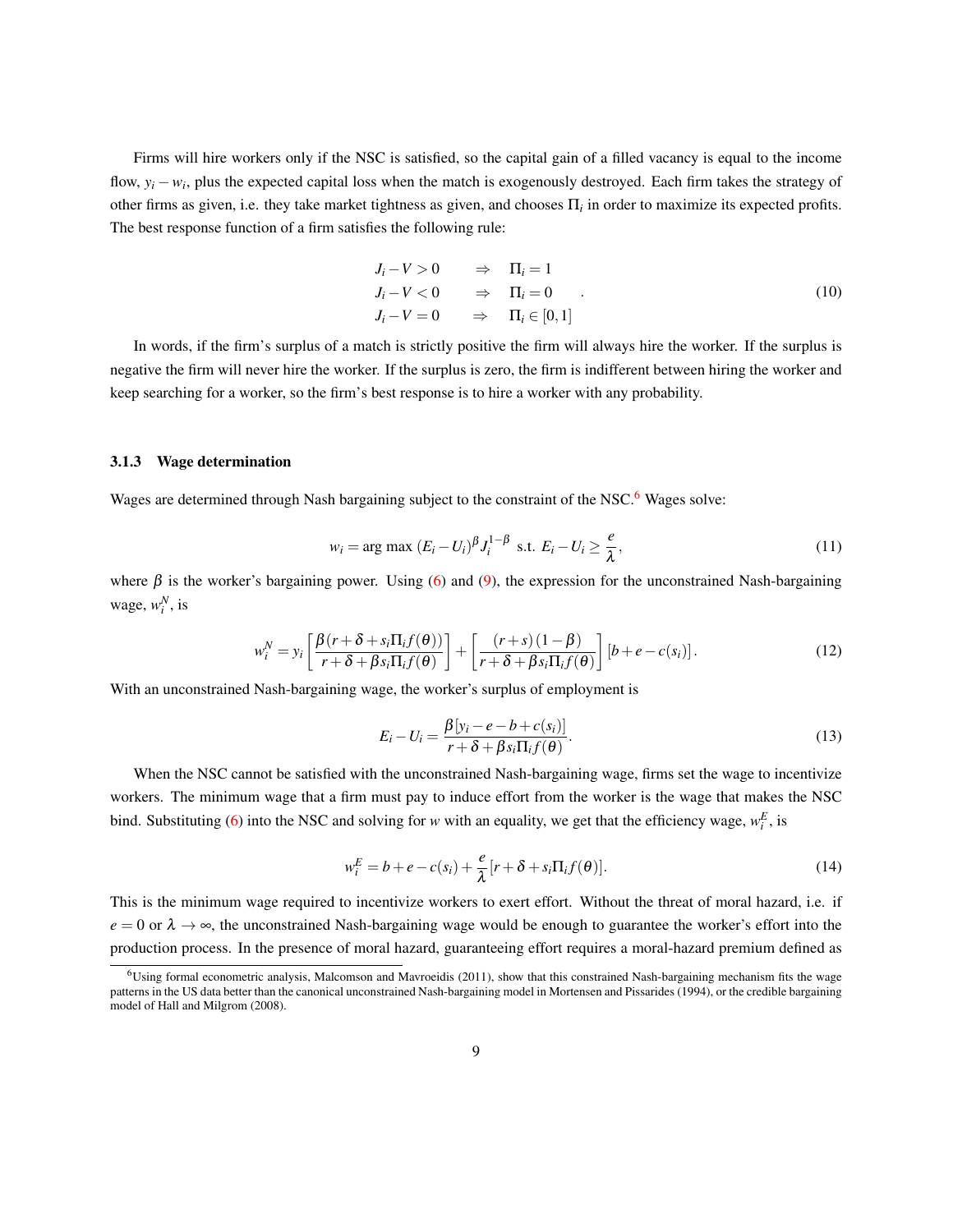the difference between the efficiency wage and the unconstrained Nash-bargaining wage,  $w_i^E - w_i^N$ . It can be showed that this premium is inversely related to productivity and it increases with the relative value of the worker's outside options. If his current job is likely to end or if the expected length of unemployment is short, the outside options are relatively more valuable so the moral hazard premium must be larger. Consistent with the efficiency-wage literature, the no-shirking wage is higher when the effort to be exerted is larger or the detection probability is lower. Notice that the efficiency wage is an increasing function of market tightness just like the Nash-bargaining wage but, unlike it, the efficiency wage is not bounded above. This is the result of the fact that the moral hazard premium goes to infinity along with market tightness. If the worker's valuation for his job must be kept above a threshold to prevent shirking, as the market tightens, the wage premium gets increasingly large to compensate the worker for the improvement of his outside options.

Depending on whether the NSC is binding, equilibrium wages are determined either through Nash bargaining or with the expression for efficiency wages. Using  $(3)$  and  $(13)$ , the solution to  $(11)$  can be specified as:

<span id="page-9-0"></span>
$$
w_i = \begin{cases} w_i^N, & y_i > b + e - c(s_i) + (r + \delta + s_i \Pi_i f(\theta) \beta) \frac{e}{\lambda \beta}, \\ w_i^E, & y_i \le b + e - c(s_i) + (r + \delta + s_i \Pi_i f(\theta) \beta) \frac{e}{\lambda \beta}. \end{cases}
$$
(15)

High-productivity workers will receive unconstrained Nash-bargaining wages while low-productivity workers will be paid an efficiency wage. This function is monotonically increasing and continuous on market tightness and productivity.

#### 3.2 Equilibrium

I only consider symmetric Nash equilibria; all firms adopt the same hiring strategy. This optimal hiring strategy must satisfy the hiring rule in [\(10\)](#page-8-3) and no firm must have an incentive to change its strategy given the other firms' strategies. The free-entry condition for firms implies that the value of a vacancy is zero,  $V = 0$ . Using this fact, the equilibirum best response hiring function can be derived. For a given θ and *s<sup>i</sup>* , the firm's best-response hiring function for a type-*i* worker is:

<span id="page-9-1"></span>
$$
\Pi_i(\theta) = \begin{cases}\n1, & y_i \ge y_M(\theta), \\
\frac{y_i - b - e + c(s_i) - (r + \delta)\frac{e}{\lambda}}{s_i f(\theta)\frac{e}{\lambda}}, & y_M(\theta) > y_i \ge y_L, \\
0, & y_L > y_i.\n\end{cases}
$$
\n(16)

where  $y_H(\theta) \equiv b + e - c^E + [r + \delta + s^E f(\theta) \beta] \frac{e}{\lambda \beta}, y_M(\theta) \equiv b + e - c^E + [r + \delta + s^E f(\theta)] \frac{e}{\lambda}, y_L \equiv b + e + (r + \delta) \frac{e}{\lambda}$  $\frac{e}{\lambda}$ ,  $s^E$ is such that  $c'(s^E) = f(\theta) \frac{e}{\lambda}$  $\frac{e}{\lambda}$ , and  $c^E \equiv c(s^E)$ . The derivation of this function is shown in the appendix. The function describes the firm's hiring behavior upon contact with a type-*i* worker. Workers with high productivities will always be hired by firms since they can be encouraged profitably; firms are strictly better off hiring them. Workers with lower productivities will be hired with a probability less than one because upon contact with these workers, firms are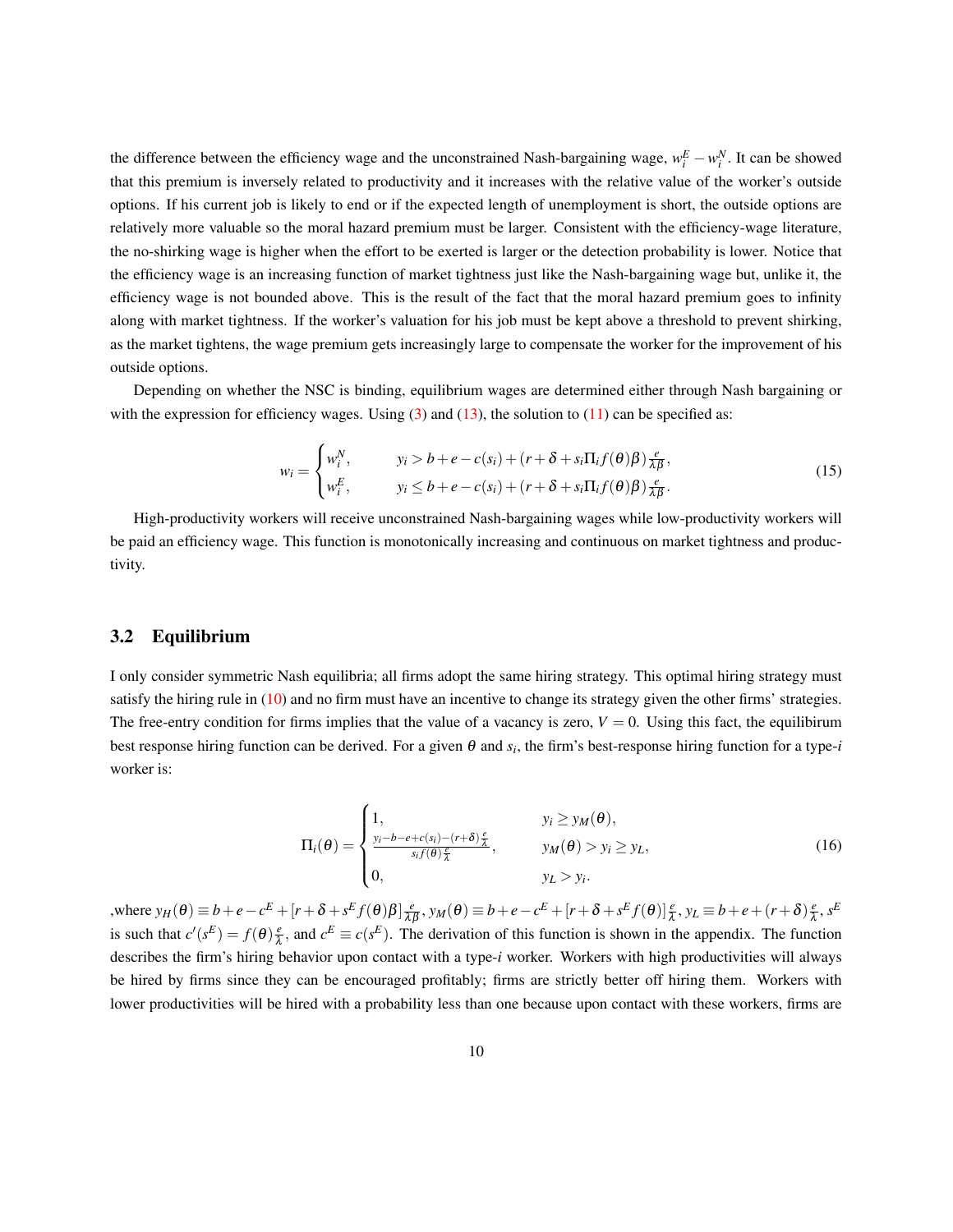indifferent between hiring them and not, they generate no surplus for the firm. Workers with very low productivities cannot be encouraged without generating a negative surplus for the firms; firms will never hire these workers. Using these results, the equilibrium search intensity function for a type-*i* worker can be derived.

<span id="page-10-0"></span>
$$
s_i(\theta) = \begin{cases} s_i^N, & s.t. \ c'(s_i^N) = \frac{\beta(y_i - e - b + c(s_i))}{r + \delta + \beta s_i^N f(\theta)} & y_i \ge y_H(\theta), \\ s^E, & s.t. \ c'(s^E) = f(\theta) \frac{e}{\lambda} & y_H(\theta) > y_i \ge y_M(\theta), \\ s_i^L, & s.t. \ c'(s_i) = \frac{y_i - e - b + c(s_i) - (r + \delta) \frac{e}{\lambda}}{s_i} & y_M(\theta) > y_i \ge y_L, \\ 0, & y_L > y_i. \end{cases}
$$
(17)

The results in [\(17\)](#page-10-0) describe the optimal search intensity of workers according to their productivity. It can be shown that  $0 \le s_i^L \le s^{E \le s_i^N}$ , so more productive workers will participate more intensely in the market since the gains of finding a job are larger for them. Using the information from the optimal search intensity and hiring rule functions, the wage equation [\(15\)](#page-9-0) can be expressed as:

<span id="page-10-1"></span>
$$
w_i(\theta) = \begin{cases} w_i^N(\theta), & y_i \ge y_H(\theta), \\ w^E(\theta) \equiv b + e - c^E + \frac{e}{\lambda} [r + \delta + s^E f(\theta)], & y_H(\theta) > y_i \ge y_M(\theta), \\ y_i, & y_M(\theta) > y_i \ge y_L. \end{cases}
$$
(18)

Equations [\(16\)](#page-9-1), and [\(18\)](#page-10-1) describe the equilibrium wage-hiring incentivizing scheme for a given market tightness. Upon contact with a worker, firms hire him with a probability and a wage that ensures that the NSC is not violated. The rationale behind the incentivizing-hiring scheme is presented in Figure 1. If the product of a match is high enough  $(y_i > y_H(\theta))$ , wage is set using Nash-bargaining since it generates surplus for both, worker and firm, without violating the NSC. Worker surplus is above the no-shirking threshold so he will be incentivized to work, and the surplus that a firm gets is positive so it will hire the worker with probability one. When productivity is not so high  $(y_H(\theta) \ge y_i > y_M(\theta)$ , the Nash-bargaining wage is not high enough to prevent a worker from shirking, efficiency wages are necessary to ensure that the match is productive. The firm still gets a positive surplus so the worker is hired with probability one. Workers such that  $y_i \ge y_M(\theta)$  will be referred to as "perfectly employable" since firms can always hire them and get a strictly positive match surplus.

When  $y_M(\theta) \ge y_i > y_L$ , the worker's efficiency wage is greater than the product of a match  $(w_i^E = b + e - c(s_i) +$ *e*  $\frac{e}{\lambda}[r+\delta+s_i\Pi_i f(\theta)] > y_i$ , the worker can still be encouraged to work with a wage equal to his productivity,  $w_i = y_i$ , if his outside options are eroded by a lower probability of transition out of unemployment. If Π*<sup>i</sup>* were equal to one, the no-shirking wage would have to be superior to the worker's productivity so firms would never hire them. Conversely, if Π*<sup>i</sup>* were equal to zero, the worker would generate positive profits for his employer so he would always be hired. The equilibrium answer to this conundrum is that employers adopt a mixed strategy, they hire the worker with a probability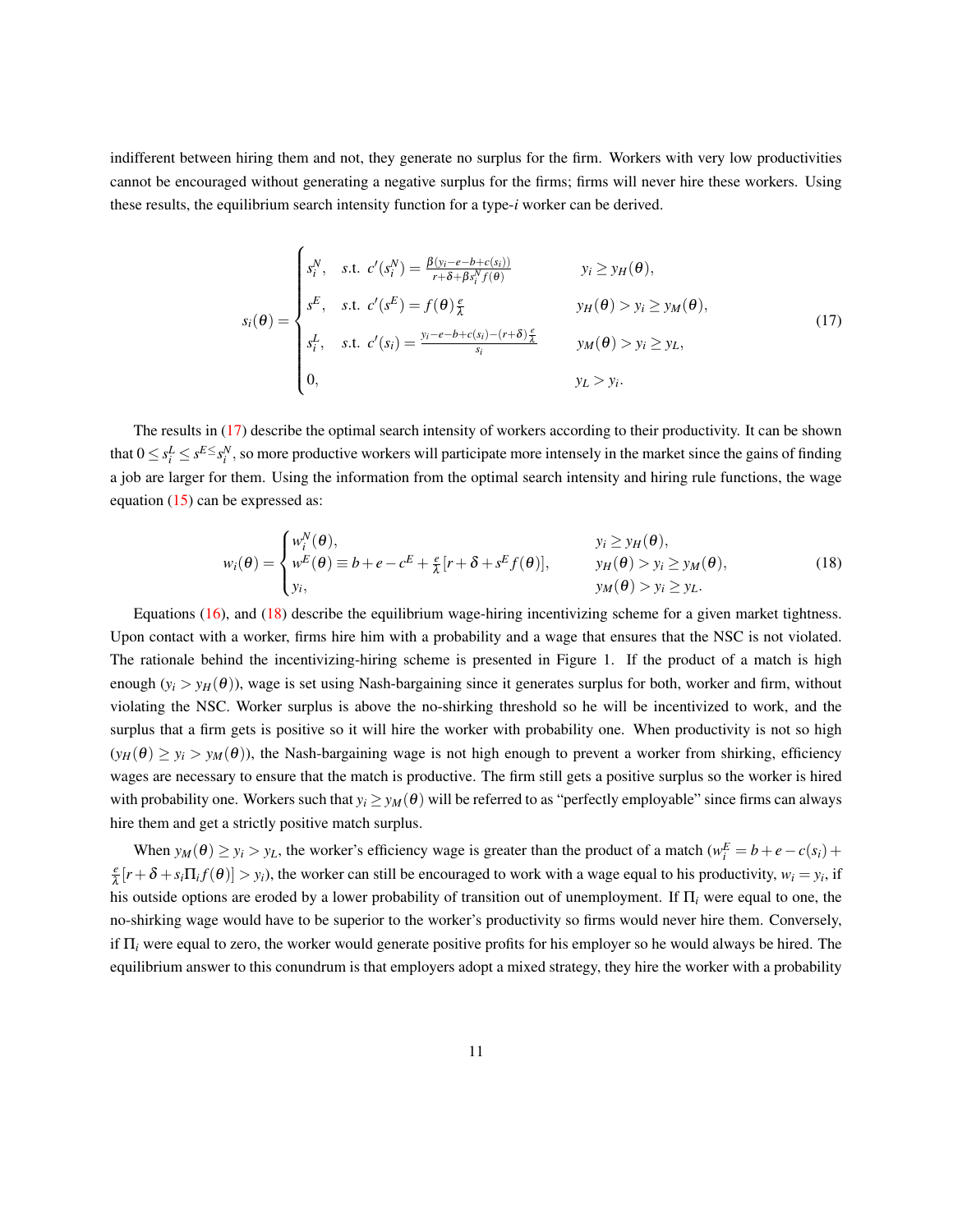



For a given  $\theta$ , upon contact with a worker the firm's hiring response  $(w_i, \Pi_i)$  will depend on the product of the match. If  $y_L \geq y_i$ , the productivity of a worker is so low that the total surplus of a match (*TS<sub>i</sub>*) in not enough to guarantee his effort ( $TS_i < \frac{e}{\lambda}$ ), no match will be made. If  $y_M(\theta) > y_i > y_L$ , the worker is barely employable and will be discriminated with a hiring probability  $\Pi_i \in (0,1)$  that will reduce his outside options to the point his wage,  $w_i = y_i$ , is just enough to guarantee his effort  $(TS_i = \frac{e}{\lambda})$ . If  $y_H(\theta) \ge y_i > y_M(\theta)$ , the worker's productivity is high enough to generate a positive surplus for the firm  $(J_i = TS_i - \frac{e}{\lambda} > 0)$  so he will always be hired  $(\Pi_i = 1)$ . However, it is not large enough to guarantee his effort under Nash-bargaining so he will get the efficiency wage,  $w = w^E$ . If  $y_i > y_H(\theta)$ , the match will generate positive surplus for a firm  $(\Pi_i = 1)$  and the productivity of a worker is high enough to guarantee his participation with Nash-bargaining wages,  $w = w_i^N$ .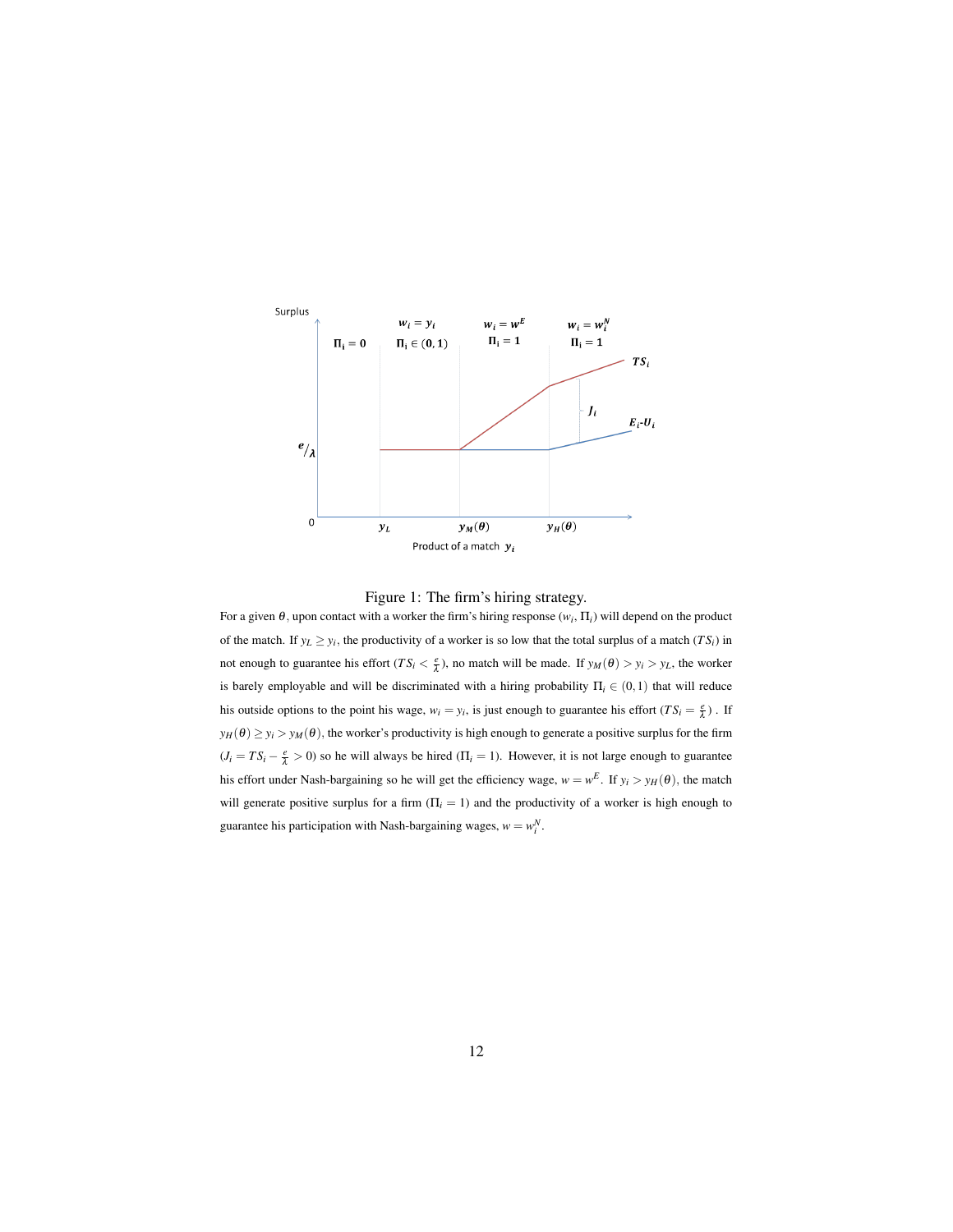proportional to his productivity, that is  $\Pi_i = [y_i - b - e + c(s_i) - (r + \delta)]\frac{e}{\lambda}$  $\frac{e}{\lambda}$ ]/s<sub>*i*</sub> $f(\theta)$  $\frac{e}{\lambda}$  $\frac{e}{\lambda}$ .<sup>[7](#page-12-0)</sup> The decrease in the exit rate of unemployment can be interpreted as a disciplinary device for less productive workers. Notice that firms hiring these workers do not get any surplus from being matched, so they are indifferent between hiring them and not. For this reason, I will refer to these workers as "barely employable". If the productivity of a worker is extremely low  $(y_L \ge y_i)$ , then even if the worker is fully discriminated, his no-shirking wage would have to be larger than the product of his match so he will never be hired. This differentiated treatment to workers creates wages dispersion and different unemployment rates, shares in the pool of unemployed and exit rates of unemployment.

The worker can receive either an unconstrained Nash-bargaining wage  $w_i^N$ , or an efficiency wage  $w_i^E$ . According to [\(14\)](#page-8-4) and [\(18\)](#page-10-1), the highest an efficiency wage can be is  $w^E \equiv b + e - c^E + \frac{e}{\lambda}$  $\frac{e}{\lambda}[r + \delta + s^E f(\theta)]$  and it corresponds to the only efficiency wage that can motivate workers without a complementary hiring discrimination. This is the wage that all perfectly employable who get an efficiency wage receive and from now on I will refer to it as "the" efficiency wage.

To determine equilibrium unemployment we use the fact that at a steady state the inflow and outflow from unemployment must be equal, that is  $p_i[1 - u_i]\delta = s_i(\theta)\prod_i(\theta)f(\theta)p_iu_i$ . Solving for  $u_i$ :

<span id="page-12-2"></span>
$$
u_i = \frac{\delta}{\delta + s_i(\theta) \Pi_i(\theta) f(\theta)}.
$$
\n(19)

This expression states that for a given separation rate there is a unique equilibrium unemployment rate determined by equilibrium market tightness. It can be shown that  $u_1 \ge u_2 \ge ... \ge u_n$ , workers with higher productivities have lower unemployment rates. Given the assumption that in equilibrium all profit opportunities from new jobs are exploited driving rents from vacant jobs to zero,  $V = 0$ , and combining equations [\(7\)](#page-7-2) and [\(9\)](#page-7-4), the vacancy supply condition (VSC) is derived:

<span id="page-12-1"></span>
$$
\sum_{i} \Pi_{i}(\theta) \mu_{i}[y_{i} - w_{i}(\theta)] = (r + \delta) \frac{\gamma}{q(\theta)}.
$$
\n(20)

Equation [\(20\)](#page-12-1) uniquely determines equilibrium market tightness  $\theta^*$ . It can be verified that

$$
\frac{\partial \theta^*}{\partial e} < 0, \frac{\partial \theta^*}{\partial \lambda} \ge 0, \frac{\partial \theta^*}{\partial b} < 0, \frac{\partial \theta^*}{\partial \delta} < 0, \frac{\partial \theta^*}{\partial r} < 0,
$$

and

$$
\frac{\partial \theta^*}{\partial y_i} \ge 0 \quad i = 1, ..., n.
$$

To complete the notation for the model before I introduce the minimum wage, a steady-state equilibrium of the model is defined as follows:

**Definition 1**: A steady-state equilibrium consists of a collection of values  $\{w_i, \Pi_i, s_i, u_i\}_{i=1}^n$ , and  $\theta$ , satisfying [\(18\)](#page-10-1) [\(16\)](#page-9-1)

$$
(17) (19)
$$
, and  $(20)$ .

<span id="page-12-0"></span><sup>&</sup>lt;sup>7</sup>We can verify that this is indeed a probability, that is  $\Pi_i \in [0,1]$  by observing that it is the solution to the equation  $y_i = (1-x)y_L + xy_M(\theta)$ . And by assumption  $y_M(\theta) \ge y_i > y_L$ .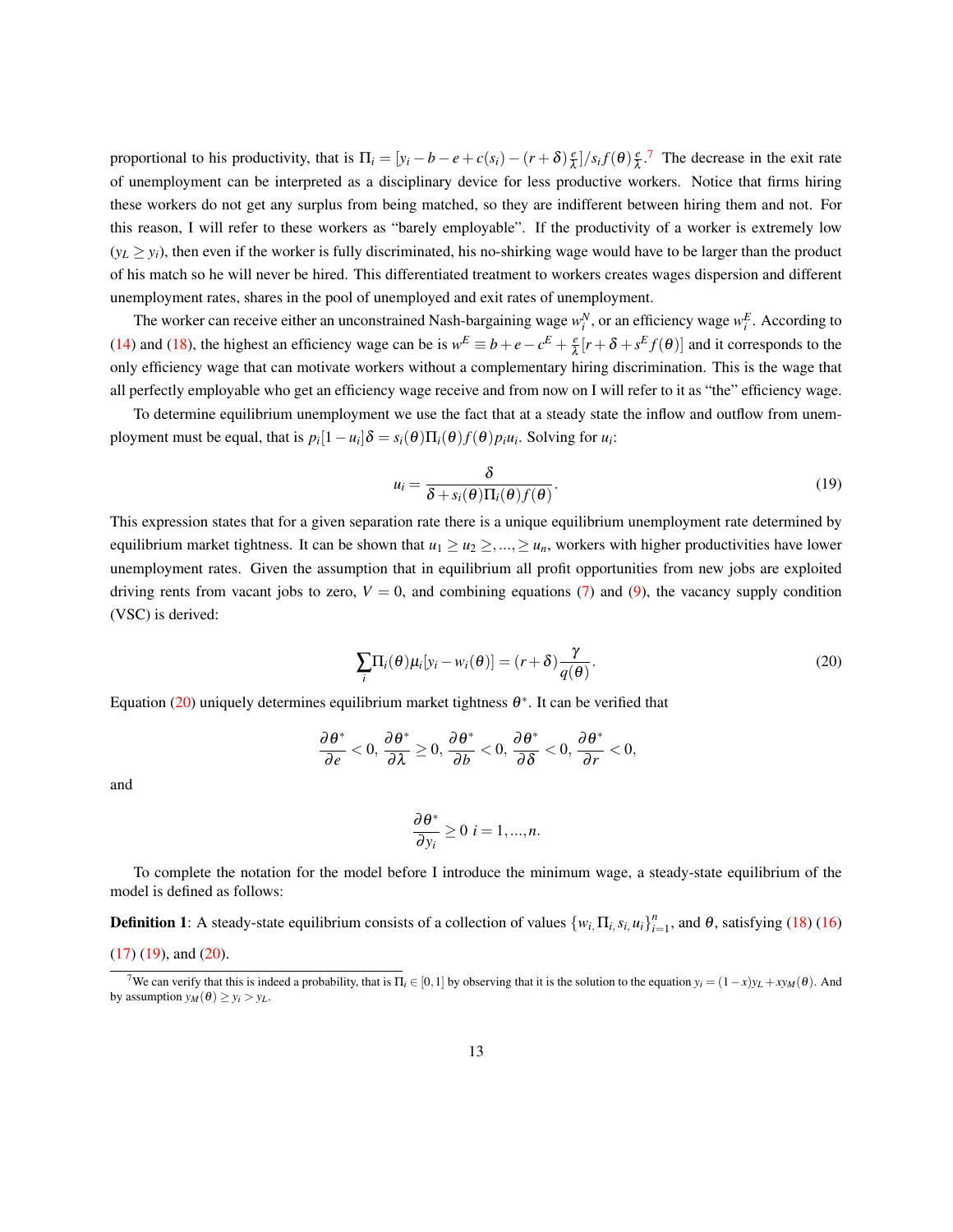## 3.3 Minimum Wage

Now I introduce a minimum wage *m* with full compliance, that is, no wage below *m* will ever be paid. Hitherto, market tightness alone characterized every outcome of the market: wages, unemployment rates, etc. Although equilibrium market tightness is a function of *m* itself, it is convenient for the analysis to specify all outcomes as functions of a market tightness θ, and the minimum wage *m*. The minimum wage adds a restriction to the functions that describe the equilibrium.

Functions [\(18\)](#page-10-1), [\(16\)](#page-9-1), and [\(17\)](#page-10-0) that describe the equilibrium can be expressed as follows: Equilibrium wage,

<span id="page-13-0"></span>
$$
w_i(m, \theta) = \begin{cases} y_i, & y_M(\theta) > y_i \ge \max\{m, y_L\}, \\ \max\{m, w^E(\theta)\}, & y_H(\theta) > y_i \ge \max\{m, y_M(\theta)\}, \\ \max\{m, w_i^N(\theta)\}, & y_i \ge \max\{m, y_H(\theta)\},. \end{cases}
$$
(21)

Equilibrium hiring probability,

<span id="page-13-1"></span>
$$
\Pi_i(m,\theta) = \begin{cases}\n0, & \max\{m, y_L\} > y_i, \\
\frac{y_i - b - e + c(s_i) - (r + \delta)\frac{e}{\lambda}}{s_i^L f(\theta)\frac{e}{\lambda}}, & y_M(\theta) > y_i \ge \max\{m, y_L\}, \\
1, & y_i \ge \max\{m, y_M(\theta)\}.\n\end{cases}
$$
\n(22)

Equilibrium search intensity,

<span id="page-13-2"></span>
$$
s_i(m, \theta) = \begin{cases} 0, & \max\{m, y_L\} > y_i, \\ s_i^L, & y_M(\theta) > y_i \ge \max\{m, y_L\}, \\ \max\{s^m(\theta), s^E(\theta)\}, & y_H(\theta) > y_i \ge \max\{m, y_M(\theta)\}, \\ \max\{s^m(\theta), s_i^N(\theta)\}, & y_i \ge \max\{m, y_H(\theta)\}, \end{cases}
$$
(23)

where  $s^m(\theta)$  solves  $c'(s_i) = f(\theta)[m - e - b + c(s_i)]/[r + \delta + s_i f(\theta)], s_i^N(\theta)$  solves  $c'(s_i^N) = \beta[y - e - b + c(s_i^N)]/[r +$  $\delta + \beta s_i^N f(\theta)$ ,  $s^E(\theta)$  solves  $c'(s^E) = f(\theta) \frac{e}{\lambda}$  $\frac{e}{\lambda}$ , and  $s_i^L$  solves  $c'(s_i^L) = [y_i - e - b + c(s_i^L) - (r + \delta)\frac{e}{\lambda}$  $\left(\frac{e}{\lambda}\right)/s_i^L$ . When  $m = 0$ ,  $(21)$ ,  $(22)$ , and  $(23)$  reduce to  $(18)$ ,  $(10)$ , and  $(17)$  respectively.

In representative worker world, analyzing the relation between efficiency wages and minimum wages would be trivial; a minimum wage below the efficiency wage has no effects on the labor market. However, introducing heterogeneity allows the possibility to have only a fraction of workers under efficiency wages being affected by the minimum wage and, through a general equilibrium effect, change the outcomes of all the participants. Figure 2 presents the wage schedule in [\(21\)](#page-13-0) when  $m < w^E(\theta)$ .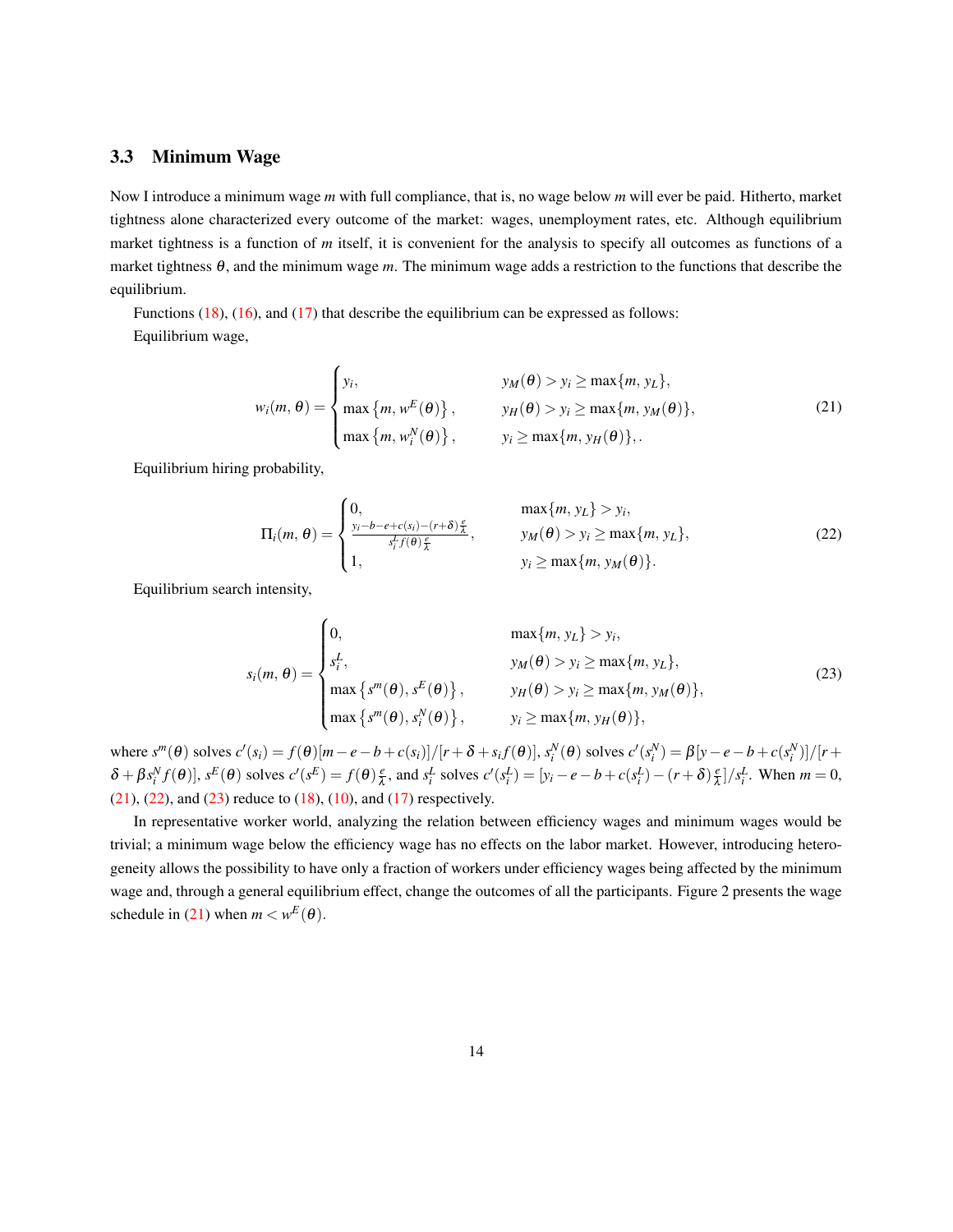

Figure 2: Wage schedule under a minimum wage  $m < w^E(\theta)$ .

The minimum wage is binding only for barely employable workers. Since these workers are being paid their productivity, a binding minimum can only price them out of the market by making it impossible to find a firm willing to hire them. Perfectly hirable workers will not be directly affected by the minimum wage, but will still experience ripple effects through a general equilibrium effect.

Since all outcomes are defined by equilibrium market tightness, it is fundamental to determine how changes in the minimum wage affect it. The presence of moral hazard allows some stark predictions.

**Proposition 1 :** Let  $\theta$  and  $\theta'$  be the equilibrium market tightness under m and m' respectively. If  $m < m' \leq w^E(\theta)$ , *then*  $\theta \leq \theta'$ .

#### Proof: Appendix.

The result in proposition 1 summarizes the most important finding in the paper. When an increase in the minimum wage is not large enough to make it binding for perfectly employable workers, equilibrium market tightness increases. This is a very intuitive result and a direct consequence of the presence of moral hazard. The need of worker motivation makes the workers at the low end of the productivity distribution get a wage equal to their productivity and as the minimum wage raises, it simply prices them out; the efficiency wage they receive has exhausted the possibility of a raise in the salary. Assuming full compliance with the law, the firm has no option but to terminate the match.

According to [\(23\)](#page-13-2), it is the worker's best response to stop looking for a job since it is costly activity with no expected payoffs. Workers with productivities below the minimum stop participating in the labor market, which means that the average productivity of workers participating in the labor force increases. This "weeding-out" effect in the labor force generates a more attractive environment for firms to open vacancies. The probability of being matched with a high-productivity worker increases along with the expected return of an open vacancy, which results in a higher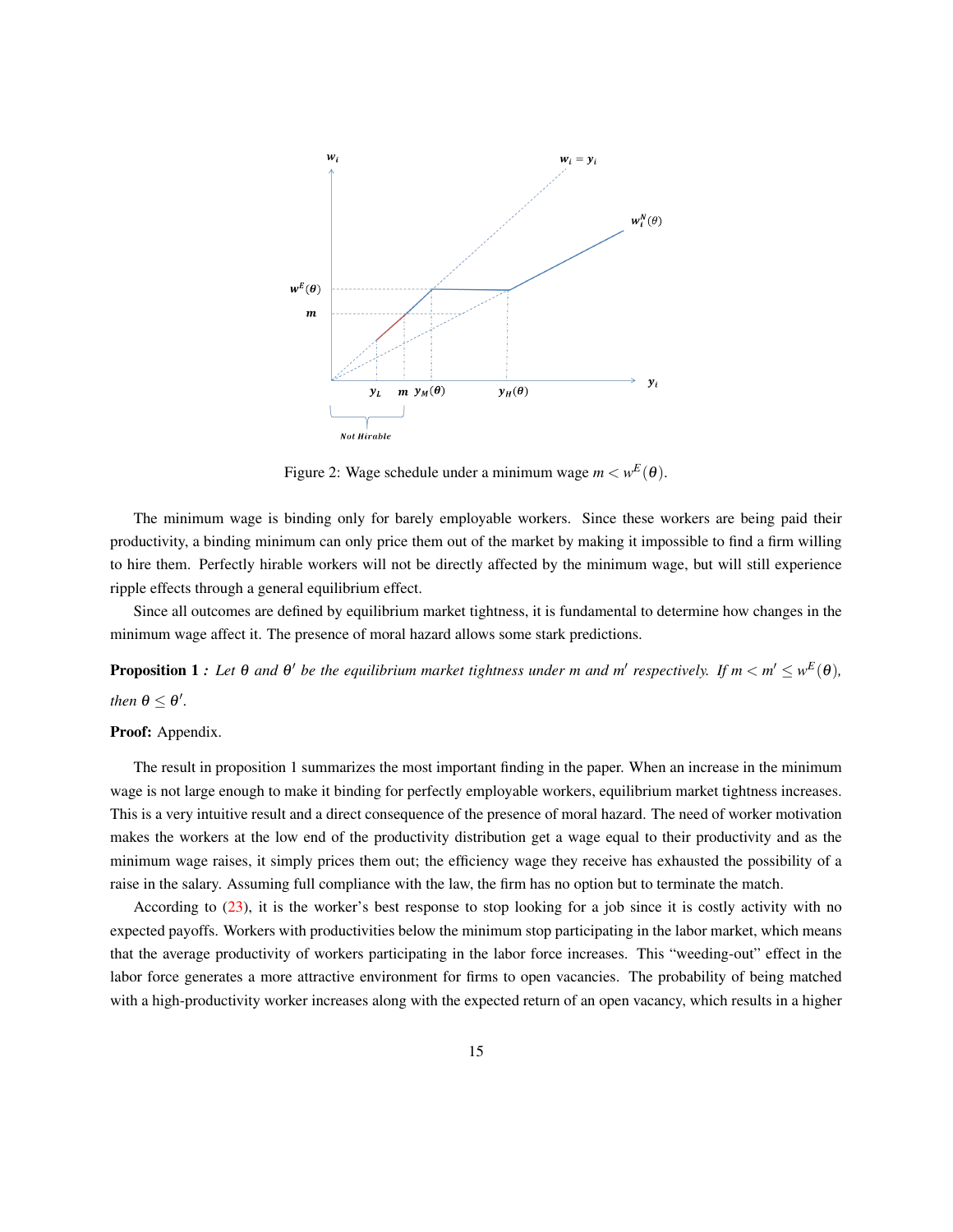equilibrium market tightness.

This is a sharp result of the model that contrasts with the ambiguous predictions of models without moral hazard. Without moral hazard, wages would be determined via Nash-bargaining, which leaves room for a raise in wages without representing a negative surplus for the firm. Under these conditions, a higher minimum wage increases the expected productivity of a worker, but it also increases their wages. The effect on the profitability of an open vacancy is ambiguous.

What a higher minimum wage represents for the market outcomes of different workers directly follows from Proposition 3.

Corollary to Proposition 1: Let  $\theta$  and  $\theta'$  be the equilibrium market tightness under m and m' respectively. If  $m <$  $m'\leq w^E(\theta)$ , then  $u_i(m,\theta)\geq u_i(m',\theta'),$   $s_i(m,\theta)\leq s_i(m',\theta'),$  and  $w_i(m,\theta)\leq w_i(m',\theta')$   $\forall i\in\Omega(m').$  Also,  $u_i(m',\theta')=1$  $and s_i(m', \theta') = 0 \,\forall i \in \Omega^c(m').$ 

The corollary highlights the asymmetry in the effects of the minimum wage. For those workers who remain hirable after a minimum wage hike, their unemployment rates fall and the wages increase, also their participation in the labor market increases as result of these improvements. These results contrast sharply with the consequences a higher minimum wage brings for the workers that have been priced out. These workers are no longer hirable so, their unemployment rate is one. With this outlook, it is their best response to stop looking for a job, so their search intensity and participation in the labor force drop to zero.

These results apply as long as the efficiency wage remains above the minimum. When  $m' > w^E(\theta)$ , two scenarios can arise. If  $m' > \max\{w^E(\theta), w^E(\theta')\}$ , all barely hirable workers are priced out of the market and the minimum wage could also price out workers otherwise perfectly hirable. Perfectly hirable workers remaining in the market see their wages increased to the minimum. Figure 3 describes the situation. In these conditions, the effects of a minimum wage are ambiguous since, on the one hand, the average productivity of the labor force increases, and on the other hand, wages increase as well. The effect that a higher minimum wage has on the expected profit of a match will heavily depend on the specific productivity distribution and the rest of the parameter values. The model's calibration for the Low-education labor market in Section 4 shows that this situation does not arise for realistic values of increments in the minimum. Even when the minimum increases by 100%, the efficiency wage increases and remains above the imposed wage floor.

The other possibility is that  $w^E(\theta) < m' < w^E(\theta)$ , this particular situation generates suboptimal use of minimum wages.

#### 3.3.1 Suboptimal use of Minimum Wages

Falk, Fehr and Zenhder (2006) raise the following question: Why do profit-maximizing employers not take advantage of the possibility of reducing wages below the legal minimum, and why do they pay more than the minimum for those workers who earned less than the new minimum wage before it was introduced? This question follows from the evidence reporting low utilization of minimum wages in situations where in principle, employers could pay the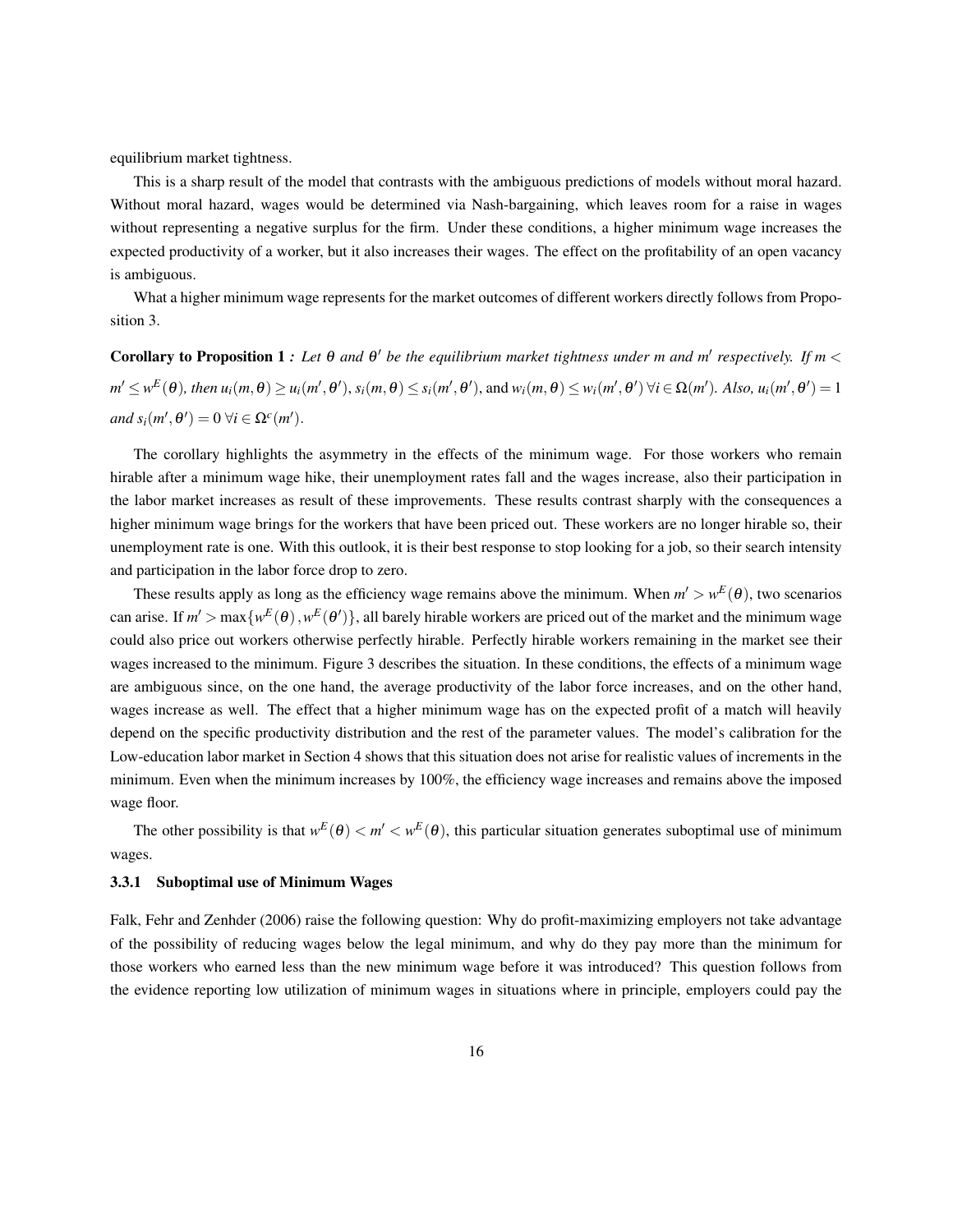

Figure 3: Wage schedule under a minimum wage  $m' > \max\{w^E(\theta), w^E(\theta')\}.$ 

minimum or less. $8\text{ Using data from a laboratory experiment, they argue that the introduction of a minimum wage.}$  $8\text{ Using data from a laboratory experiment, they argue that the introduction of a minimum wage.}$ increases workers' reservation wages due to a constant perception of what a fair wage is. Workers perceive a wage as a fair if it, to a certain degree, is above the minimum regardless of what the minimum wage is. As a result, firms end up paying wages above a new minimum even when workers where earning less than the new minimum before its introduction.

The model offers an explanation of this phenomenon that is also related to changes in the reservation wage. The efficiency wage is the minimum wage required to induce worker participation in the production process, in this sense it constitutes an effective reservation wage. Which workers get an efficiency wage and what this efficiency wage is, depends on market tightness. So a new minimum, if it changes market tightness enough, could drastically alter the wage schedule. Figure 4 presents a situation where the minimum wage is binding for perfectly employable workers so in principle, their new wage should be equal to the minimum, however this is not the case.

Let  $\theta$  be the equilibrium market tightness under the old minimum *m*. Before the increase to a minimum  $m'$ , the salary for worker *s* was  $w^E(\theta) < m'$ . When the minimum wage changed to m', worker *s* was still hirable and should have receive a salary equal to m'. However, a higher minimum created a tighter market with improved outside options for workers. In equilibrium, the efficiency wage has to adjust to compensate workers for this improvement. The wage recived by the worker is  $w^E(\theta') > m'$ . Firms are not paying the worker the minimum although in principle, they could. Studies show that this practice is common. For example, Katz and Krueger (1992) report that some fast-food restaurant managers were not using the subminimum wage option because they believed that it would not attract qualified teenage workers at that wage. Notice that as long as  $w^E(\theta) > m$ , even if for some exception the employer could pay wages below the minimum, he will choose not to do so due to moral hazard.

<span id="page-16-0"></span><sup>8</sup>Freeman, Wayne, and Ichniowski 1981; Katz and Krueger 1992; Manning and Dickens 2002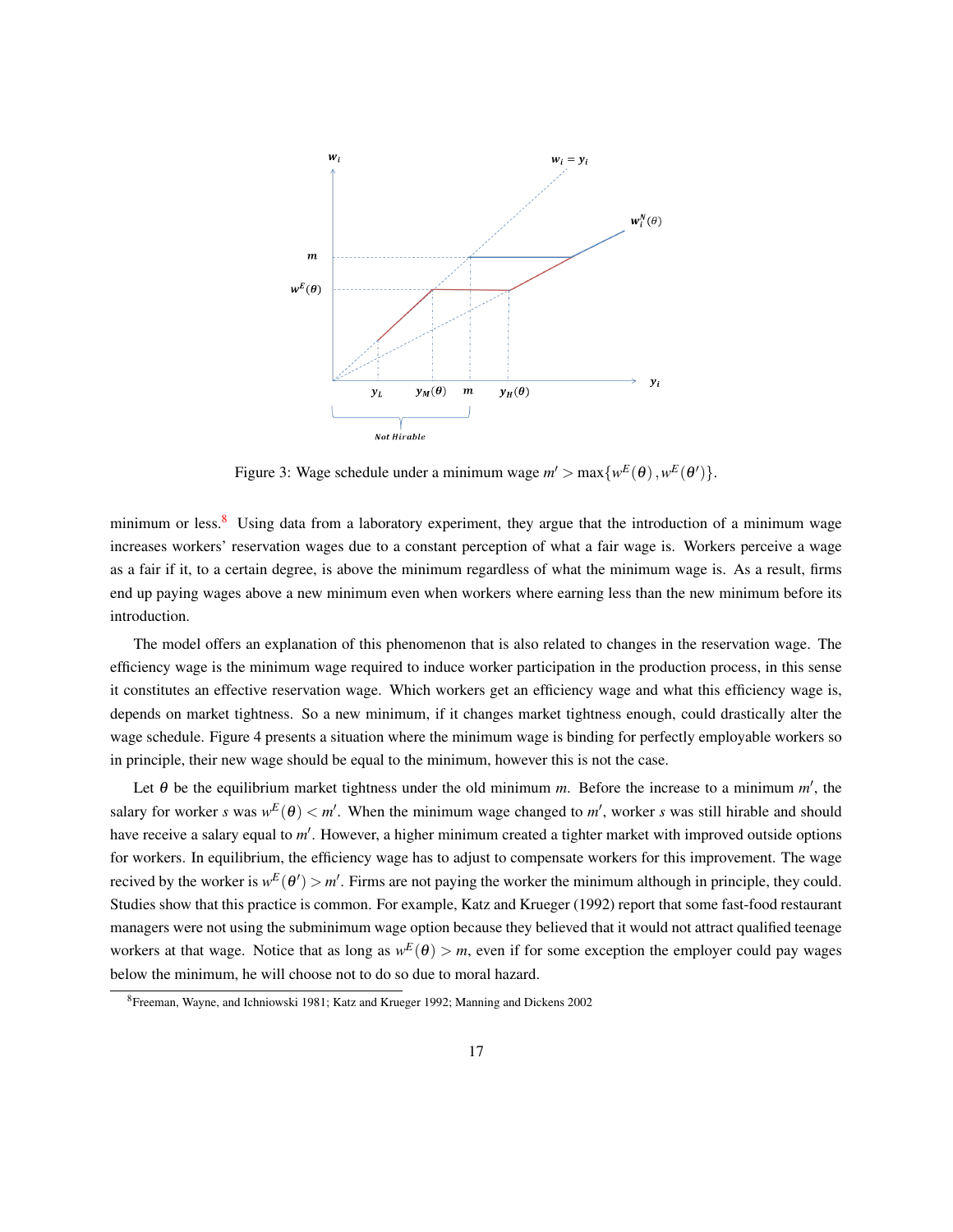

Figure 4: Suboptimal use of minimum wages

Unfortunately, since the new minimum  $m'$  is above the level  $w^E(\theta)$ , characterizing when these situations can arise is difficult since it depends on the parameter values and the workerproductivity distribution.

## 4 Evidence on Asymmetric Effects of Minimum Wages on Labor Market **Outcomes**

In this section, I use individual data on labor market outcomes to investigate the existence of asymmetries in the way minimum wages affect the employment, labor force participation, search intensity, wages, and labor hours of workers with different productivities. According to the results of the model described in Section 3, a minimum wage lowers the employment and labor force participation of low-productivity workers while it increases the employment, encourages labor force participation, and augments wages of more productive workers. To identify heterogeneity in productivity I consider two-way disaggregation by educational attainment and age. The data suggest that older and more educated workers are more productive.

The empirical results provide support for the model's predictions and can be summarized as follows: 1) the minimum wage affects only low-education labor markets; and 2) the low-education workforce is asymmetrically affected by minimum wages depending on individual productivities. In fact, increments in the minimum wage have diametrically opposed effects; they reduce the employment and labor force participation of the younger and less educated workers(teenagers with less than high school education) while increasing the employment and labor force participation of older more educated workers (25-59 year olds with high school educational attainment). Despite the dichotomy, the disemployment and discouraging effects are much stronger than the employment and encouraging effects.

#### 4.1 Data

I compile a repeated cross-sectional sample at individual level from the CEPR uniform data extracts, which are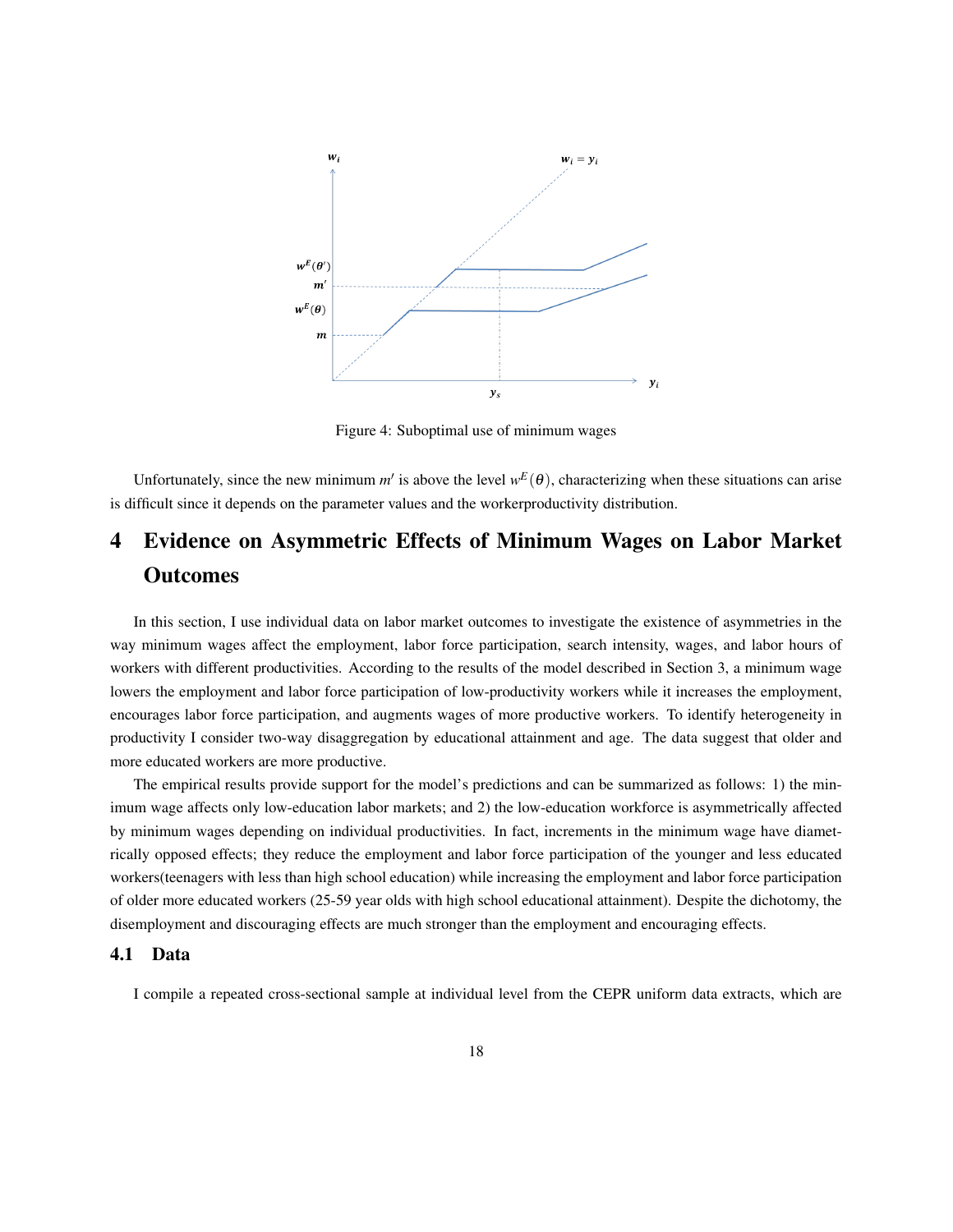based on the Outgoing Rotation Group (ORG) of the CPS, for the years 1[9](#page-18-0)94-2013.<sup>9</sup> The CEPR ORG extracts contain detailed information on individuals' demographic characteristics such as education, age, employment status, and hourly earnings. Using the CPS basic monthly files, I augment the data to include individual information about unemployed workers' job-searching efforts. As a proxy for job-search intensity, I use the number of different job-finding methods used by unemployed workers in the 4 weeks preceding the CPS interview.<sup>[10](#page-18-1)</sup> Each observation is merged with a monthly minimum wage variable; the federal or the state minimum, whichever is higher.<sup>[11](#page-18-2)</sup> Additionally, observations are merged with data that capture overall labor market conditions and labor supply variation; monthly state-wide unemployment rates and population shares for the relevant demographic groups.<sup>[12](#page-18-3)</sup>

Table 1 provides descriptive statistics for the different demographic groups analyzed: teens (16 to 19 year olds), young workers (16 to 24 year olds), mature workers (25 to 59 year olds), and elderly workers (60 to 64 year olds). Observations are also classified by educational attainment: Less than high school (LTHS), high school, some college, college, and advanced education.<sup>[13](#page-18-4)</sup> Not surprisingly, individuals with higher educational attainment are older on average. Average worked weekly hours and average hourly wage increase with educational attainment and age. Older and more educated individuals use on average more different methods to find a job. Unemployment rates drop with age and education; teenagers have the highest unemployment rate, 16.6%, while individuals with advanced education have the lowest, 2.2%. Employment and labor force participation are larger in older and more educated groups giving the contrasting employment and participation rates of 38.5% and 46.1% for teenagers, against 86.4% and 88.3% for the advanced education group.

Young workers and teenagers have been the most widely analyzed demographics in the minimum wage literature, so I report their share on each educational group. Teenagers are mostly concentrated in the LTHS group constituting almost 40% of that population. Young workers constitute 44% of the LTHS group, 16% of High School group, and 19% of those with some college.

To begin the analysis of the effects of the minimum wage, I compute the share of the population in each education group that could be considered as directly affected by it; those earning a wage within a 10% range of the minimum wage. Figure 1 displays the wage distribution in terms of the effective minimum wage for each of the categories.

<span id="page-18-1"></span><span id="page-18-0"></span><sup>9</sup>http://ceprdata.org/cps-uniform-data-extracts/

 $10$ This variable is constructed using the variables PELKM1, PULKM2, PULKM3, PULKM4, PULKM5, and PULKM6 from the CPS basic monthly data. Each one of these variables allows the interviewed to choose one of the following responses: contacted employer directly/interview, contacted public employment agency, contacted private employment agency, contacted friends or relatives, contacted school/university employment center, sent out resumes/filled out application, checked union/professional registers, placed or answered ads, other active, looked at ads, attended job-training programs/courses, nothing, and other passive.

<span id="page-18-2"></span><sup>&</sup>lt;sup>11</sup>I constructed the minimum wage variable using data from the United States Department of Labor and each state's department of labor, when available, to accurately record effective dates.

<span id="page-18-3"></span> $12$ Population shares are exogenous (aside from migration). Although the unemployment rate is potentially endogenous, by using state-wide unemployment rates rather than unemployment rates of the specific demographic groups, I hope to capture an aggregate demand indicator.

<span id="page-18-4"></span><sup>&</sup>lt;sup>13</sup>Classifications follow Jaeger (1997) who defines high school attainment as completing the 12th grade regardless of high school diploma receipt. Advanced schooling is defined as having a master's degree, a professional school degree, or a doctorate degree.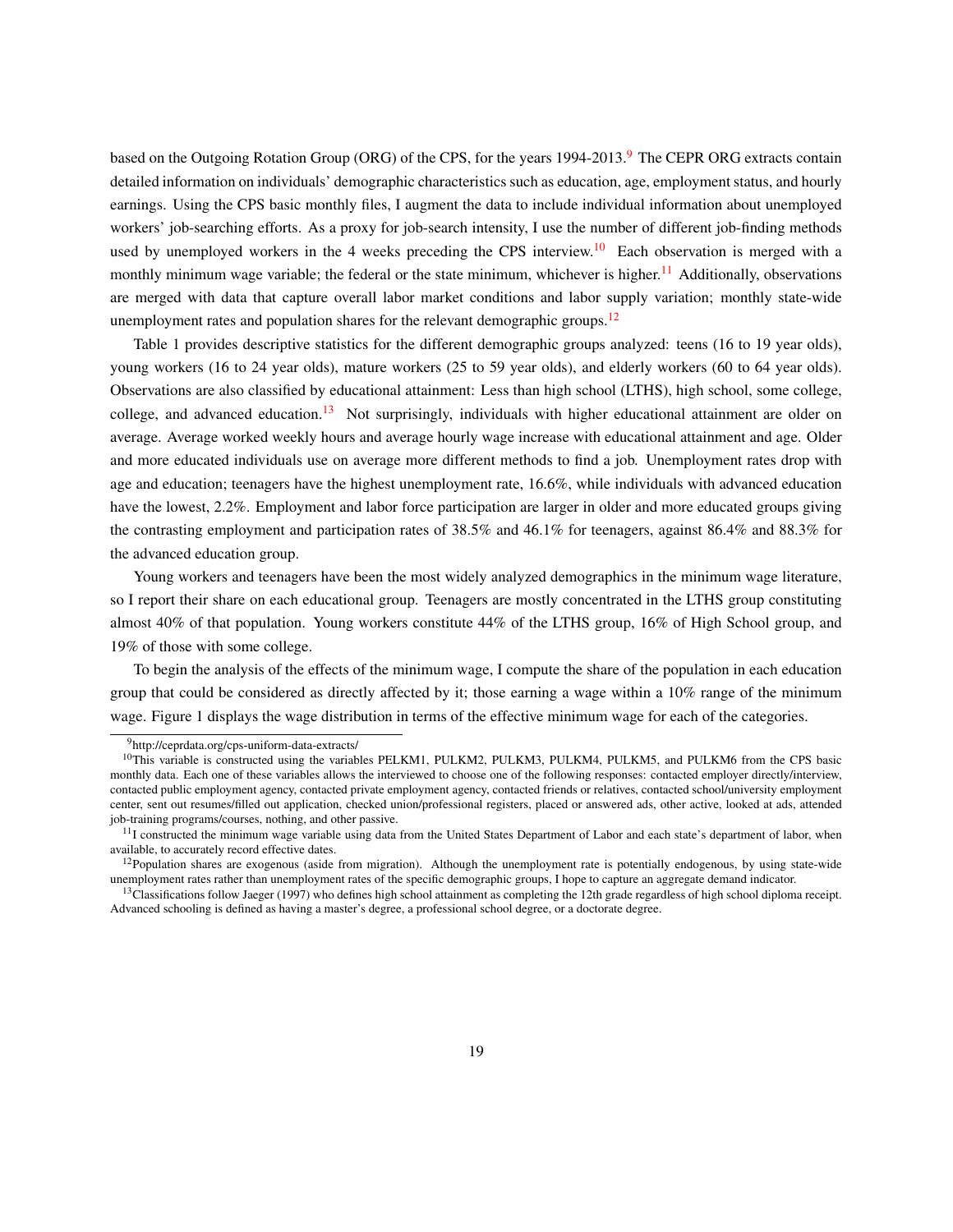

Figure 5: Wage Distributions by Educational Attainment, 1994-2013

Those directly affected by the minimum wage are concentrated in the youngest population, they constitute 32 % of teenagers and 19% of young workers. In terms of education groups; 20% of workers with LHTS education are impacted directly by the minimum wage and this proportion decreases with educational attainment; the share reduces to 6% for workers with high school education, 5% for workers with some college, and 1% for workers with college or advanced education. The wage distributions of younger and low educated workers concentrate closer to the minimum wage and as education increases the distributions spread out. Not surprisingly, and as next section will show, when disaggregating by educational attainment only LHTS and high school groups are affected by changes in the minimum wage. For this reason, I divide the education groups into high-education (some college, college and advanced), and low-education (LTHS and high school). The analysis concentrates on the latter group.

According to the BLS, 26% of total jobs in 2012 had no educational requirements. On the same year, only 8% of the labor force had LTHS education. This suggests a unified labor market of significant size for workers with different educational attainment. The fact that only low-education groups are affected by the minimum wage suggests that they constitute a labor market of their own.

It is the thesis of this paper that heterogeneity plays an important role in the way the minimum wage affects individuals within the same labor market. For this reason, I further disaggregate and analyze low-education groups by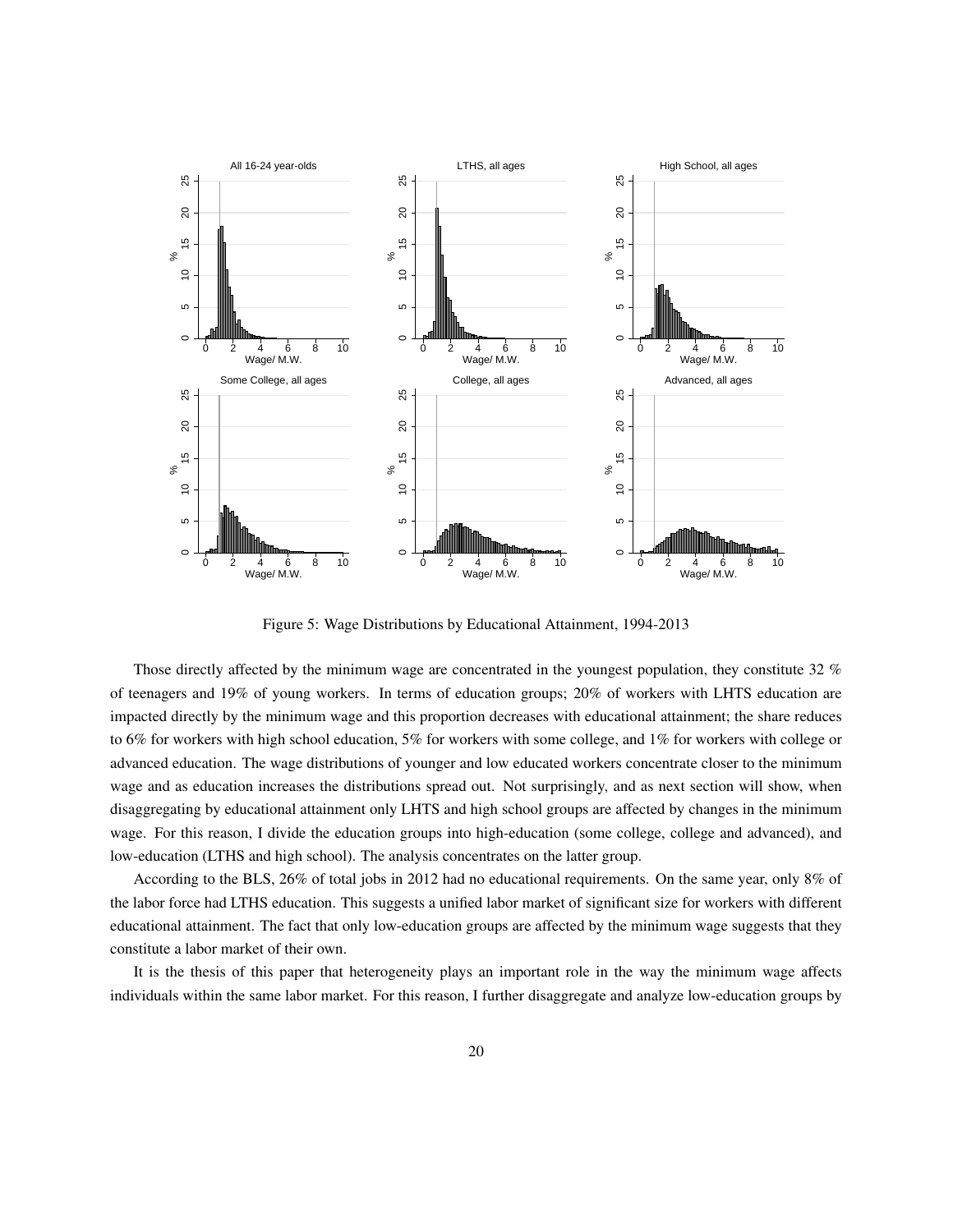

Figure 6: Mean Low-Education Labor Market Outcomes, 1994-2013.

age, another variable commonly used as a proxy for skill.

Figure 2 shows the average market outcomes of low-education groups by age. With the exception of unemployment rate, there is non-monotonic relation between these variables and age. The gap in outcomes between groups is relatively small for younger workers but it widens as they reach the prime of life only to start closing again as they enter the late years. Employment, wages, and weekly hours reach a maximum around 40 years of age in both groups. Labor force participation and search intensity are a measure of labor market activity and they increase with age and are in general grater for those with high school education.

These results suggest that within the low-education labor force, mature workers with high school education are the most productive while teenagers with LTHS education are at the bottom of the productivity distribution. For the reminder of the analysis I will underscore the importance of the two-dimensional proxy for productivity, education and age, to account for worker heterogeneity. Whether completing the 12th grade actually increases human capital or merely signals aptitudes, those with high school education are on average more productive than those less educated. The differences across ages could mirror differences in experience and the natural cycle of ability decay.

## 4.2 Estimation Strategy

My objective is to estimate the effect of minimum wage increments on employment, labor force participation, search intensity, hours, and wages. I use four different specifications popular in the literature as robustness checks. All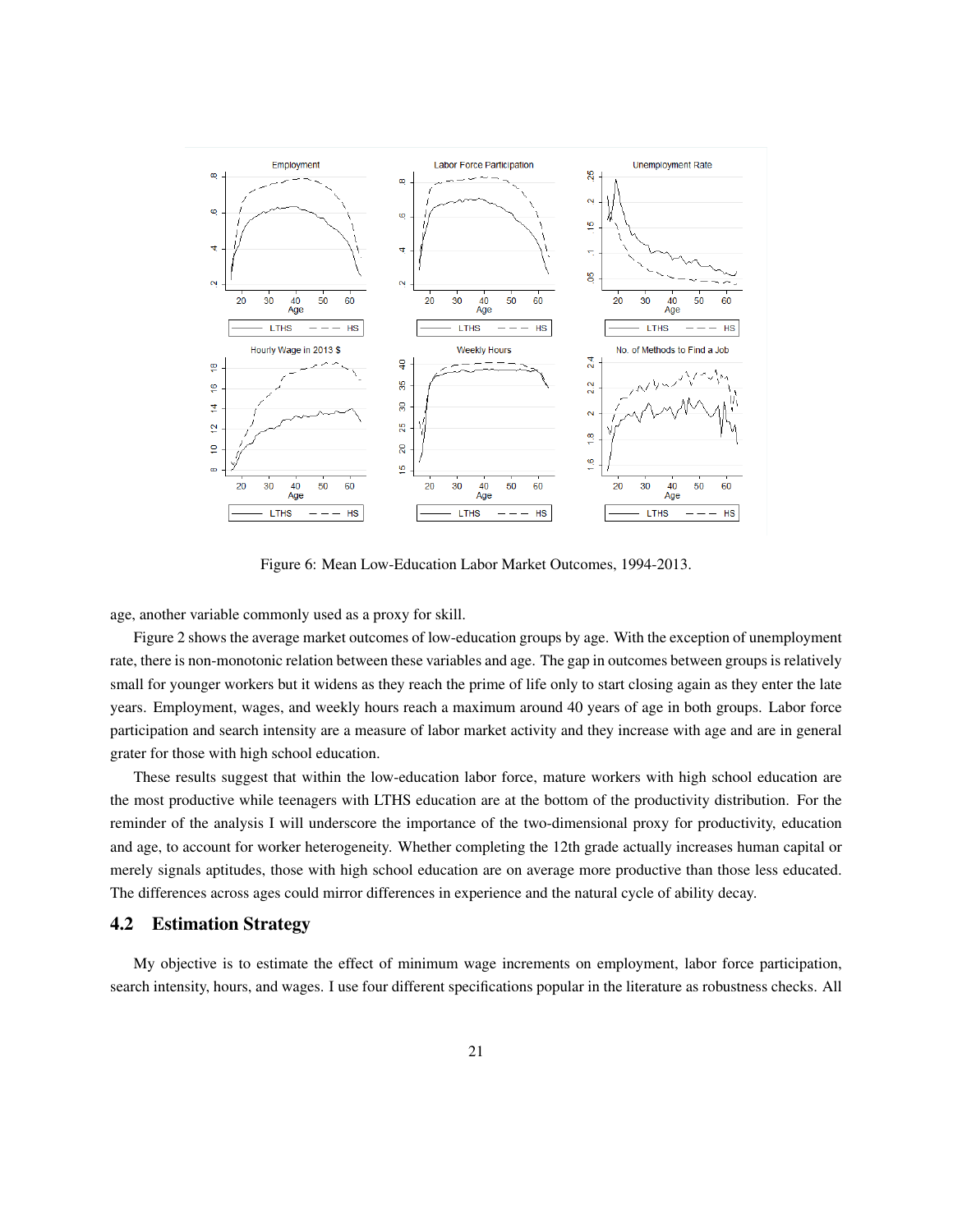of them are estimated at individual level and with standard errors clustered at the state level to account for dependence among observations within the same state. The baseline specification is the panel difference-in-difference canonical model:

$$
y_{ist} = \alpha + \beta M W_{st} + \delta Z_{st} + \lambda X_{ist} + \gamma_s + \tau_t + \varepsilon_{ist}, \qquad (1)
$$

where *i*, *s*, and *t* denote, respectively, individual, state, and time indexes. The dependent variables *yist*, are: a dichotomous employment variable, a dichotomous labor force participation variable, search intensity as previously defined, the natural log of weekly hours, and the natural log of hourly earnings. *MW* is the log of the effective minimum wage; *Z* is a vector of state characteristics that includes the aggregate unemployment rate, the population share of the demographic of interest, and aggregate average wage. *X* is a vector of individual characteristics: race, age, education, marital status and gender.  $\gamma_s$  denotes the state-fixed effect and  $\tau_t$  represents time dummies in months.

According to Dube, Lester, and Reich (2010), failing to control for spatial heterogeneity in trends generates biases toward negative elasticities of the dependent variable. To address this issue, I follow Allegretto, Dube, and Reich (2011) and I add two sets of controls. First, I include census division-specific time effects, which removes the variation across census divisions by controlling for spatial heterogeneity in regional economic shocks:

$$
y_{ist} = \alpha + \beta M W_{st} + \delta Z_{st} + \lambda X_{ist} + \gamma_s + \tau_{dt} + \varepsilon_{ist}, \qquad (2)
$$

where  $\tau_{dt}$  is the census division-specific time effect.<sup>[14](#page-21-0)</sup> The third specification adds state-specific linear trends that capture long-run growth differences across states:

$$
y_{ist} = \alpha + \beta M W_{st} + \delta Z_{st} + \lambda X_{ist} + \gamma_s + \tau_{dt} + \pi_s \cdot t + \varepsilon_{ist}, \qquad (3)
$$

where  $\pi_s \cdot t$  represents the time trend for state  $s$ .<sup>[15](#page-21-1)</sup> Earlier findings indicate that the minimum wage effects can take some time to fully become apparent.<sup>[16](#page-21-2)</sup> To account for possible lagged effects I estimate the distributed lag model that includes the contemporary, the six-month lag, and the one-year lag of the log of the minimum wage:

$$
y_{ist} = \alpha + \beta_0 MW_{st} + \beta_1 MW_{st-6} + \beta_2 MW_{st-12} + \delta Z_{st} + \lambda X_{ist} + \gamma_s + \tau_t + \varepsilon_{ist}.
$$
 (4)

<span id="page-21-0"></span><sup>&</sup>lt;sup>14</sup> Census divisions are: New England: ME, NH, VT, MA, RI, and CT. Middle Atlantic: NY, NJ, and PA. East North Central: OH, IN, IL, MI, and WI. West North Central: MN, IA, MO, ND, SD, NE, and KS. South Atlantic: DE, MD, DC, VA, WV, NC, SC, GA, and FL. East South Central: KY, TN, AL, and MS. West South Central: AR, LA, OK, and TX. Mountain: MT, ID, WY, CO, NM, AZ, UT, and NV. Pacific: WA, OR, CA, AK, and HI.

<span id="page-21-1"></span><sup>&</sup>lt;sup>15</sup> According to Meer and West (2015), if changes in minimum wages affect a variable over time, through changes in growth rather than through an immediate shift, specifications including state-specific time trends will fail to capture these effects. They attenuate the estimates of the impact of the minimum wage on the growth of a variable so even real causal effects on the level of the variable can be attenuated to be statistically indistinguishable from zero. It is for this reason that a specification including only linear state-specific time trends is omitted and specification 4 including division-specific fixed effects and linear state-specific time trends should be taken with considerable skepticism.

<span id="page-21-2"></span><sup>16</sup>Baker, Dwayne,and Suchita (1999); Neumark and Wascher (1992); Neumark, Schweitzer, and Wascher (2004).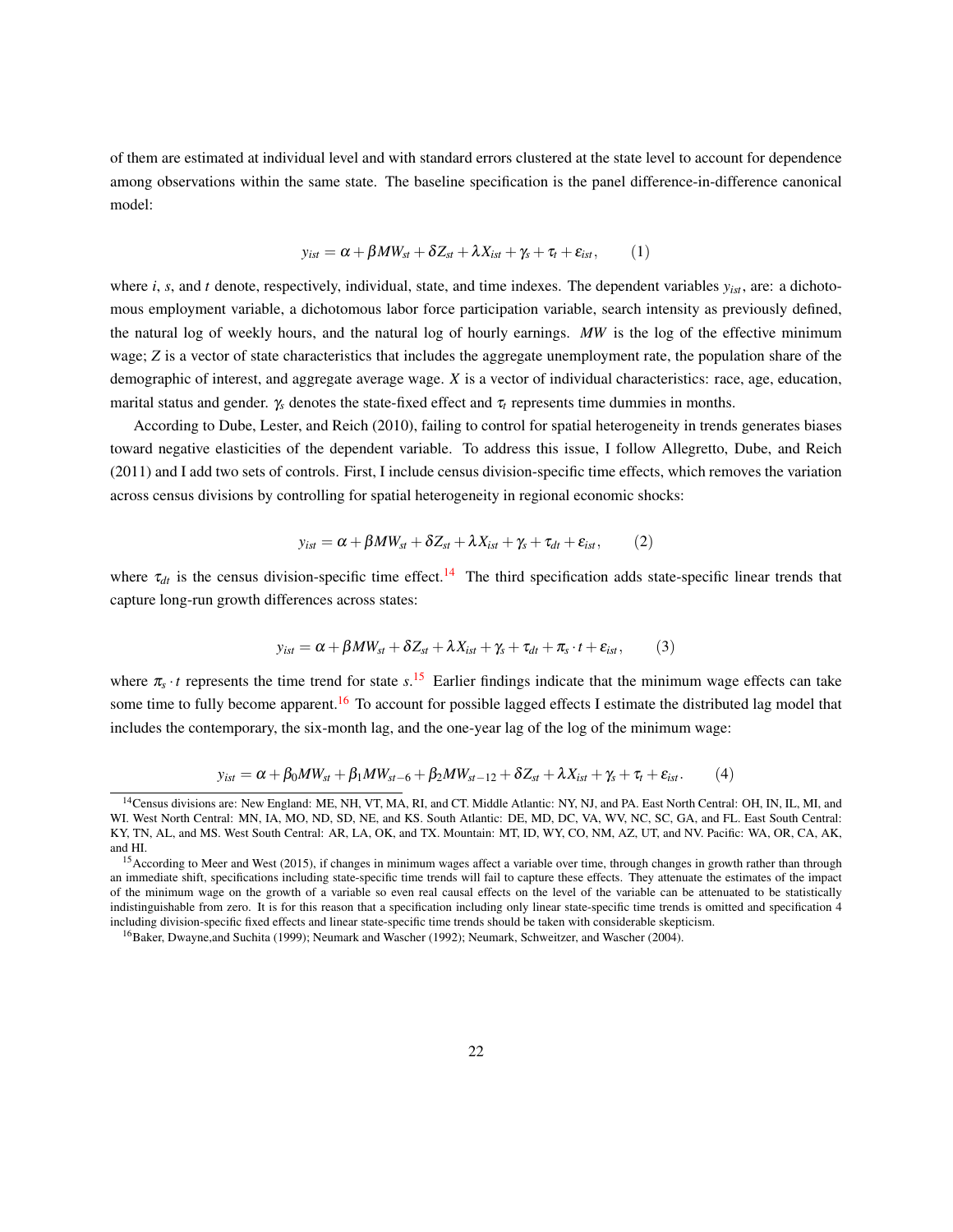## 4.3 Results

The presentation of the results goes as follows. First, I analyze the impact of the minimum wage on high-education groups and show that the minimum wage has no statistically significant impact on any of their labor market outcomes. Then, I discuss the results for low-education workers at an aggregate level and its disaggregation by age to document differences within low-education groups. For comparison to previous work and validation of the estimation strategy, I also present and discuss the results for all teenagers.

The relevant resulting estimates of the four specifications are presented in tables 2 through 11. All tables report the coefficient of the log of the minimum wage on each of the five dependent variables and the associated elasticity. For specification 4, I report summed contemporaneous and lagged effects. For the wage and hours estimates, the dependent variable is already in logs, so the estimated coefficients are directly interpretable as elasticities. It is not my intention to enter the debate of "the right model" to identify the impact of the minimum wage on labor outcomes, but to provide evidence supporting the notion that minimum wages have asymmetric effects on the labor force. For this reason, there is no preferred specification, and I consider an effect to be significant only if there is a consistent pattern across the four specifications.

#### 4.3.1 Minimum Wage Effects on High-Education Workers

Table 2 reports the estimates of the impact of changes in the minimum wage on employment. The results across the three high-educations groups vary in sign, but overall are not significant with the exception of specification 1 showing a significant employment coefficient of -0.018 with a corresponding employment elasticity of -0.022 for workers with college education.<sup>[17](#page-22-0)</sup> Table 3 shows the estimates on labor force participation; they are statistically indistinguishable from zero and varying in sign from specification to specification. These results do not support any employment or labor force participation effects associated with minimum wage increments.

The estimated impact of minimum wages on my proxy variable for search intensity is presented in Table 4. For workers with some college, only specifications 2 and 3 show a statistically significant negative elasticity of -0.142 and -0.175. For workers with a college degree, the situation is the opposite; only specifications 1 and 4 show significant positive elasticities of 0.3 and 0.34 respectively. The coefficients on advanced education workers are statistically indistinguishable from zero. If this variable reflects indeed job-search efforts, negative coefficients would suggest that the minimum wage decreases the surplus of a match for workers with some college and it increases the surplus of a match for workers with college education despite the fact that, according to results on employment and participation, the minimum wage is not binding in this market. This situation could be due to the fact that this proxy is too imprecise and responds to some general equilibrium effect of the whole economy.

Table 6 reports the results for the log of weekly hours, which show no discernable effects on the worked hours of high-education groups. Only specifications 3 and 4 give a relatively small elasticity of -0.023 and -0.019, respectively, for workers with some college. Finally, the effects on the log of wages are displayed in Table 7. The estimates are consistently non-significant through high-education groups and their signs vary from specification to specification.

<span id="page-22-0"></span> $17$ The elasticity is obtained by dividing the coefficient by the fraction of employed individuals in the demographic of interest.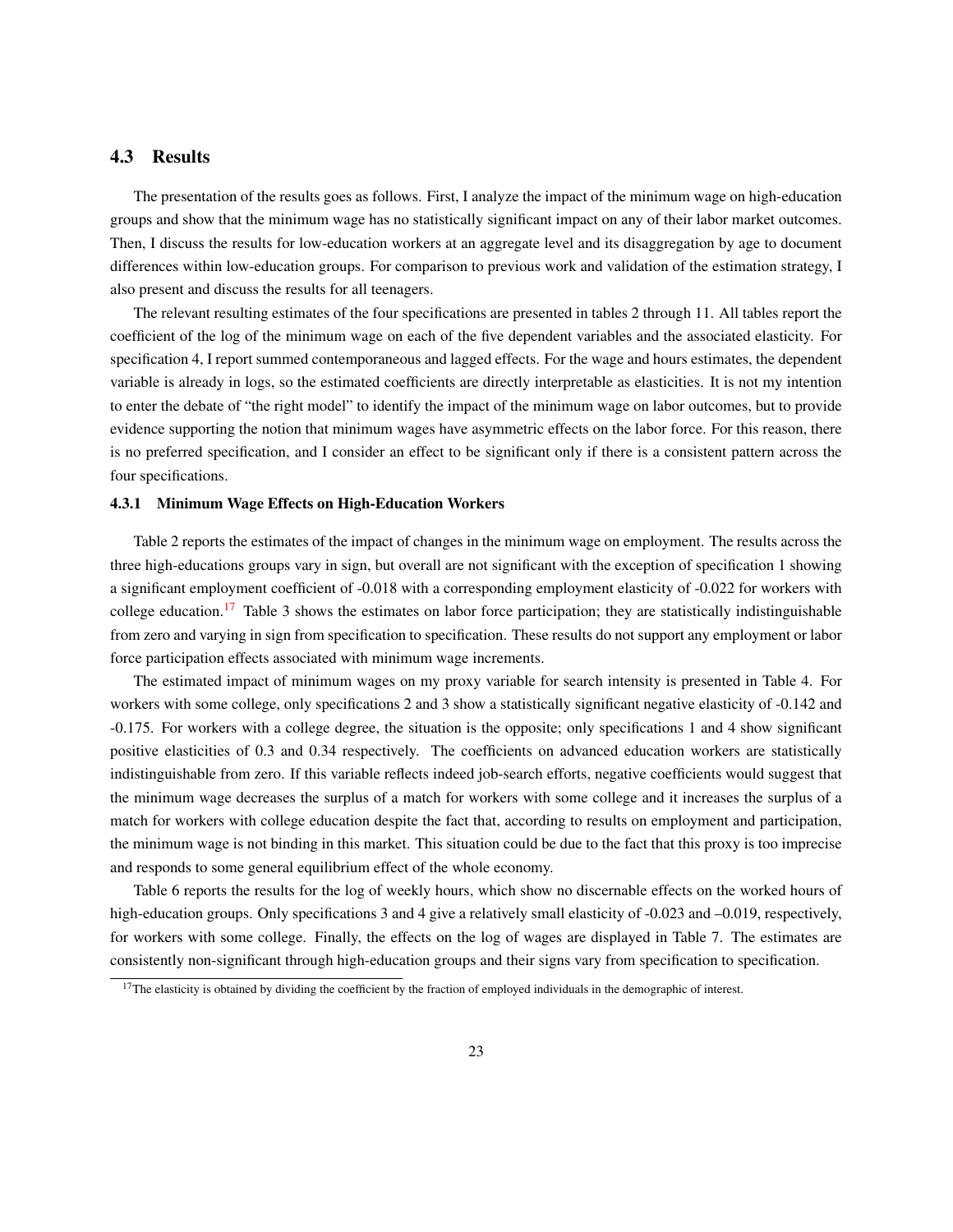In summary, the results do not provide evidence of significant effects of changes in the minimum wage on labor market outcomes of high-education workers.

#### 4.3.2 Minimum Wage Effects on Low-Education Workers

Now I turn to the analysis of low-education groups and teenagers. It is one of the goals of this paper to stress that one way disaggregation, either by age or education, could mask worker heterogeneity, a fundamental aspect to understand the workings of the labor market. Two-way disaggregation captures heterogeneity better and enables more precise identification of the effects of minimum wages. For the analysis of low-education groups, I additionally estimate the effects on age subgroups; teenagers, young workers, mature workers, and elderly workers.

First, I discuss the estimated employment effects reported in Table 2. Consistent with previous findings, the canonical model of specification 1 produces a significant negative estimate for teenage employment elasticity of -0.084. Controlling for division-specific economic shocks and heterogeneity in the underlying employment trends, specifications 2 and 3, render estimates that, unlike previous work (Allegretto, Dube, and Reich (2011)), are significant and stronger than the estimate of the canonical model; -0.14 and -0.12 respectively. Specification 4, which includes lag terms to capture changes in growth rate, gives a negative but insignificant effect of -0.06. When disaggregated by educational attainment, LTHS teenagers show strong and significant elasticities (-0.2, -0.19, -0.19 and -0.19) while teenagers with high school education do not show effects in employment.

The estimates of the LTHS groupas a whole are insignificant across specifications although it has a teenage composition of 40%. Table 7 shows that behind the insignificant results is the fact that the magnitude of the effect is much related to age, only young workers display statistically significant disemployment effects.

The paper's most relevant finding is the effect that hikes in the minimum wage have on 25-59 year-old workers with high school educational attainment. Table 2 shows that specifications 1, 2, and 4 produce statistically significant point estimates with elasticities of 0.02, 0.03 and 0.03 respectively. It is important to stress that the results do not contradict the bulk of studies finding negative employment effects since most of those studies focus on teenage employment. Teenagers constitute only 6% of the workforce with high school education. Further disaggregation by age makes the sign, magnitude, and significance of the estimates vary widely across age subgroups. Table 7 shows that the positive employment effect is restricted to 25-59 year-olds. Elasticities range from 0.025 to 0.042 and are significant in all specifications. These results are consistent with Neumark (2007) who also reports insignificant employment effects for workers under 25 with high school education.

Now I turn to labor force participation effects reported in Table 4. Consistent with previous findings, the results show significant participation-discouraging effects among teenagers.<sup>[18](#page-23-0)</sup> Specifications 1, 2, and 3 produce significant elasticities ranging from -0.10 to -0.06. Specification 4 also predicts a negative elasticity but it is non-significant. Disaggregating by educational attainment, Table 8 shows that not all teenagers are affected equally. The minimum wage has a strong discouraging effect only on teenagers with LTHS education; the estimated elasticity is consistently

<span id="page-23-0"></span><sup>&</sup>lt;sup>18</sup>Kaitz (1970), Mincer (1976), Ragan (1977), and Wessels (1980). They estimated the effects of the minimum wage on labor force participation and found that minimum wage decreased (or did not affect) the labor force participation rate of low-wage workers. More recently Wessels (2001), and Wessels (2005) investigate the effect on teenage participation and conclude that minimum wages decreases teenage labor force participation and their proportion of new entrants into the labor force.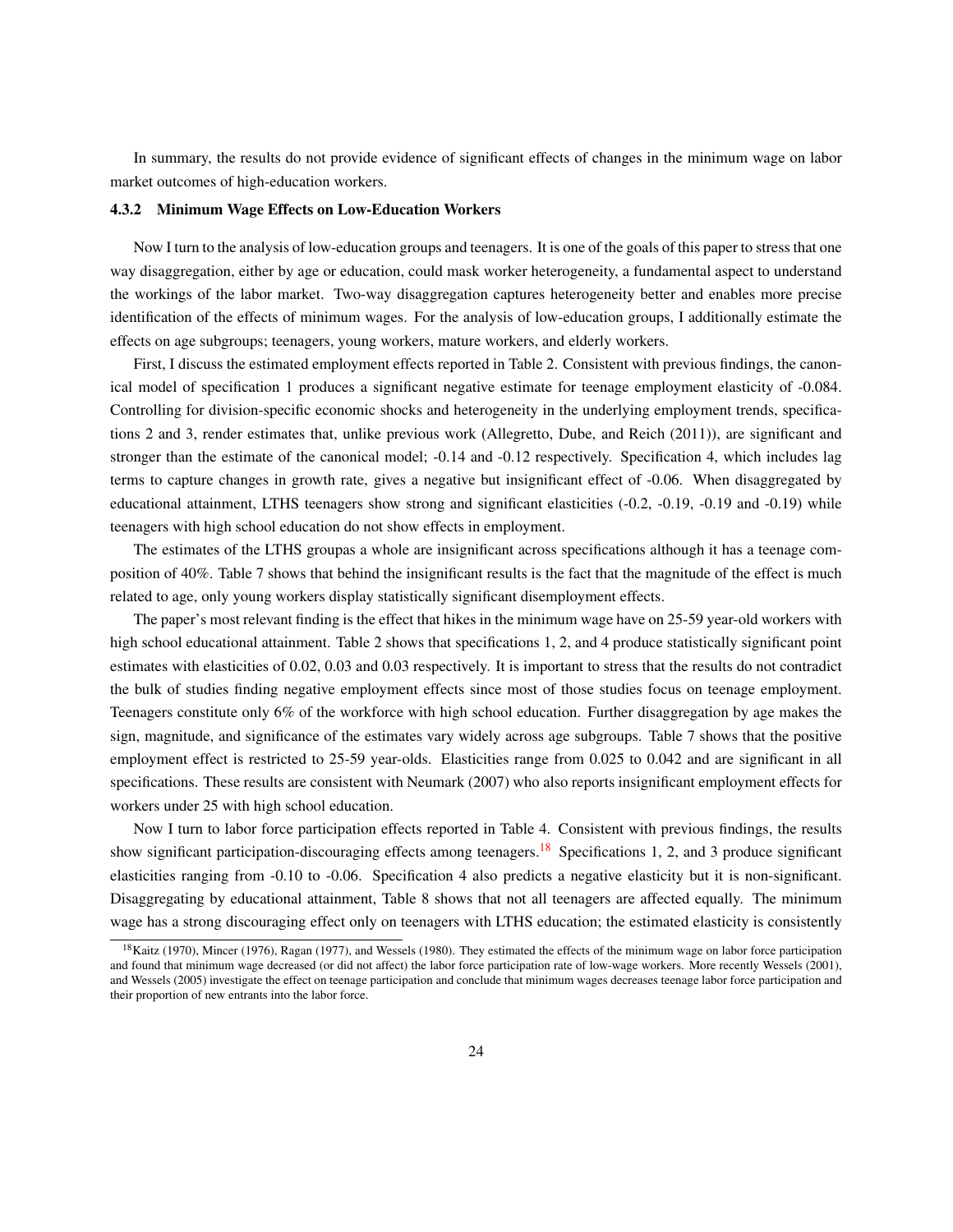significant across all specifications with values around -0.15. The results for teenagers with high school education are not statistically significant with the exception of specification 4 that gives a significant elasticity value of 0.1. The results in table 4 for the LTHS group as a whole are not significant since, according to Table 8, the minimum wage influences only the participation decisions teenagers with LTHS education. The participation decision of older workers with LTHS education is not affected.

Another key finding of this paper is the participation-encouraging effects of minimum wages on mature workers with high school education. Tables 3 and 8 show that, although the elasticity estimates are statistically significant for the high school demographic as a whole, the effects of minimum wages are concentrated on workers aged between 25 and 59. All the specifications give very significant elasticity estimates ranging from 0.029 to 0.043.

Tables 4 and 9 contain the results for the proxy variable for search intensity. Only workers with LTHS education show a significant effect. Specifications 1 and 4 produce a significant elasticity of -0.15 and -0.19 respectively. Surprisingly, age desegregation shows no significant effects on teenagers. Only specification 4 for young workers (-0.15), specifications 1 and 4 for mature workers (-0.19 and -0.22), and specification 2 for the elderly (-1.5) show a negative and significant elasticity.

The effect on hours by education level and it disaggregation by age are shown in tables 5 and 10. Minimum wages do display a significant impact in worked hours for workers with high school education as a whole. However, for teenagers and workers with LTHS education, the estimates are negative and significant; the four specifications indicate very significant elasticities; -0.12, -0.22, -0.21, and -0.12 for teenagers; and -0.07, -0.11, -0.1, and -0.06 for LTHS workers. Further disaggregation shows that reduction in hours concentrates on teenagers with LTHS education with negative elasticities ranging from -0.24 to -0.16 and significant in all specifications. Teenagers with high school education report negative and smaller effects, significant only for specifications 2, 3, and 4. Within LTHS workers, the effects vary non-monotonically with age and specification. For teenagers, all specifications are significant, for young workers only specifications 2 and 3 are significant with coefficients of -0.15 and -0.16 respectively. For 25-59 year-olds, only specifications 1, 2 and 4 report significant results of -0.05, -0.07, and -0.05. Elderly workers report significant results in specifications 1 and 4 with elasticities of -0.16 and -0.19. Taken together, the estimates suggest that the size of the effect is inversely related to age and education.

Finally, I discuss the wages effect of the minimum wage. Consistent with previous findings (Neumark (2007), Allegretto, Dube, and Reich (2011)) the results in Tables 6 and 11 give a positive and statistically significant wage effect for teenagers regardless of the specifications. The estimated elasticities range from 0.14 to 0.16. For LTHS and high school groups, only specifications 2 and 3 show statistically significant wage effects. Age disaggregation shows that the wage effects are concentrated in the youngest populations of both education groups. All the specifications report a significant positive effect that is strongest in teenagers with LTHS education, ranging from 0.17 to 0.22, and is weakest in the group of 16 to 24 year olds, raging from 0.08 to 0.14. No significant effects on wages can be found in older groups regardless of their education.

#### 4.3.3 Theoretical Implications of the Results

Now I analyze the empirical results in the light of the model's framework. The evidence indicates that changes in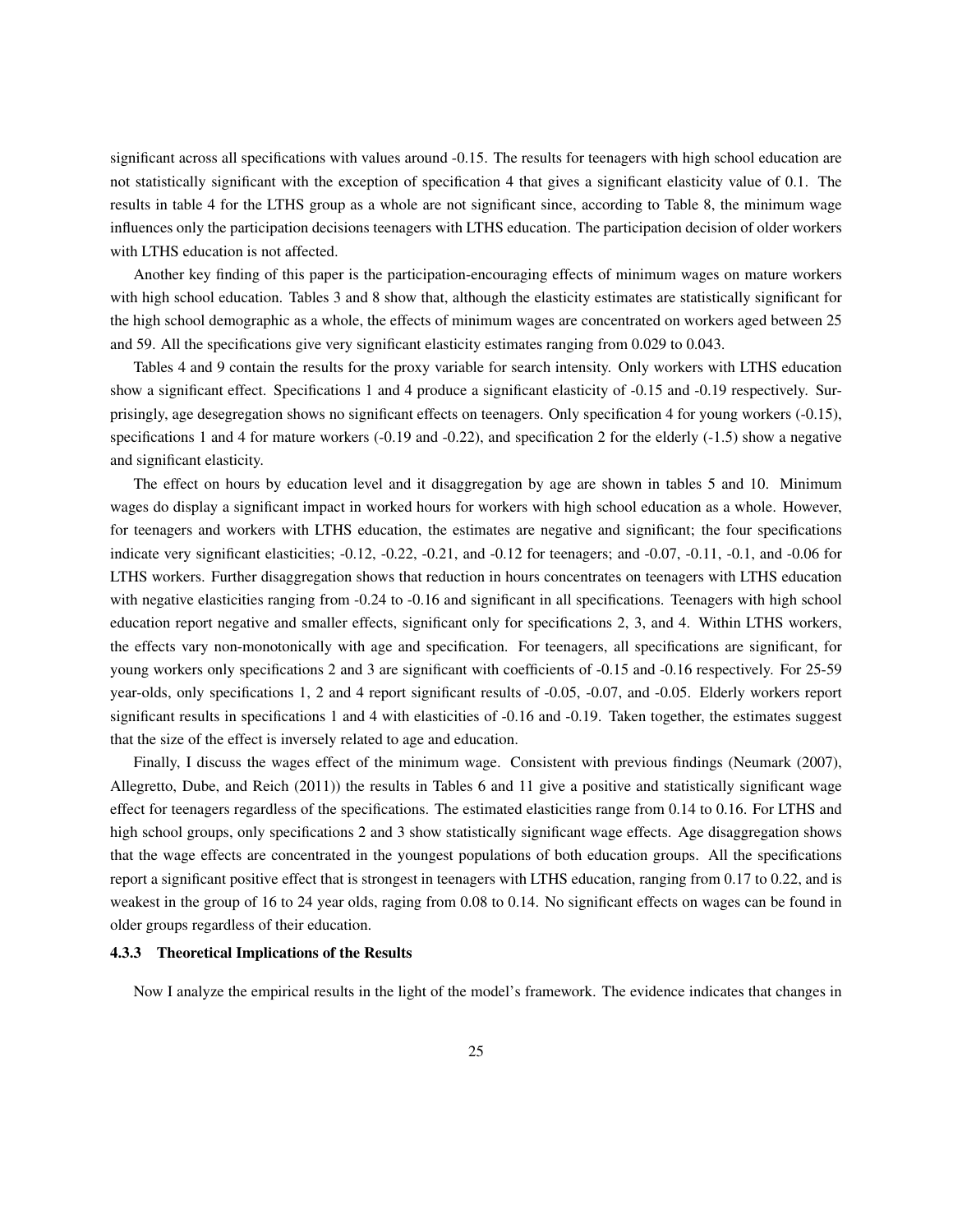the minimum wage affect labor market outcomes of low-education groups only. According to the model, this situation is explained by the fact that low-education groups and high-education groups belong to different labor markets and the minimum wage is binding only in the low-education labor market. If the minimum wage binds in the high-education groups, the share of workers affected by the changes must be negligible. The ripple effects observed in the loweducation labor market indicate that the proportion of workers in that market who are affected directly by hikes in the minimum wage must be large enough to have considerable changes in equilibrium market tightness. Figure 5 shows that this is the case, the proportion of workers with LTHS and high school education with wages barely above the minimum is much larger than those in high-education groups.

Age disaggregation shows that the effects are concentrated mostly in two demographics. Teenagers with LTHS education perversely affected with disemployment and lower participation, and mature workers with high school education who are encouraged with positive employment effects. According to the model, although these two groups participate in the same market, the contrasting effects indicate significant productivity differences. LTHS teenagers must be concentrated at the bottom of the productivity distribution, while mature workers with high school education concentrate at the top. The lack of significance in the impact on other demographics in the same labor market is explained by the fact that those groups are scattered around the center of the productivity distribution. Consequently, there are some individuals being perversely affected and others are benefited, rendering an average change difficult to identify by the regressions. This finding points out that there are two fundamental components to average productivity: educational attainment and age. Figure 6 and the results in table 12 reinforce the notion of the double dimensionality in the determination of productivity.

The model predicts that more productive individuals will receive higher wages, will have lower unemployment rates and will participate more actively in job search. We can observe that average labor market outcomes indicate that the most productive individuals are on average mature workers with high school education, followed by other mature workers, the elderly, and young workers in no particular order.<sup>[19](#page-25-0)</sup>

<span id="page-25-0"></span> $19$ In some market outcomes elderly workers outperform mature workers, however the labor market conditions of elderly workers are understandably determined by conditions other than productivity, making it difficult to fully be consistent with the model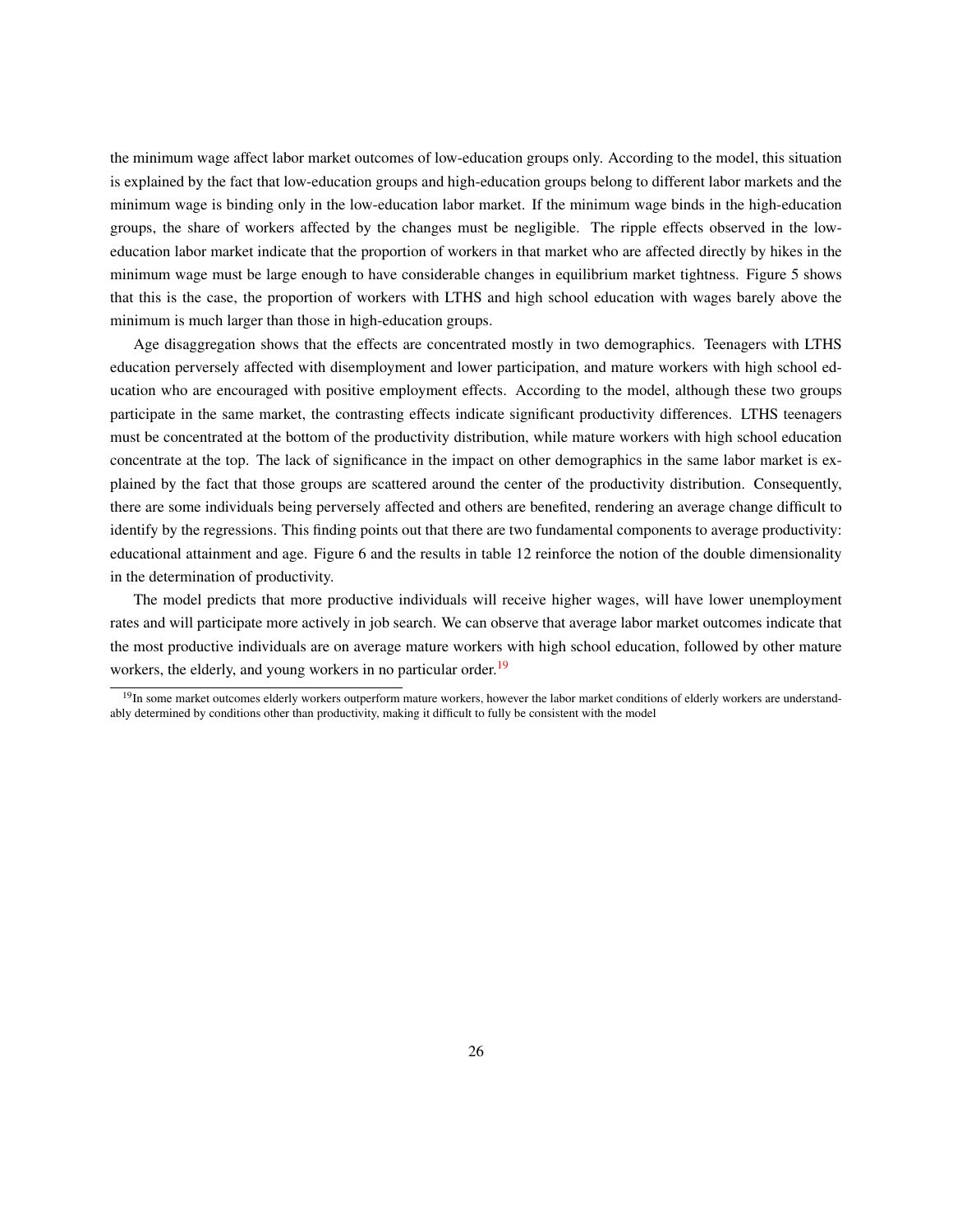| ັ           |          |           |                |         |
|-------------|----------|-----------|----------------|---------|
|             | $16-19$  | $20 - 24$ | 25-59          | 60-64   |
|             |          |           |                |         |
| <b>LTHS</b> | 8.3      | 10.3      | 12.9           | 13.5    |
| High School | 9.6      | 11.6      | 17.2           | 17.3    |
|             |          |           |                |         |
| <b>LTHS</b> | 19%      | 18.3%     | $9.4\%$        | 5.9%    |
| High School | 16.3%    | 11.8%     | 5.5%           | $4.1\%$ |
|             |          |           |                |         |
| <b>LTHS</b> | 38.5%    | 65.2%     | 64.3%          | 34.5%   |
| High School | $60.1\%$ | 78.5%     | 79.6%          | 48%     |
|             |          |           |                |         |
| <b>LTHS</b> | 1.68     | 1.95      | $\overline{2}$ | 1.9     |
| High School | 1.97     | 2.1       | 2.24           | 2.17    |
|             |          |           |                |         |
|             |          |           |                |         |

Table 12: Low-Wage Mean Labor Market Outcomes

L,

An innovative feature of the empirical approach is the use of the number of different methods to find a job as a proxy for workers' search efforts. The results show no discernable significant effects of the minimum wage on this variable. This contradicts the theoretical prediction that labor force participation and search intensity should move in the same direction and are, in fact, the same decision. The inconsistency casts doubt on the validity of this proxy variable and the results should serve as reference for future studies attempting to find a valid proxy for search intensity in the context of search models. The regressions indicate that labor force participation is a better proxy for search intensity.

Although many previous studies distinguish between older and younger teens to look for labor substitution effects, the results show that this approach is limited since the substitutions does not occur within teenagers but is directed towards older and more educated workers. A word of caution about substitution; the employment effects predicted by the model have a broader interpretation than worker-for-worker labor substitution, they could also be interpreted as destruction of lower productivity matches and creation of new more productive matches. For this reason, the model could also be consistent with empirical work not finding labor substitution effects in a specific industry. For example, Dube, Lester and Reich (2011) do not find evidence of labor substitution within the restaurant workforce. Theoretically this result could be explained by the fact that the minimum wage does not really change the profitability of an employeeemployer match, either because, in this industry, the minimum wage is too low to be binding or does not bind due to special considerations for tipped workers.

The model does not distinguish between hours worked and employment levels, a reduction in the unemployment rate could be interpreted either as more hours worked by individuals or as more workers being employed, so theoretically hours and employment levels in the data should be closely linked. The numbers of hours worked by teenagers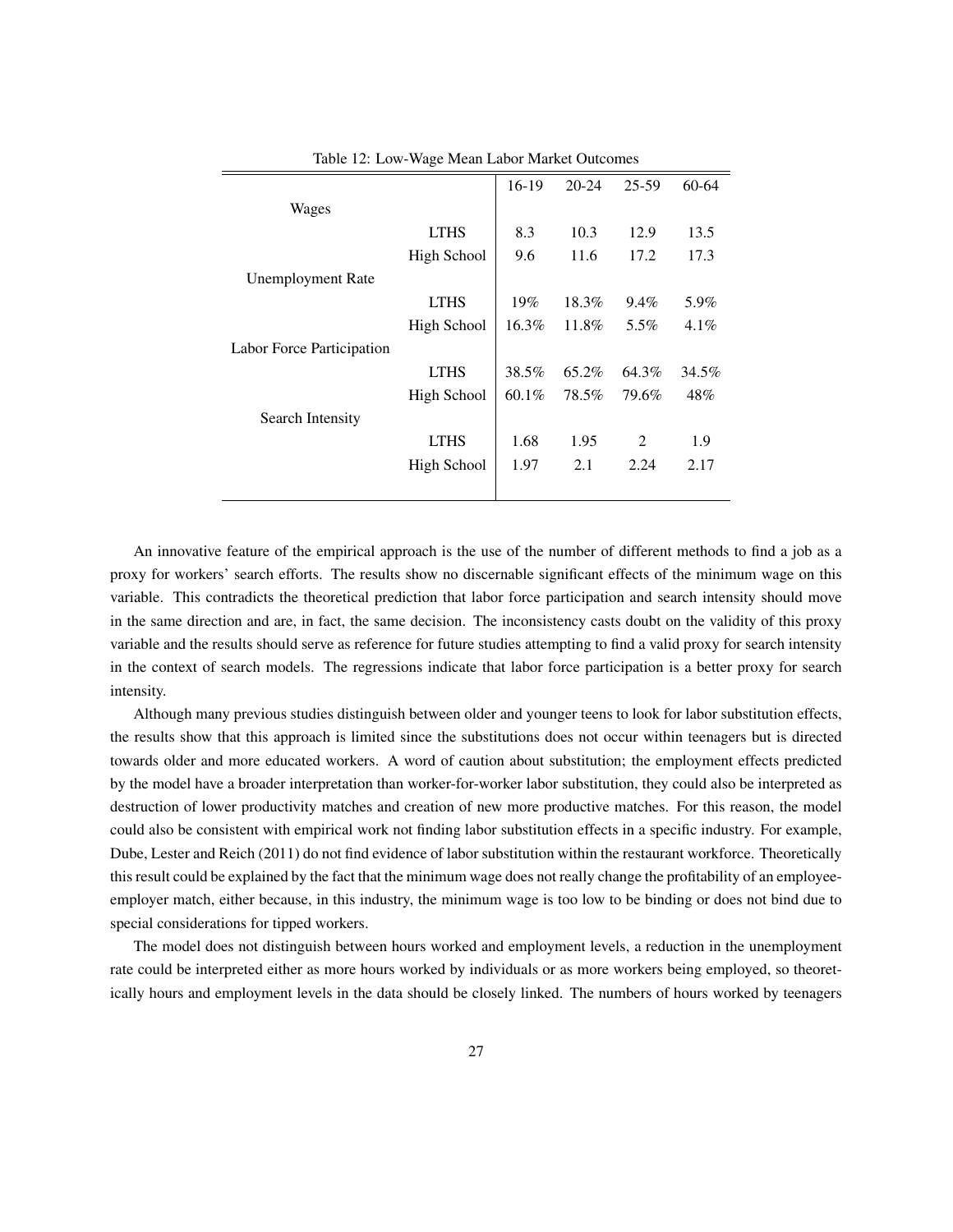does move in the same direction as employment, it decreases with an increase of the minimum wage. However, the hours worked by mature workers are not affected by changes in the minimum wage but their employment levels increase slightly. This could be attributed to legal restrictions on the maximum number of hours and does not contradict the model's predictions.

The model predicts spillover effects on wages for all the workers remaining in the workforce and their size depends mostly on the incentivizing scheme the workers is on; workers close to the minimum that do not need to be incentivized trough the treat of longer spells of unemployment have the greatest effect. Workers at the top of the productivity distribution whose wages are not subject to the NSC constraint have weaker gains in wages. The fact that spillover effects can be detected only in young workers in both education groups suggests that a large proportion of this demographic could be in the class of workers that are paid an efficiency wage. The effects found are contingent upon employment so they do not reflect the employment losses that come along with the wage increases for the group as a whole. Theoretically all workers that remain employed must see their wages being increased, however for those workers at the top of the distribution the effect could be so small that is not identifiable in the regressions.

## 5 Quantitative Exercises

In this section, I assess the quantitative properties of the model to evaluate the effects of an increase in the minimum wage on employment, labor force participation, wages and social welfare.

## 5.1 Calibration

Following the results in Section 4, the models' calibration simulates the low-education labor market, where minimum wage changes are consequential for the market outcomes. A productivity distribution must be specified based on the wages obtained from the CPS micro data. Observed wages are expressed in terms of the minimum wage by dividing them by the effective minimum. I restrict my attention to LTHS and high school observations that are less than three times the minimum wage but no less than the minimum since the model assumes compliance with the law. The resulting average wage is 1.78 times the minimum. After normalizing the wage distribution so the average wage is equal to one, the minimum wage is equal to  $m_0 = 0.57$  and it corresponds with the lowest wage in the distribution, that is  $w_1 = 0.58$ . Wage observations are grouped into 40 intervals to create a wage distribution with 40 different values giving the lowest wage,  $w_1 = 0.58$ , and the highest wage  $w_{40} = 1.7$ . Figure 7 shows the resulting wage distribution.

Section 4 shows that when a minimum wage increases, it is teenagers with LTHS education who are the most perversely affected workers while mature workers with high-school education benefit from the increase. This observation motivates the key identifying assumption of the calibration,

$$
w_{LTHS}^{16-19} < w^E \le w_{HS}^{25-59},\tag{24}
$$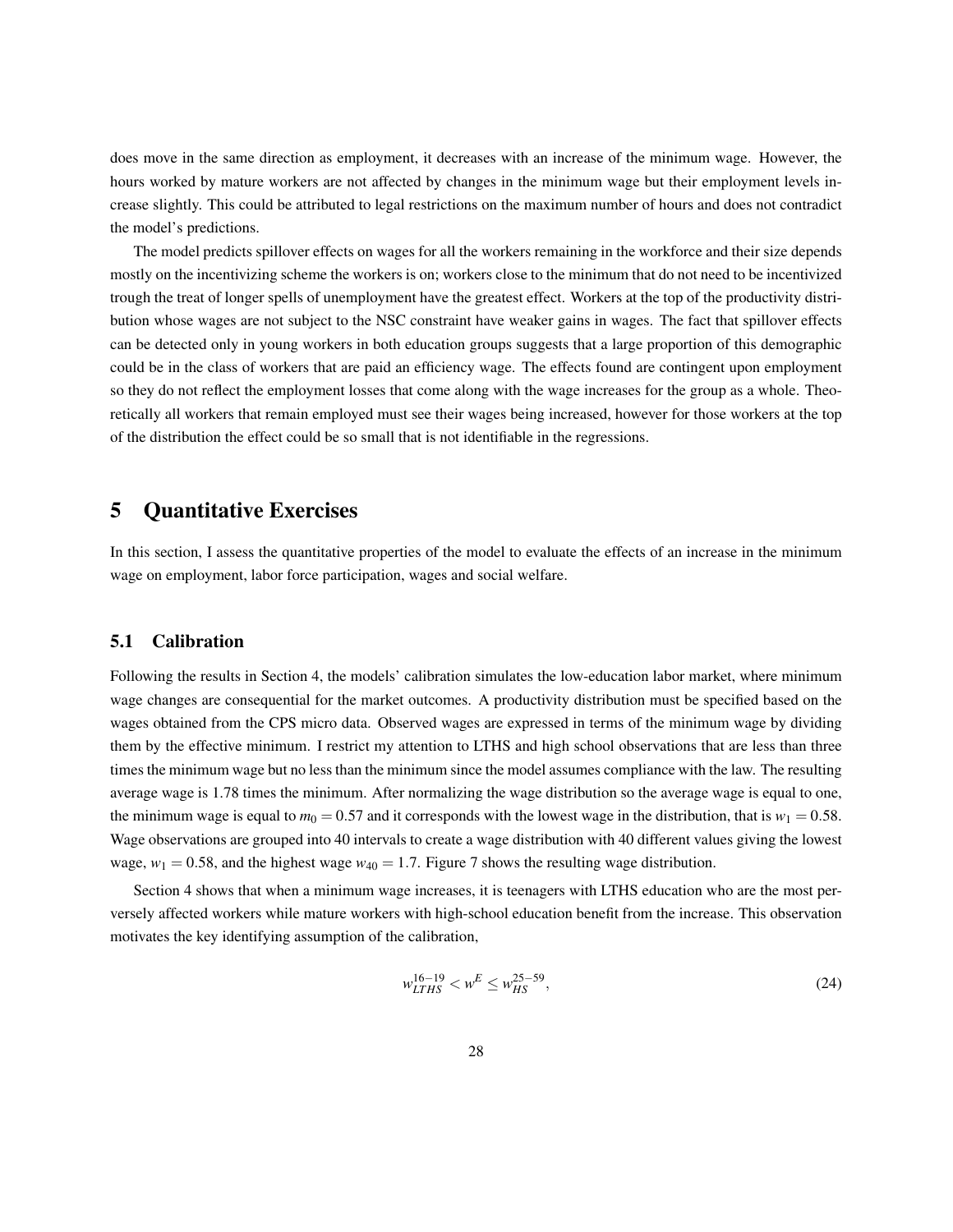

Figure 7: Empirical Low-Education Wage Distribution.

where  $w_{LTHS}^{16-19}$  is the average wage of teenagers with LTHS education and  $w_{HS}^{25-59}$  is the average wage of 25 to 59 year olds with high school education. Using this assumption I pin down the model's parameters and ultimately the underlying productivity distribution. The unemployment rates for these subpopulations can be computed from the data which generates four values ( $w_{LTHS}^{16-19} = .7$ ,  $w_{HS}^{25-59} = 1.1$ ,  $u_{LTHS}^{16-19} = .19$ ,  $u_{HS}^{25-59} = .055$ ) that along with a choice of a value  $w^E$ , and equations [\(21\)](#page-13-0), [\(22\)](#page-13-1), and [\(23\)](#page-13-2) and [\(19\)](#page-12-2), form the following system of equations:

$$
c'(s^{HS}) = f^* \left[ \frac{w_{HS}^{25-59} - e - b + c(s^{HS})}{r + \delta + s^{HS} f^*} \right],
$$
  
\n
$$
u_{HS}^{25-59} = \frac{\delta}{\delta + s^{HS} f^*},
$$
  
\n
$$
c'(s^E) = f^* \frac{e}{\lambda},
$$
  
\n
$$
w^E = b + e - c(s^E) + \frac{e}{\lambda} (r + \delta + s^E f^*),
$$
  
\n
$$
u_{LTHS}^{16-19} = \frac{\delta(e/\lambda)}{w_{LTHS}^{16-19} - b - e + c(s^L) - r(e/\lambda)},
$$
  
\n(25)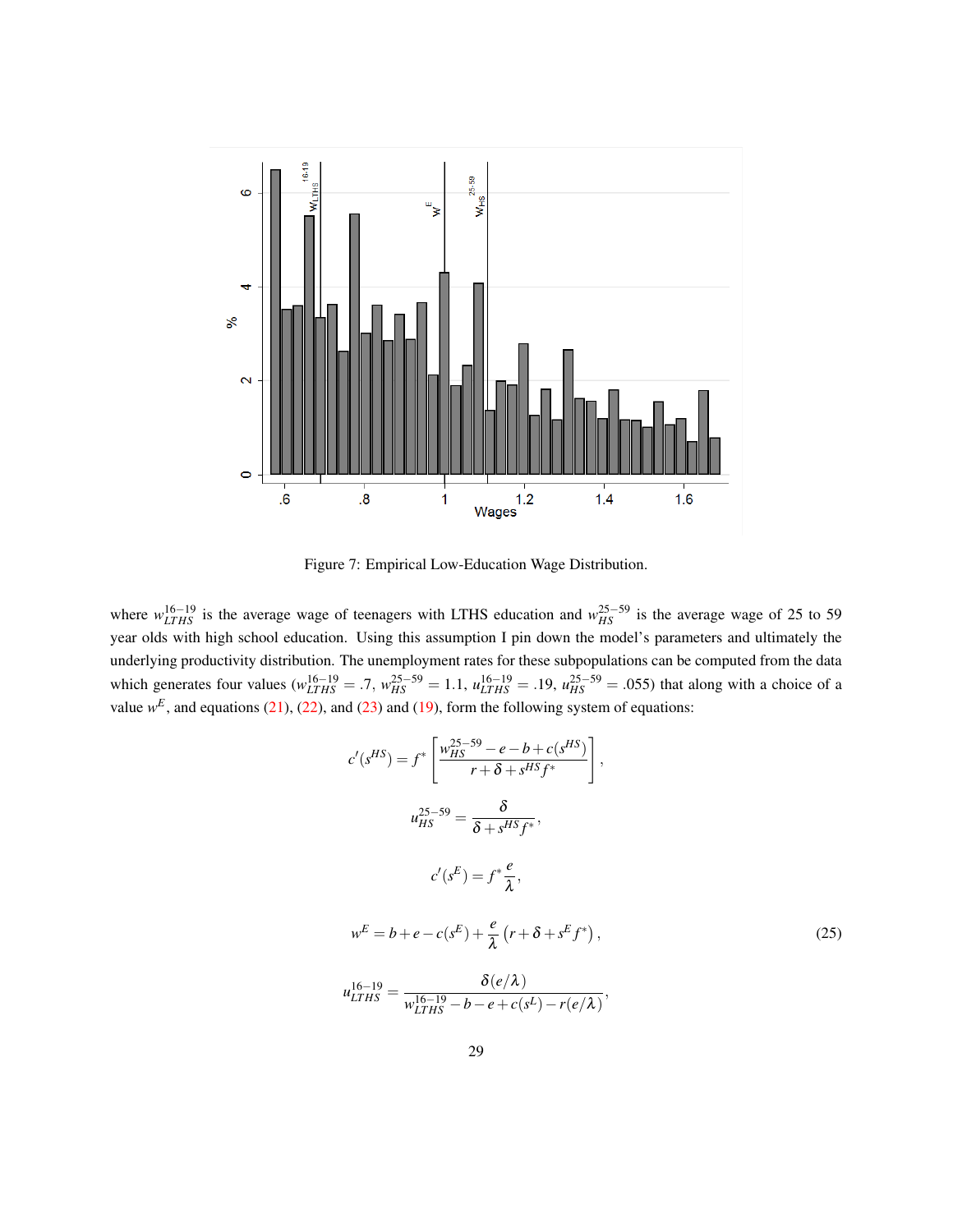$$
c'(s^L) = \frac{w_{LTHS}^{16-19} - e - b + c(s^L) - (r+\delta)\frac{e}{\lambda}}{s^L}
$$

subject to

<span id="page-29-0"></span>
$$
w^{E} - w_{1} \le c(s_{1}) - c(s^{E}) + \frac{e}{\lambda} s^{E} f^{*}.
$$
\n(26)

,

The restriction  $(26)$  ensures the labor force participation of all workers under the current minimum. For given values of *b*,  $\delta$ , and *r*, the system defines *e*,  $\lambda$ ,  $f^*$ , the theoretical search intensity of LTHS teenagers  $s^L$ , and the theoretical search intensity of mature high school workers *s H*.

The time period is set to a quarter. I set  $r = .012$  corresponding to an anual discount factor of 0.953. Also, *b* is set to 0.2, which corresponds to an income replacement ratio of 40% of the lowest productivity worker. For the choice of  $\delta$ , I use the fact that the average unemployment duration for low-education workers is 1.8 quarters and the average unemployment rate is 8.1%. Using [\(19\)](#page-12-2), I get a value of  $\delta = 0.05$ .

Some assumptions about the functional form of the matching function and the cost of search are necessary. For the choice of matching function I assume a Cobb-Douglas  $h(\sum_i p_i s_i u_i, v) = \tau(\sum_i p_i s_i u_i)^{\eta} v^{1-\eta}$ , therefore

$$
f(\theta) = \tau \theta^{1-\eta}
$$
, and  $q(\theta) = \tau \theta^{-\eta}$ .

I set the elasticity of the probability of filling a vacancy to  $\eta = 0.6$ , which according to Petrongolo and Pissarides (2001) is at the middle of the rage of the parameter values, [0.5 ,0.7], estimated across the literature. Following Christensen et al. (2005), the cost of search function is

$$
c(s) = c_0 \frac{s^{\alpha+1}}{\alpha+1},
$$

with  $\alpha = 1.18$  and  $c_0 = 1$  as the normalization the calibration allows. The bargaining power of the workers is set to satisfy the Hosios (1990) rule, that is  $\beta = 0.6$ .

The calibration requires a value for  $w^E$ , and according to the wage function [\(21\)](#page-13-0), there should be a relatively large concentration of workers with this wage. Inspecting the wage distribution in Figure 7,  $w^E = 0.78$  seems a good candidate. However, with this choice the resulting values from the system of equations do not satisfy [\(26\)](#page-29-0). The next candidate is  $w^E = 1$ , which returns values of  $e = 0.295$ ,  $\lambda = 0.24$ ,  $f^* = 1.27$ , and satisfies [\(26\)](#page-29-0). With these values and using [\(21\)](#page-13-0), the implied wage schedule is derived and presented in Figure 8.

The wage function is not injective, to recover the domain some assumption must be made. The calibration offers a value for  $y_M = 1$  and a value for  $y_H = 1.05$ , I will assume that the weight on the efficiency wage is distributed uniformly between these two values. This creates 2 extra bins, so number of different productivities is now 42, with the lowest productivity being  $y_1 = 0.58$ , and the highest,  $y_{42} = 1.75$ .

Now, it is necessary to derive the productivity distribution  $p_1, ..., p_{42}$ . According to the model, workers with higher productivities have lower unemployment rates. This means that the empirical wage distribution over represents highproductivity workers and under represents low-productivity ones since wages are observed conditional on employment.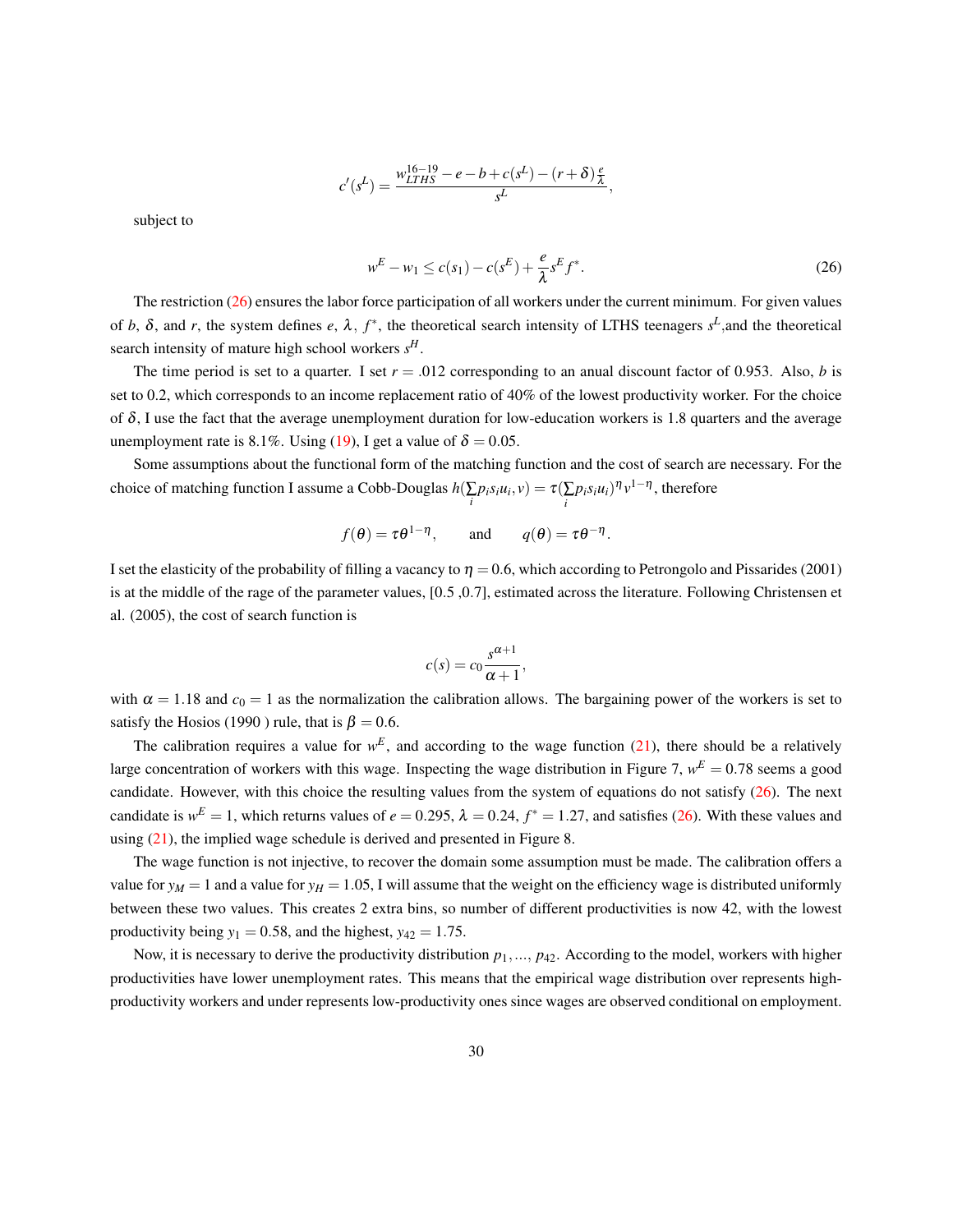

Figure 8: Wage Schedule

Let  $d_i$  be the share of observed wages  $w_i$ . Wages are observed contingent upon employment, so according to the model

$$
d_i = \frac{(1 - u_i)p_i}{\sum_j (1 - u_j)p_j}.
$$

Values  $u_i$  and  $s_i$  cannot be observed directly from the data for every worker type-*i*. However, under the assumption that LTHS teenagers are at the barely employable side of the wage distribution and mature workers are perfectly employable, an approximation for the share of type-*i* workers is

$$
p_i \approx d_i \frac{Emp}{Emp_{LTHS}^{16-19}} \text{ if } w_i < w^E
$$

,

and,

$$
p_i \approx d_i \frac{Emp}{Emp_{HS}^{25-59}} \text{ if } w_i \geq w^E,
$$

where *Emp* is the employment rate of all the LTHS and high school population,  $Emp_{LTHS}^{16-19}$  is the employment rate of teenagers with LTHS education, and  $Emp_{HS}^{25-59}$  is the employment rate of mature workers with high school education. The resulting productivity distribution is presented in Figure 9.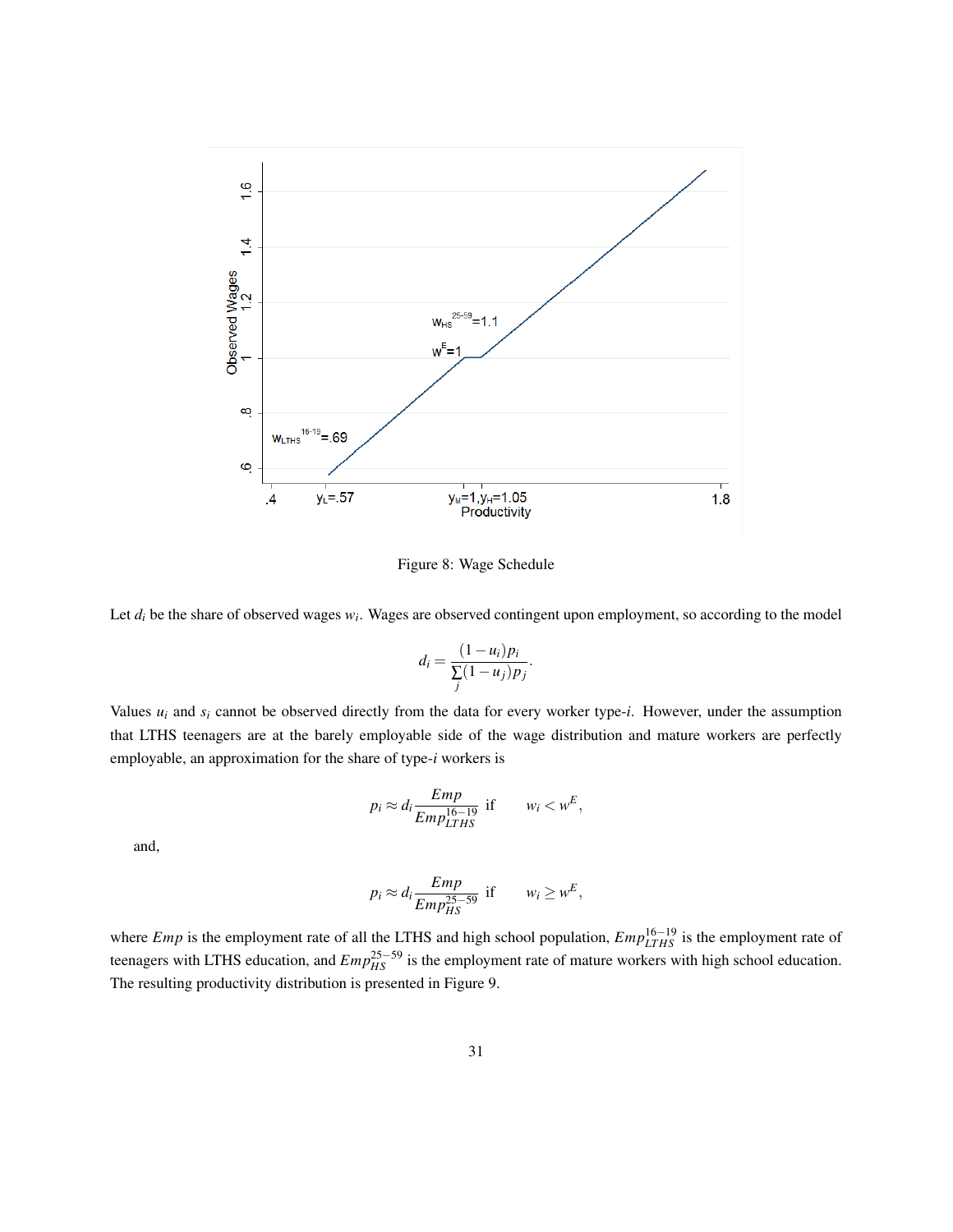

Figure 9: Estimated Productivity Distribution

Using the estimated productivity distribution, a new system of equations can be created to pin down the remaining parameter values  $γ$ , and  $τ$ :

$$
\tau \theta^{*1-\eta} = f^* = 1.27,
$$
  

$$
\sum_{i} \Pi_{i} \mu_{i}(\tau, \theta^*) (y_i - w_i(\tau, \theta^*)) = (r + \delta) \frac{\gamma}{\tau \theta^{*- \eta}},
$$
  

$$
\sum_{i} p_j s_j(\tau, \theta^*) u_j(\tau, \theta^*) = 0.08.
$$

The first equation comes from the definition of  $f(\theta)$ , the second equation is the VSC, and the third equation is the aggregate unemployment rate of 8%. The resulting parameter values are  $\gamma = 0.95$ ,  $\tau = 1.4$ , and  $\theta^* = 0.8$ . Table 13 summarizes the parameter values.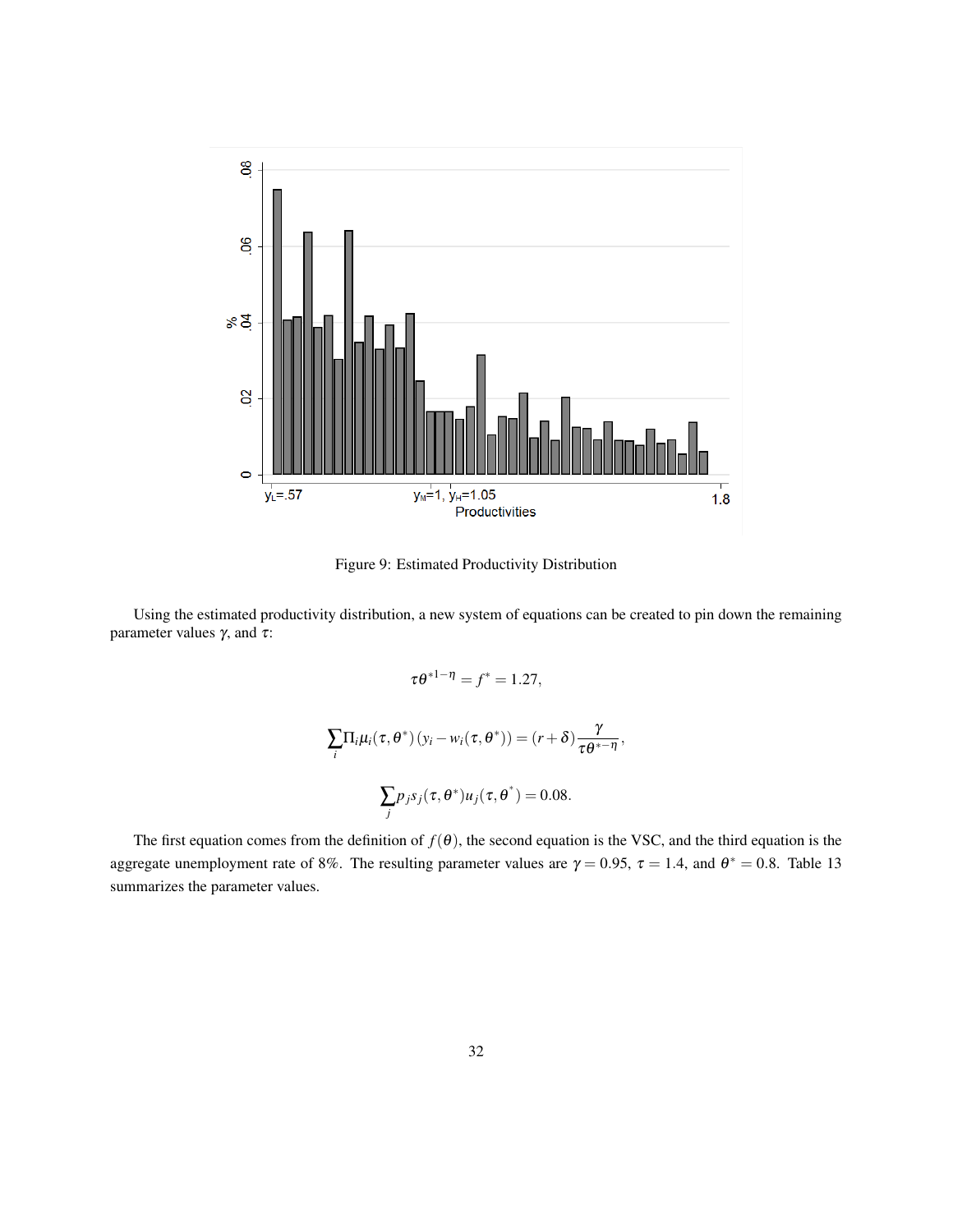| Parameter        | Value | Description                          |
|------------------|-------|--------------------------------------|
| r                | 0.012 | Discount rate: 5% annual rate.       |
| $\delta$         | 0.05  | Separation rate.                     |
| b                | 0.2   | Unemployment benefits.               |
| $\boldsymbol{e}$ | 0.295 | Effort intensity.                    |
| λ                | 0.24  | Inspection rate.                     |
| β                | 0.6   | Worker bargaining power:             |
| τ                | 1.4   | Efficacy of matching.                |
| η                | 0.6   | Unemployment-elasticity of matching. |
| $c_0$            | 1     | Search cost parameter.               |
| $\alpha$         | 1.18  | Search cost parameter.               |
| $\gamma$         | 0.95  | Recruiting cost.                     |

Table 13: Parameter Values in Simulations of the Model.

*Notes*: Most of the displayed values have been rounded since they are derived as the solution to a set of equations. Simulations use the real values.

## 5.2 Changes in the Minimum Wage.

In this section, I use the calibrated model to investigate the effects of increments in the minimum wage on employment, labor force participation, and total welfare. The model was calibrated so that the minimum wage is not binding for any type of workers; the experiment will be to see how the steady-state variables change with a higher minimum all else remaining equal. The fact the calibration targets exclusively the low-education workers should be borne in mind when interpreting the simulation's results and particularly when the welfare exercise results are reported.

The first important result of the simulations is that, under this calibration, the efficiency wage remains above the minimum. As the minimum wage increases from *m* to *m'*, the equilibrium efficiency wage increases from  $w^E(\theta)$ to  $w^E(\theta')$ , such that  $m' < w^E(\theta')$ . Figure 10 shows how these two wages behave. We can observe that, at least for increments of less than 100%, the efficiency wage adjusts so that it is always above the minimum although the difference between the two wages closes.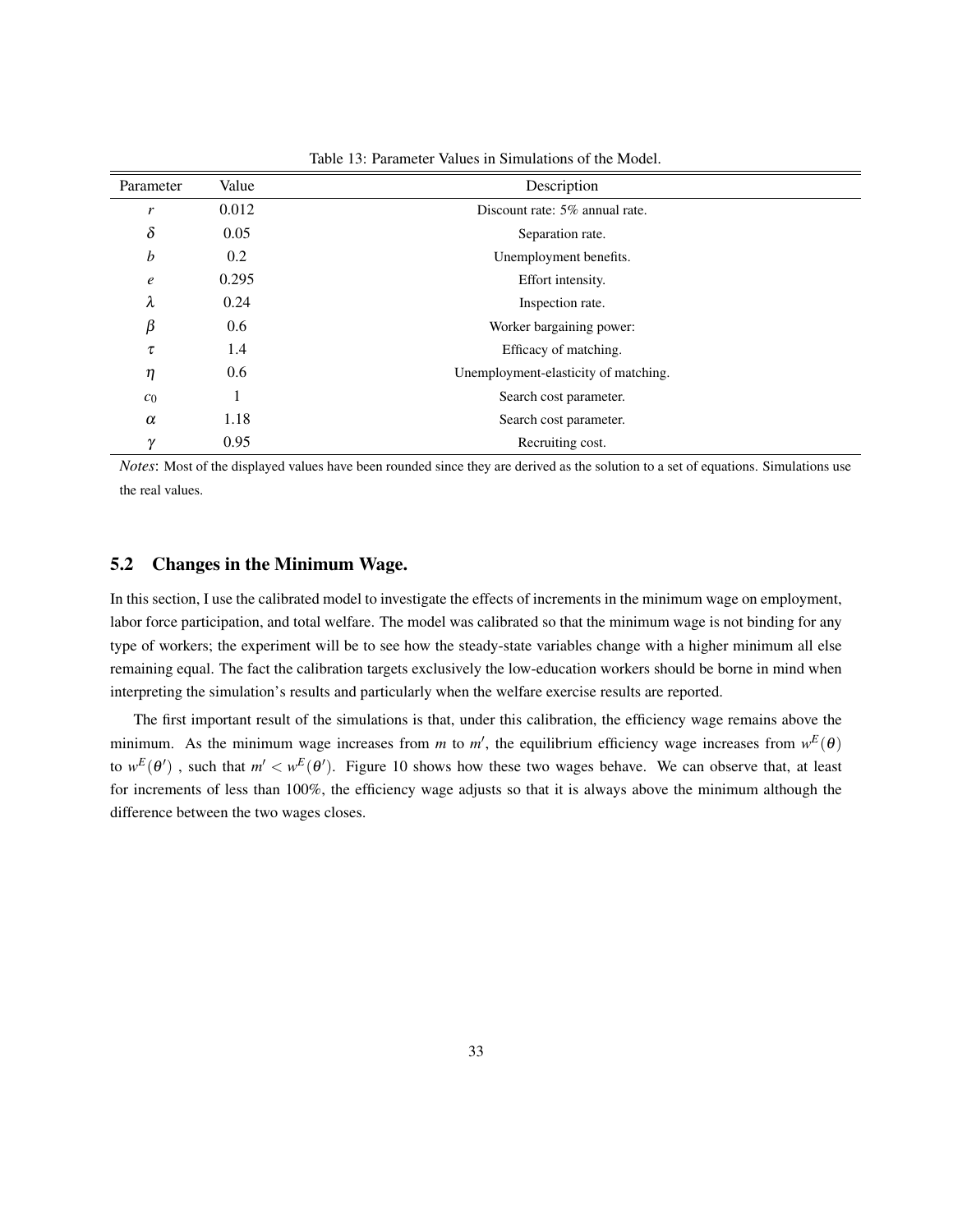

Figure 10: The Efficiency Wage and the Minimum

This means that the minimum wage is aggravating the moral hazard risk in the market; as it increases, it improves the hirable workers' working conditions so much that instead of receiving the unconstrained wage that once was enough to motivate them, now they must receive an efficiency wage. The situation is severe enough to generate the sub-optimal minimum wage utilization described in Section 3.3.1.

For example, with a 90% increment the minimum goes from approximately 0.57 to 1.1. A worker earning a wage of 1 before the increment, instead of receiving a wage of 1.1, after the increment receives a wage above 1.3. The minimum wage is being under used. The premium above the minimum arises because of the increment in the risk of moral hazard. This means that the minimum wage increases market tightness, so there will be asymmetries in the outcomes of different workers as described in Section 3.

First I analyze individual market outcomes. Figure 11 shows the impact by deciles in the worker population. Panel a) shows the effects that of an increase in the minimum wage on labor force participation. Workers with the lowest productivity, the first decile, have productivities very close to the minimum wage so a 10% increase in the minimum would reduce their participation in the labor force by 60%. An increase of 18% would completely price them out and drive them out of the labor force. Increasing the minimum further, would affect more productive deciles the same way. A 100% increase would drive half of the worker population out of the market. The asymmetry in the participation effect is visible in the graph; as less productive workers are discouraged from participating, remaining workers increase their participation and the effect is stronger for workers at the high end of the distribution. Despite the asymmetry, the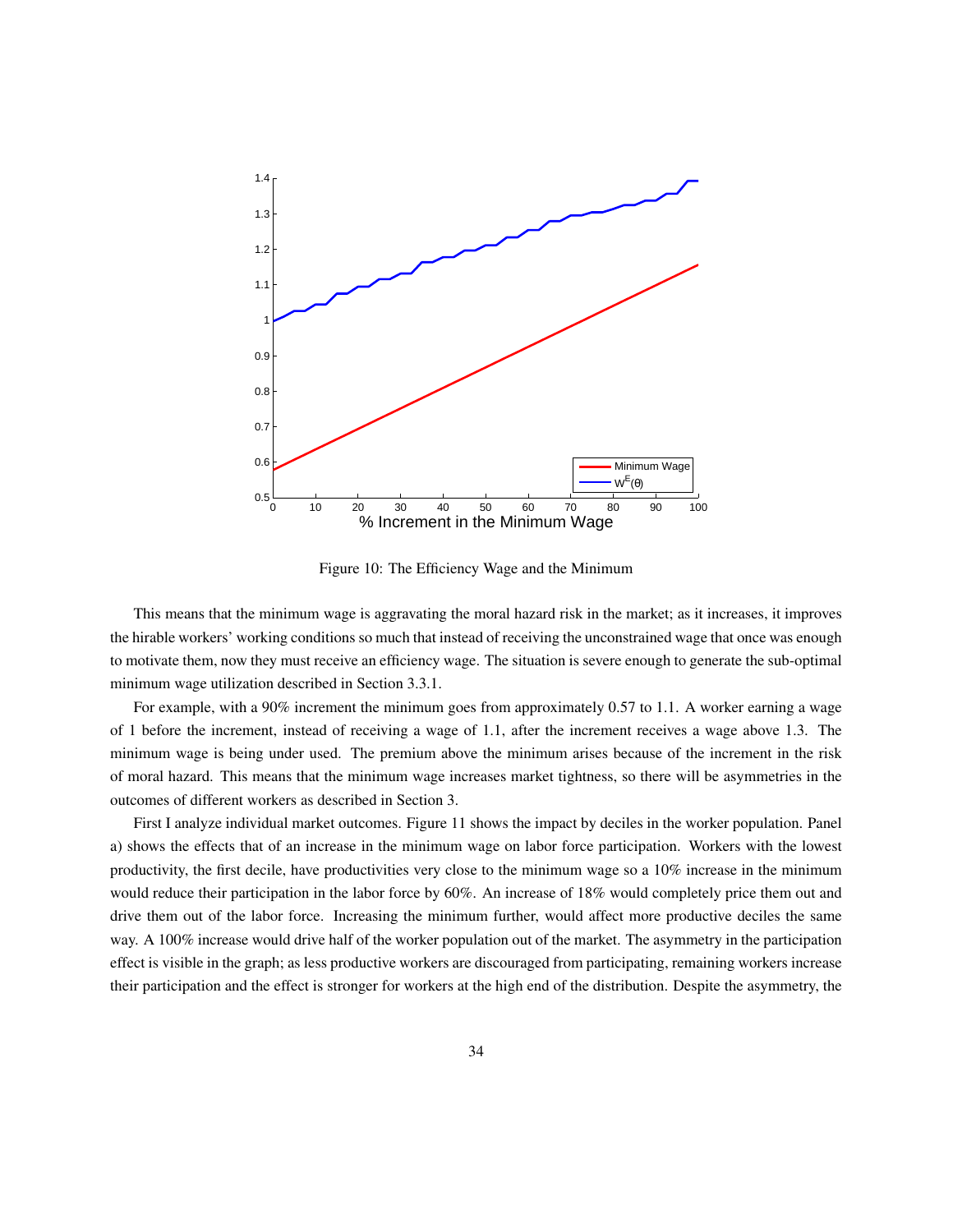discouraging effects for low-productivity workers are much stronger. This is consistent with the results in Section 4 which show that the labor force discouraging effects on LTHS teenagers is much stronger than the encouraging effects for mature workers with high school educational attainment. Panel b) showing the effect on employment tells a similar study. As the employment falls for the least productive workers, those that remain hirable have small increases in employment. The situation is also in agreement with the results in Section 4.



Figure 11: Labor Market Outcomes by Deciles

Panel c) shows the wage effects across deciles. Consistent with the theoretical predictions and the empirical results in Section 4, the simulations show wage spillover effects. A 10 % increase in the minimum wage increases the average wage of the lowest productivity decile above 3%. The effect on wages is reflected on the wages of perfectly employable workers and it decreases in intensity as productivity increases. The average wage of the fourth decile augments by 1%, and the average wage of top deciles by around 0.5%.

The situation is misleading. Wages are contingent on employment so the minimum wage is not really increasing wages in the first decile since these are barely employable workers who are being paid as much as they can. The increase in the average wage is due to the fact that a higher minimum drives some of the workers in the lowest decile out of the market, so the average wage in that decile increases because only the most productive workers have wages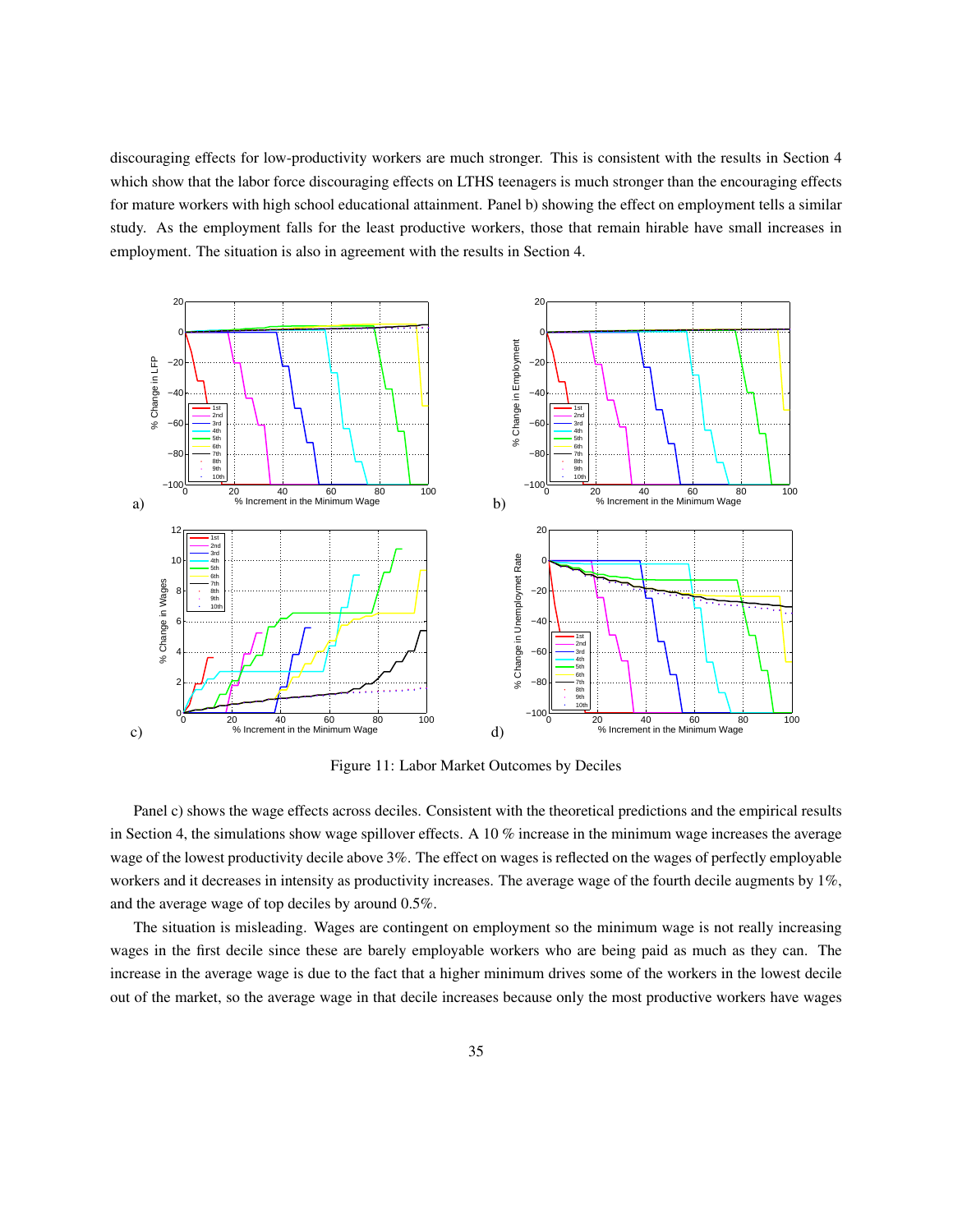to report. This is not the case for the top 6 deciles who truly see their wages increase due to the general equilibrium effect, and not because workers are being driven out of the market.

This could explain why the wage spillover effects in Section 4 are significant only for teenagers and not for mature workers with HS education. Workers at the middle of the productivity distribution show strong increases on average wages since the minimum is trimming off low wages. After a hike in the minimum wage, teenagers reporting their wages are those productive enough to remain hirable.

Panel d) shows the effects on unemployment rates. The situation is misleading since the unemployment rate takes into account the search intensity that unemployed workers put into finding a job. For example, a 10% increase reduces the unemployment rates of the least productive and the most productive workers for very different reasons. Just as in the wage effects, the unemployment rates of workers at the low end of the distribution decreases because participation decreases, many workers stop reaching for a job, so after a minimum hike their unemployment rate is lower. On the other hand, perfectly employable workers see their unemployment rates decreases as their participation increases because they are actually more employable in a tighter market.

Now I analyze the effects on the market at an aggregate level. I start with aggregate employment and aggregate labor force participation. I define aggregate employment as the total amount of total workers employed, that is,

Total Employment = 
$$
\sum_{i} p_i (1 - u_i).
$$

Total labor force participation is defined as the total amount of employed workers plus the measure of unemployed workers searching for a job,

$$
Labor Force Partition = \sum_{i} p_i (1 - u_i) + \sum_{i} p_i s_i u_i.
$$



Figure 12: Total Employment and Labor Force Participation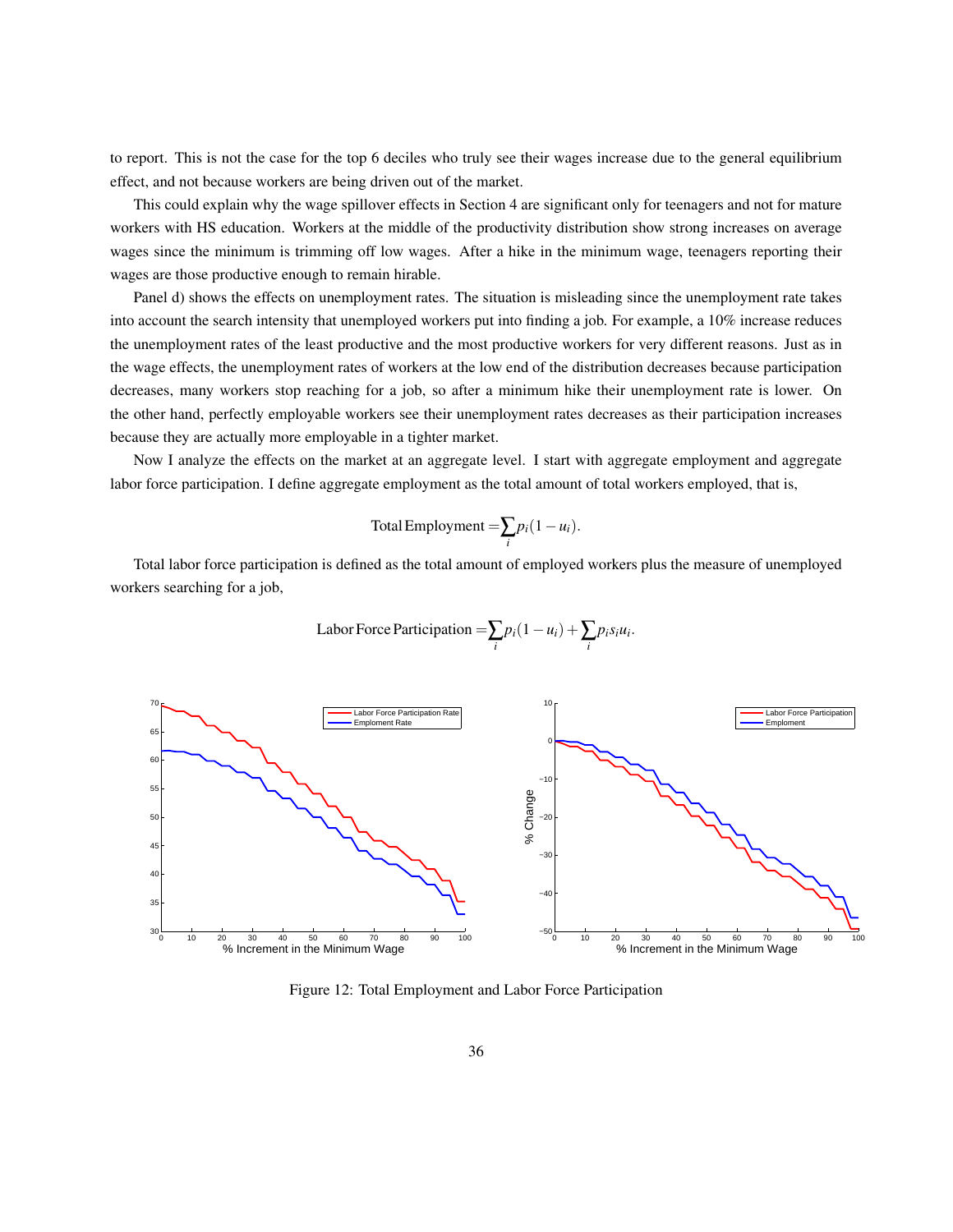Figure 12 presents the simulation's results. They confirm what is inferred from the desegregated results, increments in the minimum wage have a much stronger negative employment effect on low-productivity workers, than the positive employment effects they have on more productive workers. Overall, total employment falls drastically after a minimum wage increment. The effect on total labor force participation is similar; a hike in the minimum has an overall negative impact.

The fact that labor force participation and employment fall as the minimum wage increases does not entail a reduction of aggregate welfare in the market. To assess the welfare properties of an increase of the minimum wage, I compute aggregate welfare as the sum of all agents' utilities, that is

Aggregate Welfare 
$$
=\sum_i p_i u_i r U_i + \sum_i p_i (1 - u_i) r E_i + \sum_i p_i (1 - u_i) r J_i + \nu r V.
$$

At the steady state it can be expressed as

Aggregate Welfare 
$$
=\sum_i p_i u_i [b - c(s_i)] + \sum_i p_i (1 - u_i) [y_i - e] - \theta [\sum_i p_i s_i u_i] \gamma.
$$

Figure 13 presents the simulation's results. Increments in the minimum wage generate a reduction in aggregate welfare. The strong negative welfare effects of the minimum wage are due to the fact that most of low-education workers concentrate right above the minimum so even small increments drive a considerable percentage of workers out of the labor force. Figure 11 shows that an increase of 100% in the minimum drives half of the labor supply out of the market, which makes social welfare drop significantly.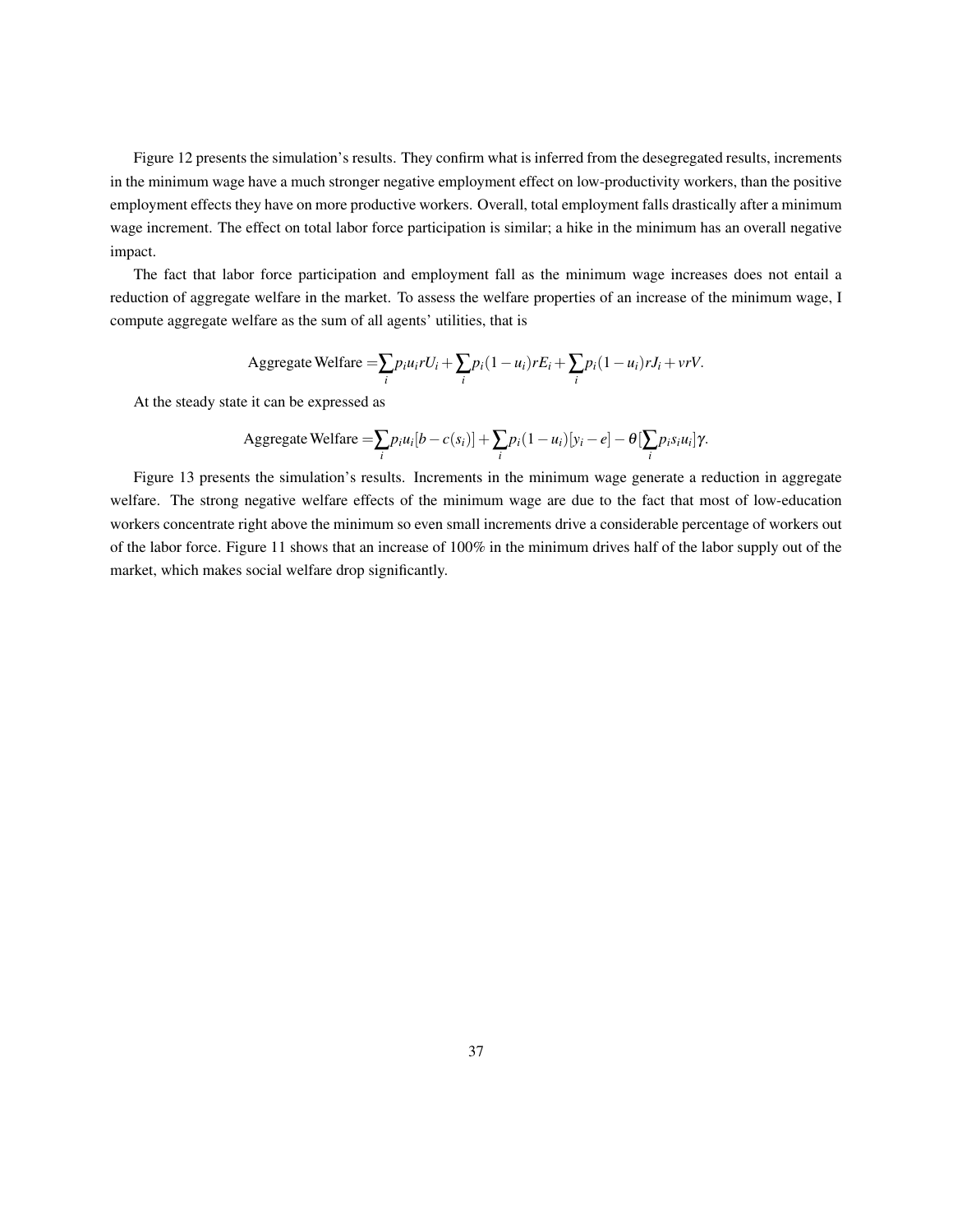

Figure 13: Aggregate Welfare

## 6 Concluding Remarks

This paper has explored the notion that minimum wages affect the labor force asymmetrically due to worker heterogeneity. I developed a search model of unemployment predicting that due to the presence of moral hazard, a rising minimum wage will price out of the labor force low-productivity workers and will increase the employment, encourage the labor force participation, and raise the wages of workers that remain hirable. These predictions hold in CPS micro data once I focus on the low-education labor market and I disaggregate workers by age and education.

The paper's results have important implications. First, they emphasize the inherent characteristics of the labor market that makes its analysis particular. Not only is it riddled with trading frictions, it also displays heterogeneity among participating agents and relatively strong government intervention. I have shown that including heterogeneity in the modeling of the market is consequential for the insights obtained from the model. Models of unemployment must incorporate all these elements to better understand the implications of labor market policies.

On the pragmatic side, the results emphasize that the aggregation level matters for the assessment of the disrupting effects of an imposed wage floor. They enrich the debate of "who" is truly affected by the minimum, by adding the notion of "how" they are affected. Even within the same labor market, not all workers are equally impacted, so a clear understanding of these differences is necessary if the goal of a minimum wage is to change the labor conditions of a specific group. If, on the other hand, the performance of a minimum is to be judged by its broad impact on low-wage labor markets, the results show that despite the asymmetries, the consequences of a higher minimum are detrimental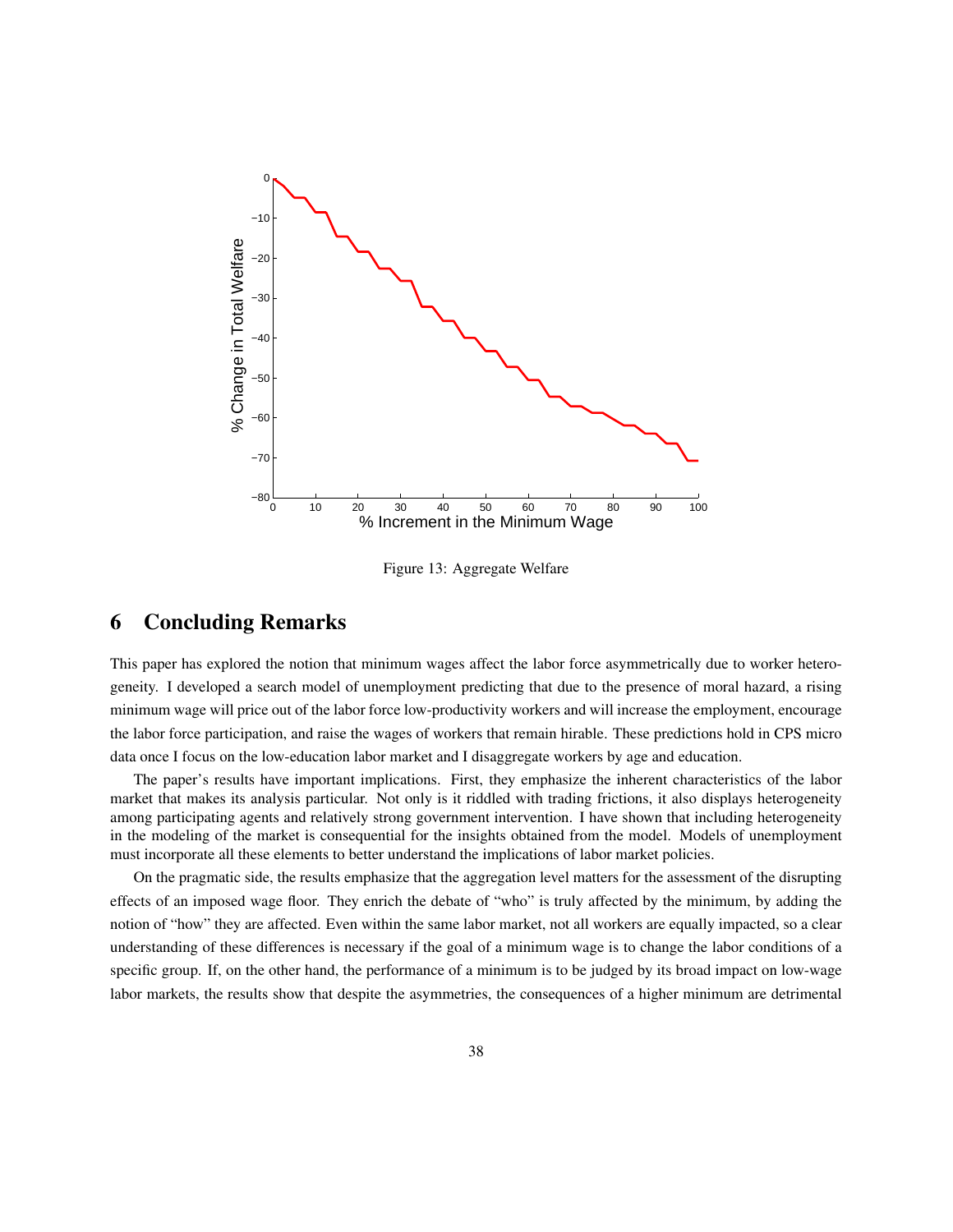for employment, labor force participation and welfare.

According to my results, the initiative to increase the federal minimum wage to \$15 an hour in the United States would generate large-scale employment and welfare losses. For those states where the binding minimum is equal to the federal minimum, fixed at \$7.25 per hour since 2009, the proposed new minimum would represent a 107% increase. According to the simulation for the low-education labor market, this increment would bring a decrement of around 50% in employment and labor force participation, and a reduction of 70% in social welfare. States with a relatively high minimum wage would experience smaller, although still considerable, losses. For example, California with a minimum wage of \$9.00 would see a reduction of roughly 30% in employment and labor force participation, and a decrease of 55% in social welfare in the low-education labor market.

## References

- Acemoglu, D., 1999. Changes in unemployment and wage inequality: An alternative theory and some evidence. American Economic Review, 89(5), 1259-78.
- Akerlof, G.A., Katz, L.F., 1986. Do Deferred Wages Dominate Involuntary Unemployment as a Worker Discipline Device? NBER Working Paper No. 2025 .
- Allegretto, S., Dube, A., Reich, M., 2010. Do Minimum Wages Really Reduce Teen Employment? Accounting for Heterogeneity and Selectivity in State Panel Data. Institute for Research on Labor and Employment, Working Paper Series qt7jq2q3j8, Institute of Industrial Relations, UC Berkeley.
- Baker, M., Dwayne, B., Suchita, S., 1999. The Highs and Lows of the Minimum Wage Effect: A Time-Series Cross-Section Study of the Canadian Law. Journal of Labor Economics, 17(2), 318-50.
- Belman, D., Wolfson, P.J., 2014. What Does the Minimum Wage Do? Kalamazoo, MI: W.E. Upjohn Institute for Employment Research.
- Card, D., Krueger, A., 1994. Minimum Wages and Employment: A Case Study of the Fast-Food Industry in New Jersey and Pennsylvania. American Economic Review, 84(4), 772-93.
- Card, D., Krueger, A., 1995. Myth and Measurement: The New Economics of the Minimum Wage. Princeton University Press.
- Christensen, B. J., Lentz, R., Mortensen, D. T., Neumann, G. R., Werwatz, A., 2005. On-the-Job Search and the Wage Distribution. Journal of Labor Economics, 23(1), 31-58.
- Dolado, J., Felgueroso, F., Jimeo, J., 1997. The Effects of Minimum Bargained Wages on Earnings: Evidence from Spain. European Economic Review, 41(3-5), 713-21.
- Doucouliagos, H., Stanley, T. D., 2009. Publication Selection Bias in Minimum-Wage Research? A Meta-Regression Analysis. British Journal of Industrial Relations, 47(2), 406-28.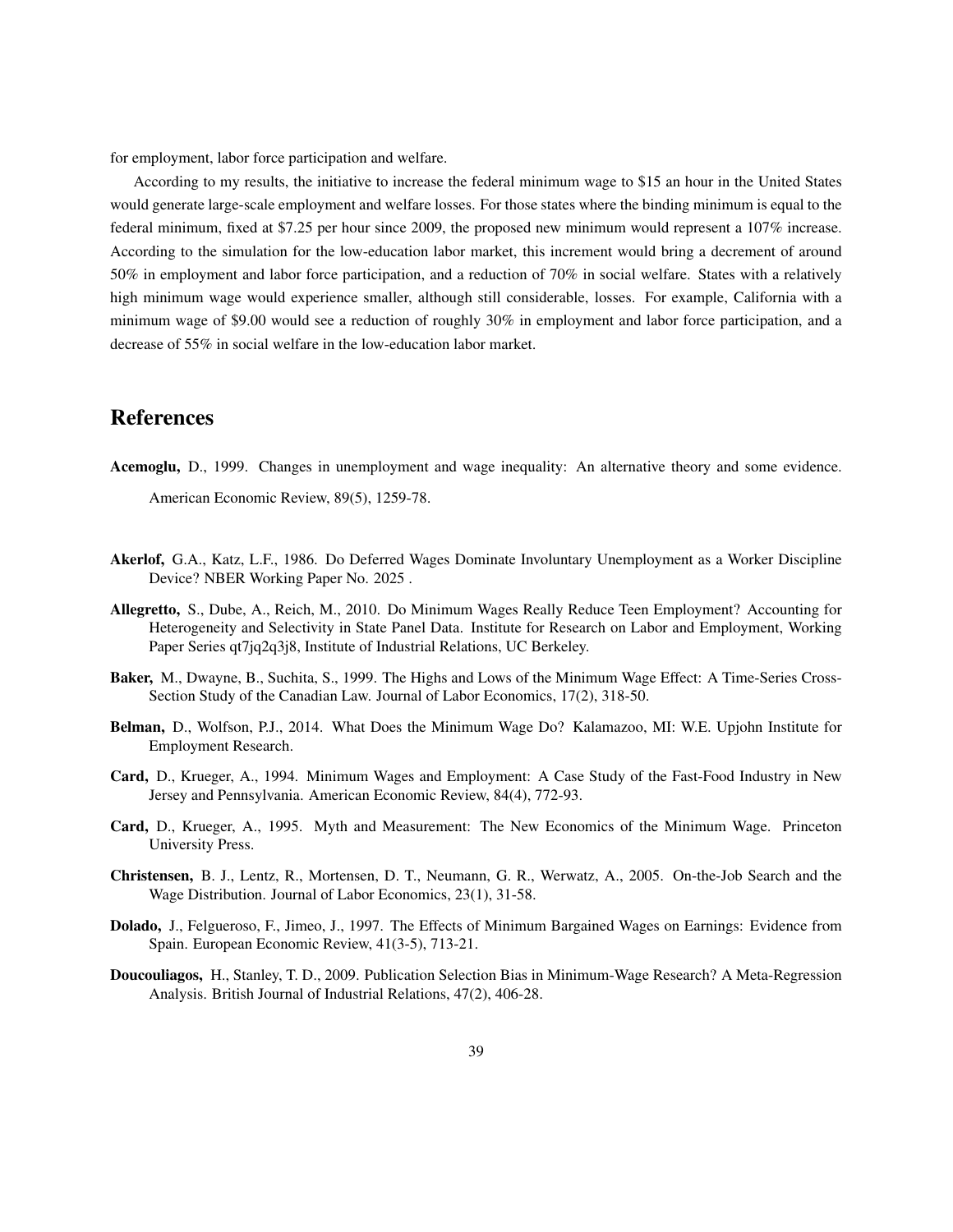- Dube, A., Lester, T. W., Reich, M., 2010. Minimum Wages Effects across State Borders: Estimating Using Contiguous Counties. Review of Economics and Statistics, 92(4), 945-64.
- Dube, A., Lester, T. W., Reich, M., 2011. Do Frictions Matter in the Labor Market? Accessions, Separations and Minimum Wage Effects. IZA Discussion Papers 5811, Institute for the Study of Labor (IZA).
- Falk, A., Fehr, E., Zehnder, C., 2006. Fairness Perceptions and Reservation Wages: The Behavioral Effects of Minimum Wage Laws. The Quarterly Journal of Economics, 121 (4), 1347-81.
- Flinn, C.J., 2006. Minimum Wage Effects on Labor Market Outcomes Under Search, Matching, and Endogenous Contact Rates. Econometrica, 74 (4), 1013-62.
- Flinn C.J., 2010. The Minimum Wage and Labor Market Outcomes. The MIT Press.
- Freeman, R., Gray, W., Ichniowski, C., 1981. Low Cost Student Labor: The use and Effects of the Subminimum Wage Provisions for Full-Time Students. Report of the Minimum Wage Study Commission, 5, 305-35.
- Georgiadis, A., 2013. Efficiency Wages and the Economic Effects of the Minimum Wage: Evidence from a Low-Wage Labour Market. Oxford Bulletin of Economics and Statistics, 75(6), 962–979.
- Gorry. A., 2013. Minimum Wages and Youth Employment. European Economic Review , 64(C), 57–75.
- Hall, R., Milgrom, P., 2008. The Limited Influence of Unemployment on the Wage Bargaining. American Economic Review, 98(4), 1653-74.
- Hosios, A., 1990. On the efficiency of Matching and Related Models of Search and Unemployment. Review of Economic Studies, 57(2), 279-98.
- Jaeger, D. A., 1997. Reconciling the Old and New Census Bureau Education Questions: Recommendations for Researchers. Journal of Business & Economic Statistics, 15(3), 300-9.
- Kaitz, H., 1970. Analyzing the Length of Spells of Unemployment. Monthly Labor Review, 93, 11-20.
- Katz, L., Krueger, A., 1991. The Effect of the New Minimum Wage Law in a Low-Wage Labor Market. NBER Working Papers 3655, National Bureau of Economic Research, Inc.
- Katz, L., Krueger A., 1992. The Effect of the Minimum Wage on the Fast Food Industry. Industrial and Labor Relations Review, 46(1), 6-21.
- Manning, A., Dickens, R., 2002. The Impact of the National Minimum Wage on the Wage Distribution, Poverty and the Gender Pay Gap. Paper prepared for the UK Low Pay Commission, http://lowpay.gov.uk/lowpay/research/pdf/amrd.pdf.
- Malcomson, J., Mavroeidis, S., 2011. Nash Bargaining, Credible Bargaining and Efficiency wages in a matching model for the US, 2011 Meeting Papers 776, Society for Economic Dynamics.
- Meer, J., West, J., 2013. Effects of the Minimum Wage on Employment Dynamics. NBER Working Papers 19262, National Bureau of Economic Research, Inc.
- Mincer, J., 1976. Unemployment Effects of Minimum Wages. Journal of Political Economy, 84, 87-104.
- Mortensen, D.T., 1989. The Persistence and Indeterminacy of Unemployment in Search Equilibrium. Scandinavian Journal of Economics, 91(2), 347-70.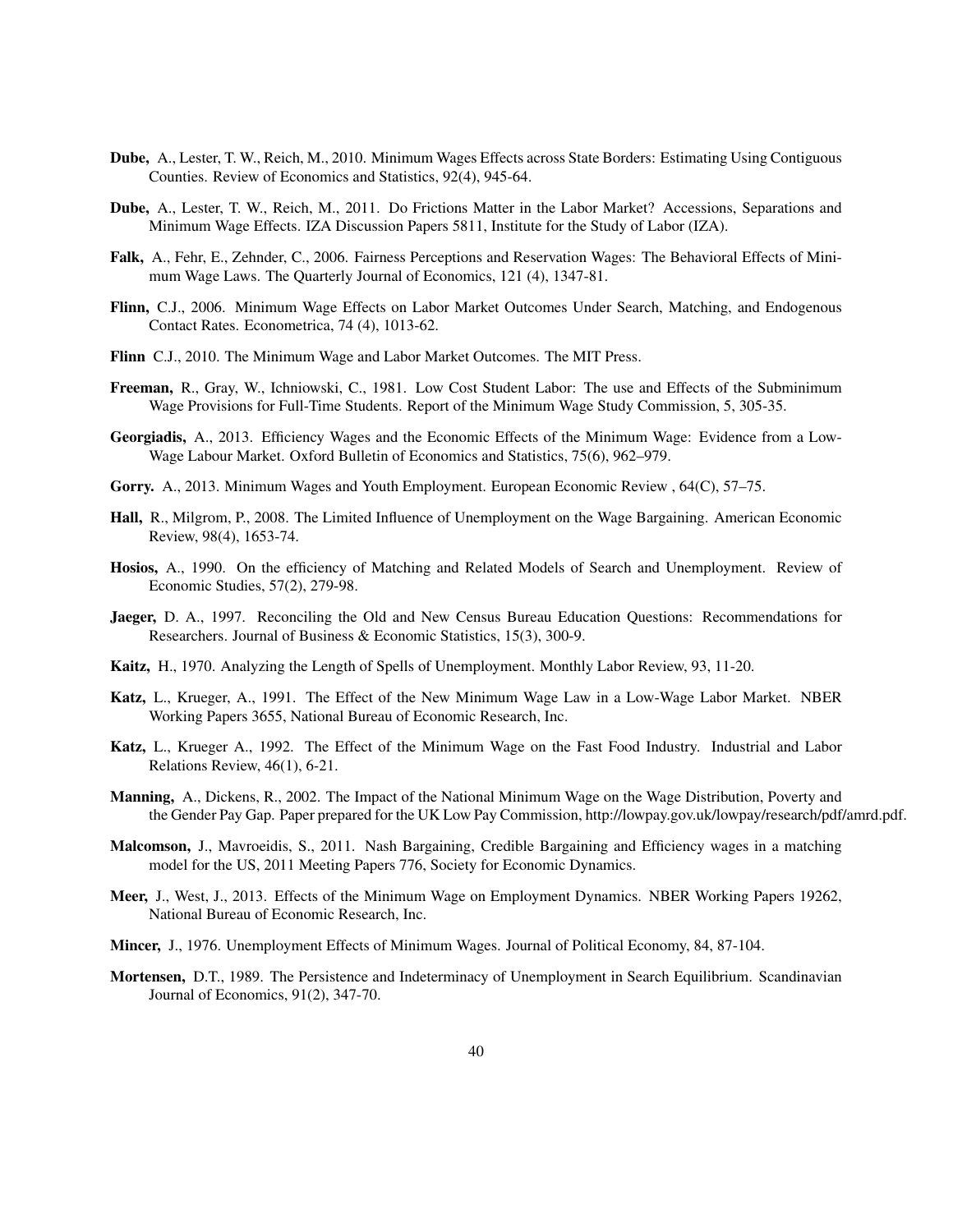- Mortensen, D.T., Pissarides, C.A.,1994. Job Creation and Job Destruction in the Theory of Unemployment. Review of Economic Studies, 61(3), 397-415.
- Mortensen, D.T., Pissarides, C.A., 1999. New Developments in Models of Search in the Labour Market. Handbook of Labor Economics, in: O. Ashenfelter & D. Card (ed.), Handbook of Labor Economics, 3(39), pages 2567-627.
- Neumark, D., Wascher, W., 1992. Evidence on Employment Effects of Minimum and Subminimum Wages: Panel Data on State Minimum Laws. Industrial and Labor Relations Review, 46(1), 55-81.
- Neumark, D., Schweitzer, M., Wascher, W., 2004. Minimum Wage Effects throughout the Wage Distribution. Journal of Human Resources, University of Wisconsin Press, 39(2).
- Neumark, D., Wascher, W.,2006. Minimum Wages and Employment: A review of Evidence from the New Minimum Wage Research. NBER Working Papers 12663, National Bureau of Economic Research, Inc.
- Neumark, D., Wascher, W., 2007. Minimum Wages and Employment. Foundations and Trends in Microeconomics, (3)1, 1-182.
- Neumark, D., Wascher, W., 2008. Minimum Wages. MIT Press, Cambridge.
- Petrongolo, B., Pissarides,C. A, 2001. Looking into the Black Box: A Survey of the Matching Function. Journal of Economic Literature, 39(2), 390-431.
- Pissarides, C.A., 2000. Equilibrium Unemployment Theory. 2nd edn. MIT Press, Cambridge. Ragan, J., 1977. Minimum Wages and the Youth Labor Market. Review of Economics and Statistics, 59, 129-36.
- Rocheteau, G., 2001. Equilibrium Unemployment and Wage Formation with Matching Frictions and Worker Moral Hazard. Labour Economics, 8(1), 75-102.
- Rocheteau, G., Tasci, M., 2008. Positive and Normative Effects of a Minimum Wage. Working paper 0801, Federal Reserve Bank of Cleveland.
- Sattinger, M., 1990. Unemployment, the Market for Interview, and Wage Determination. Journal of Political Economy 98, 356-371.
- Shapiro, C., Stiglitz, J.E., 1984. Equilibrium Unemployment as a Worker Discipline Device. The American Economic Review, 74(3), 433-44
- Teulings, C., (2003). The Contribution of Minium Wages to Increasing Wage Inequality. Economic Journal, 113(490), 801-833.
- Teulings, C., (2005). Comparative Advantage, Relative Wages, and the Accumulation of Human Capital, Journal of Political Economy, 113(2), 425-461.
- Wessels, W., 1980. The Effects of Minimum Wage in the Presence of Fringe Benefits: An Expanded Model. Economic Inquiry, 18(2), 293-313.
- Wessels, W., 2005. Does the Minimum Wage Drive Teenagers Out of the Labor Force? Journal of Labor Research, 26(1), 169-76.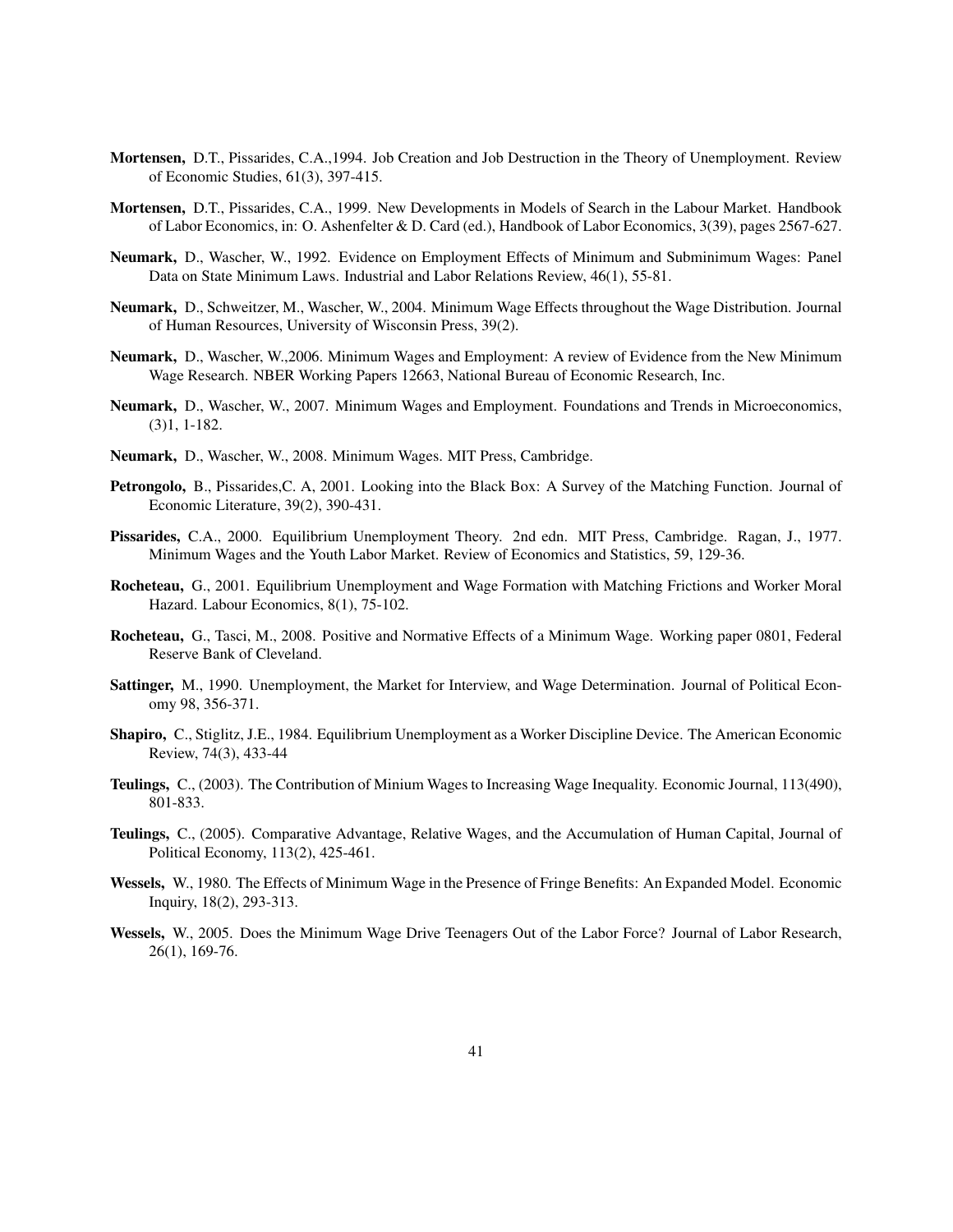# Appendix A: Derivations and Proofs

## Derivation of the No-Shirking Condition (NSC)

The expected lifetime utility of a worker who chooses to shirk during a length of time *dt*, satisfies

$$
S_i = w_i dt + \exp(-r dt) \left\{ \Pr\left[\min(\tau_{\delta\delta}, \tau_{\lambda}) \le dt\right] U_i + (1 - \Pr\left[\min(\tau_{\delta}, \tau_{\lambda}) \le dt\right] \right) E_i \right\},\,
$$

where  $\min(\tau_\delta, \tau_\lambda)$  is a Poisson process with parameter  $\lambda + \delta$ . This yields:

$$
S_i = w_i dt + \exp(-r dt) \left\{ (1 - \exp(-(\delta + \lambda) dt)) U_i + (\exp(-(\delta + \lambda) dt) E_i) \right\}.
$$

Using power series:

$$
S_i = w_i dt + (1 - r dt + o(dt)) \left\{ \left[ (\delta + \lambda) dt + o(dt) \right] U_i + (1 - (\delta + \lambda) dt + o(dt)) E_i \right\},
$$

with  $\lim_{dt\to 0} o(dt)/dt = 0$ . Rearranging terms:

$$
S_i = wdt + (1 - rdt) \left\{ (\delta + \lambda)dtU_i + [1 - (\delta + \lambda)dt]E_i \right\} + o(dt).
$$

From [\(1\)](#page-6-0), substituting :

$$
S_i = E_i + edt - \lambda dt (E_i - U_i) - r dt^2 (\delta + \lambda) (E_i - U_i) + o(dt),
$$

As  $dt \rightarrow 0$ , the worker's optimal decision is not to shirk if and only if

$$
E_i - S_i \simeq [\lambda (E_i - U_i) - e] dt \ge 0
$$
  

$$
\iff
$$
  

$$
E_i - U_i \ge \frac{e}{\lambda}.
$$

## Derivation of the Equilibirum Best Response Hiring Function

Firt is is necessry to derive the best response hiring functions.

**Proposition 2:** *For a given*  $\theta$  *and s<sub>i</sub>, the firm's best-response hiring function for a type-i worker is:* 

$$
\Pi_{i} = \begin{cases}\n1, & y_{i} \geq b + e - c(s_{i}) + (r + \delta + s_{i}f(\theta))\frac{e}{\lambda}, \\
\frac{y_{i} - b - e + c(s_{i}) - (r + \delta)\frac{e}{\lambda}}{s_{i}f(\theta)\frac{e}{\lambda}}, & b + e - c(s_{i}) + (r + \delta + s_{i}f(\theta))\frac{e}{\lambda} > y_{i} \geq b + e - c(s_{i}) + (r + \delta)\frac{e}{\lambda}, \\
0, & b + e - c(s_{i}) + (r + \delta)\frac{e}{\lambda} > y_{i}.\n\end{cases}
$$

Proof: Apendix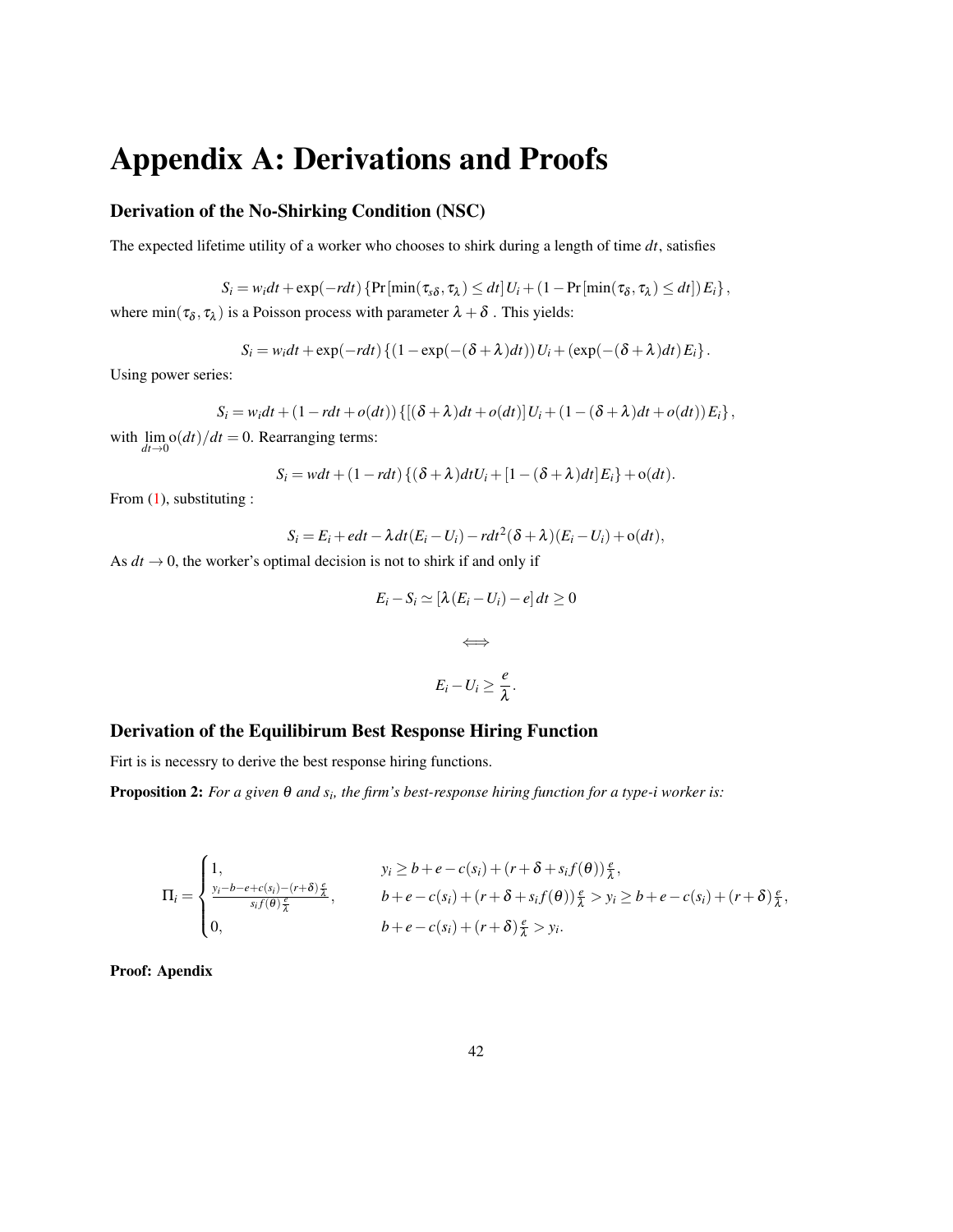#### Proof of Proposition 2.

For this proof two lemmas are necessary:

#### Lemma 1: *A match will never form if the NSC is not satisfied.*

Proof: Assume the NSC is not satisfied. Then, the worker's optimal behavior is to shirk, so nothing is produced. This implies that value of a match is  $J = -w_i/(r + \delta)$ , a firm will only accept the match if  $w_i = 0$ . If  $w_i < b$  the worker will not accept the match. By assumption  $b > 0$  so with  $w_i = 0$  workers will not accept the match. Since both worker and firm must accept the match, if the NSC cannot be satisfied, the match will never form. $\Box$ **Lemma 2:** *If*  $y_i < y_L \equiv b + e - c(s_i) + (r + \delta) \frac{e}{\lambda}$  $\frac{e}{\lambda}$ , then the NSC can never be satisfied.

**Proof:** Assume that  $y_i < b + e - c(s_i) + (r + \delta) \frac{e}{\lambda}$  $\frac{e}{\lambda}$  and that the NCS is satisfied, that is:

$$
E_i-U_i=\frac{w_i-b-e+c(s_i)}{r+\delta+s_i\Pi_i f(\theta)}\geq \frac{e}{\lambda}.
$$

Taking  $\theta$  and  $s_i$  as given and considering the restrictions  $w_i \leq y_i$  and  $\Pi_i \in [0,1]$ , the largest  $E_i - U_i$  can be is

$$
\frac{y_i-e-b+c(s_i)}{r+\delta}\geq \frac{e}{\lambda}\Longleftrightarrow y_i\geq b+e-c(s_i)+(r+\delta)\frac{e}{\lambda}.
$$

By assumption  $y_i < b + e - c(s_i) + (r + \delta) \frac{e}{\lambda}$  $\frac{e}{\lambda}$ , which contradicts the statement above.  $\Box$ 

The proof of Proposition 1 follows from these two lemmas.

**1.** *If*  $b + e - c(s_i) + (r + \delta) \frac{e}{\lambda} > y_i$ , then  $\Pi_i = 0$ .

**Proof:** If  $b + e - c(s_i) + (r + \delta) \frac{e}{\lambda} > y_i$ , by lemma 2 the NSC cannot be satisfied. By lemma 1 a match will never form, so  $\Pi_i = 0$ . This is also a Nash equilibrium since no firm has incentive to deviate from this probability. If they hired a worker with some  $\Pi_i > 0$ , they would be strictly worse off since the NSC cannot be satisfied.

2. *If*  $y_i \ge b + e - c(s_i) + (r + \delta + s_i f(\theta)) \frac{e}{\lambda}$  then  $\Pi_i = 1$ .

**Proof:** Given the assumption  $V = 0$ , according to [\(10\)](#page-8-3), if  $J_i > 0$  then  $\Pi_i = 1$ . By [\(9\)](#page-7-4)  $J_i > 0$  if and only if  $y_i - w_i \ge 0$ . From  $(15)$ , there are two scenarios where this can happen:

a) If  $w_i = w_i^N$ , from the Nash-bargaining solution :  $y_i - w_i^N \ge 0$ . So from [\(15\)](#page-9-0) if  $y_i > b + e - c(s_i) + (r + \delta + s_i f(\theta)) \frac{e}{\lambda \beta}$ , then  $\Pi_i = 1$ .

b) If  $w_i = w_i^E$ ,  $y_i - w_i^E > 0$  if and only if  $y_i > b + e - c(s_i) + \frac{e}{\lambda}(r + \delta + s_i \Pi_i f(\theta))$ . So if  $y_i > b + e - c(s_i) + \frac{e}{\lambda}(r + \delta + s_i \Pi_i f(\theta))$  $s_i f(\theta)$ ), then  $\Pi_i = 1$ .

Since  $b+e-c(s_i)+(r+\delta+s_if(\theta)\beta)\frac{e}{\lambda\beta}>b+e-c(s_i)+\frac{e}{\lambda}(r+\delta+s_if(\theta))$ , if  $y_i\geq b+e-c(s_i)+(r+\delta+s_if(\theta))\frac{e}{\lambda}$ then  $\Pi_i = 1$ . This is a Nash equilibrium since, upon being matched with a worker with a productivity above this threshold, any firm will be strictly better off hiring the worker, no firm has incentives to deviate.

**3.** If  $b+e-c(s_i)+(r+\delta+s_if(\theta))\frac{e}{\lambda} > y_i \geq b+e-c(s_i)+(r+\delta)$  then  $\Pi_i = [y_i-b-e+c(s_i)-(r+\delta)\frac{e}{\lambda}$  $\frac{e}{\lambda}$ ]/s<sub>*i*</sub> $f(\theta)$  $\frac{e}{\lambda}$ λ *.* **Proof:** According to [\(10\)](#page-8-3) if  $J_i = 0$ , any  $\Pi_i \in [0,1]$  is a best response. If  $J_i = 0$  then  $y_i = w_i$  and according to [\(15\)](#page-9-0) this is only posible if  $w_i = w_i^E$ , so  $y_i = b + e - c(s_i) + \frac{e}{\lambda}(r + \delta + s_i \Pi_i f(\theta))$ . With  $\Pi_i \in [0, 1]$  there is a range of productivities that make  $J_i = 0$ . This range is  $y_i \in [b + e - c(s_i) + \frac{e}{\lambda}(r + \delta), b + e - c(s_i) + \frac{e}{\lambda}(r + \delta + s_i \Pi_i f(\theta))]$ . Upon contact with a worker in this range, any  $\Pi_i \in [0,1]$  is a best response but only  $\Pi_i = [y_i - b - e + c(s_i) - (r + \delta)] \frac{e}{\lambda}$  $\frac{e}{\lambda}$ ]/s<sub>*i*</sub> $f(\theta)$  $\frac{e}{\lambda}$  $\frac{e}{\lambda}$  is a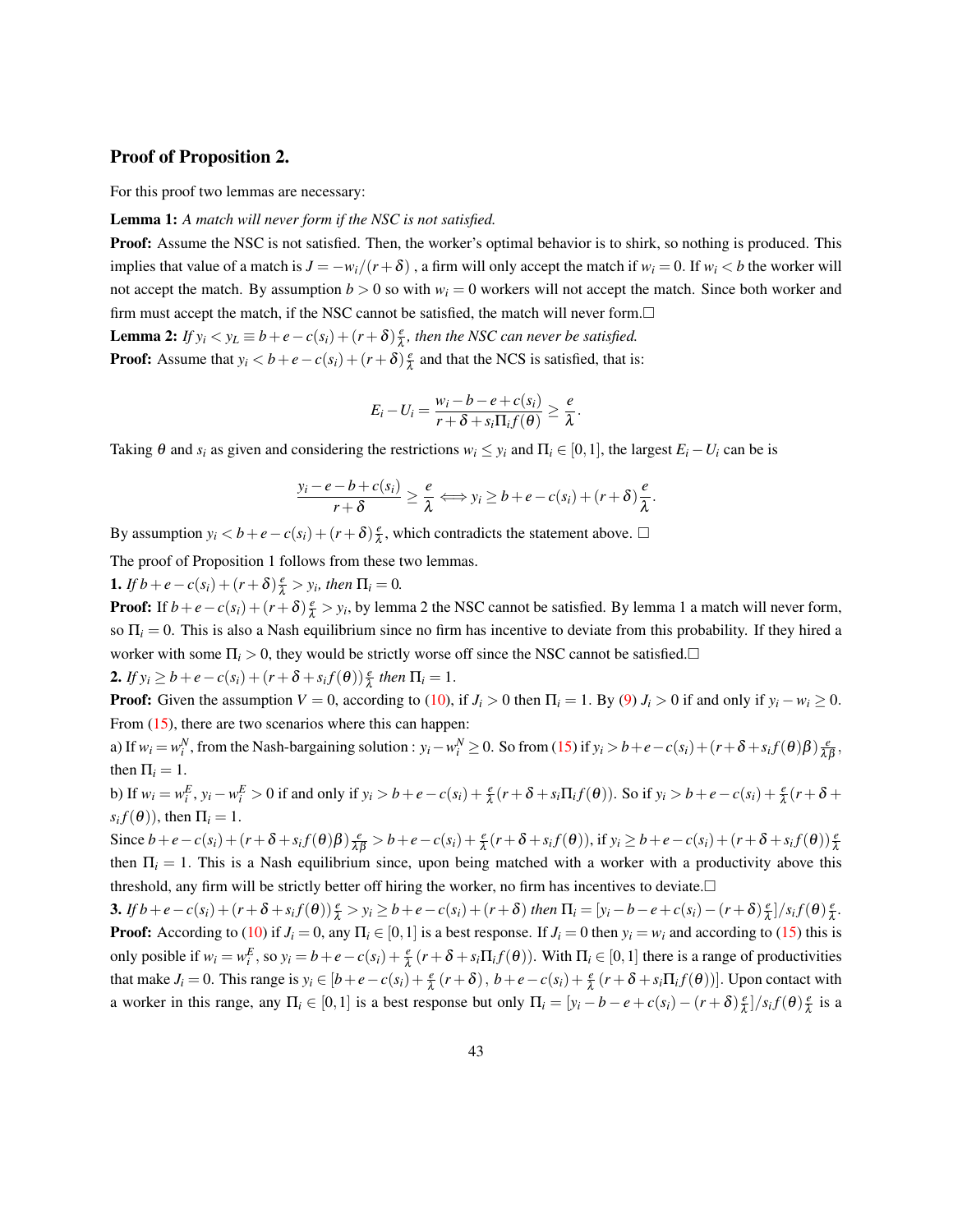symmetric Nash equilibrium. To see this, assume that upon contract with a type-*i* worker, all firms adopted a strategy  $\Pi_i > [y_i - b - e + c(s_i) - (r + \delta)]\frac{e}{\lambda}$  $\frac{e}{\lambda}$ ]/s<sub>i</sub>f( $\theta$ ) $\frac{e}{\lambda}$  $\frac{e}{\lambda}$ . If this was the case then  $y_i < w_i^E$  so  $J_i < 0$  and firms would have the incentive to deviate to  $\Pi_i = 0$ .

If, on the other hand, the strategy was  $\Pi_i < [y_i - b - e + c(s_i) - (r + \delta)]\frac{e}{\lambda}$  $\frac{e}{\lambda}$ ]/s<sub>*i*</sub> $f(\theta)$  $\frac{e}{\lambda}$  $\frac{e}{\lambda}$ , then  $y_i > w_i^E$  so  $J_i > 0$  and firms would have the incentive to deviate to  $\Pi_i = 1$ .  $\Box$ 

#### Proof of Proposition 3

According to [\(5\)](#page-7-1) and the wage schedule in [\(15\)](#page-9-0), optimal participation intensity is determined by

$$
c'(s_i) = \max\left\{\Pi_i f(\theta) \left[ \frac{\beta[y_i - e - b + c(s_i)]}{r + \delta + \beta s_i \Pi_i f(\theta)} \right], \Pi_i f(\theta) \frac{e}{\lambda} \right\}.
$$
 (27)

.

Consider a worker with productivity such that  $y_i = b + e - c(s_i) + (r + \delta + s_i \Pi_i f(\theta) \beta) \frac{e}{\lambda \beta}$ , according to [\(15\)](#page-9-0),  $w_i = w_i^E$ ; and according to [\(16\)](#page-9-1),  $\Pi_i = 1$ . His optimal participation effort is given by  $c'(s_i) = f(\theta) \frac{e}{\lambda}$  $\frac{e}{\lambda}$ , which I will denote as  $s^E$ . This means that any worker with productivity  $y_i > b + e - c(s^E) + (r + \delta + s^E f(\theta)\beta) \frac{e}{\lambda \beta}$  will set his wage according to  $w_i = w_i^N$ , and  $\Pi_i = 1$ . He will determine his participation intensity according to

$$
c'(s_i) = \frac{\beta(y_i - e - b + c(s_i))}{r + \delta + \beta s_i f(\theta)},
$$

where the resulting  $s_i$  is such that  $s_i > s^E$ . Accoding to [\(16\)](#page-9-1) any worker with  $y_i \ge b + e - c(s_i) + (r + \delta + s_i f(\theta)) \frac{e}{\lambda}$ , will be hired with a probability  $\Pi_i = 1$ , so workers  $b + e - c(s^E) + (r + \delta + s^E f(\theta) \beta) \frac{e}{\lambda \beta} > y_i \ge b + e - c(s_i) +$  $(r + \delta + s_i f(\theta)) \frac{e}{\lambda}$ , will choose optimal effort  $c'(s_i) = f(\theta) \frac{e}{\lambda}$  $\frac{e}{\lambda}$ , so their participation intensity is  $s^E$ . Substituting we get the boundaries of productivity with participation intensity  $s^E$  is  $y_H = b + e - c^E + (r + \delta + s^E f(\theta) \beta) \frac{e}{\lambda \beta}$ , and  $y_M = b + e - c^E + (r + \delta + s^E f(\theta)) \frac{e}{\lambda}.$ 

For workers with  $y_i < b + e - c(s^E) + (r + \delta + s^E f(\theta)) \frac{e}{\lambda}$ , according to [\(16\)](#page-9-1),  $\Pi_i = [y_i - b - e + c(s_i) - (r + \delta + s^E f(\theta))]$  $\delta$ ) $\frac{e}{\lambda}$  $\frac{e}{\lambda}$ ]/s<sub>*i*</sub> $f(\theta)$  $\frac{e}{\lambda}$  $\frac{e}{\lambda}$ . Substituting this last expression in [\(16\)](#page-9-1), I get that the optimal participation intensity is given by

$$
c'(s_i) = \frac{y_i - e - b + c(s_i) - (r + \delta)\frac{e}{\lambda}}{s_i}
$$

The LHS of this is expression is negative if  $y_i < e - b + c(s_i) - (r + \delta) \frac{e}{\lambda}$  $\frac{e}{\lambda}$ , in which case optimal participation is *s*<sup>*i*</sup> = 0. Substituting this value creates a lower bound for positive participation intensities at *y*<sup>*i*</sup> − *e*−*b*−(*r* +  $\delta$ )  $\frac{e}{\lambda}$  $\frac{e}{\lambda}$ . Any worker with a value below this threshold will not participate.  $\Box$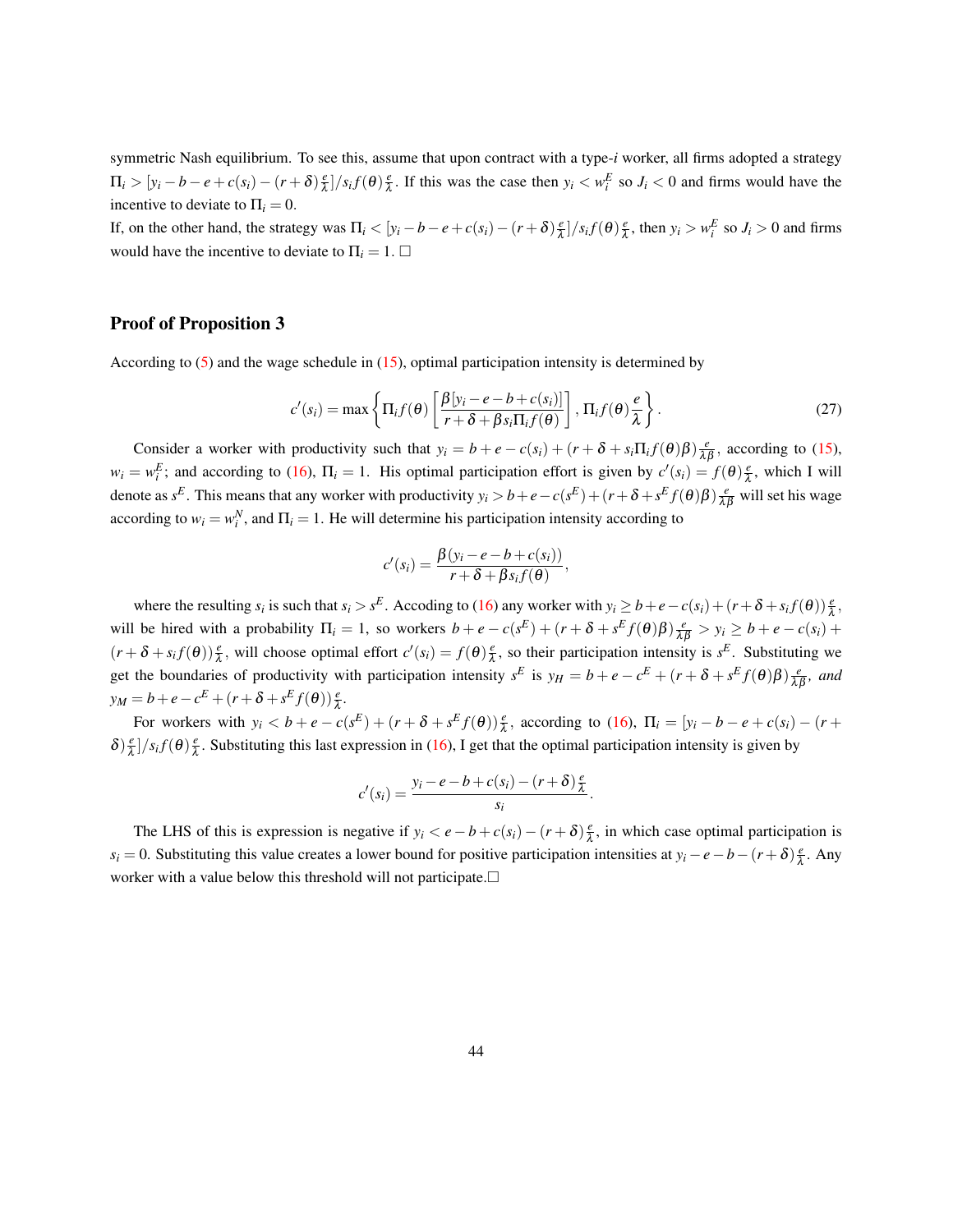## Proof of Proposition 1

For the proof of this proposition, some set notation is convenient. Let  $\{1, ..., n\}$  be the set of all workers with productivities  $\{y_1, \ldots, y_n\}$ , for a given equilibrium market tightness  $\theta$ , and mimum wage *m*, define:

- The set of barely employable workers:  $L(\theta) = \{i \in \{1, ..., n\} \mid y_M(\theta) > y_i \geq y_L\}.$
- The set of perfectly employable workers with efficiency wages:  $M(\theta) = \{i \in \{1, ..., n\} \mid y_H(\theta) > y_i \ge y_M(\theta)\}.$
- The set of perfectly employable workers with Nash-bargainig wages:  $H(\theta) = \{i \in \{1, ..., n\} \mid y_i \geq y_H(\theta)\}\$
- The set of employable workers under the minimum wage  $m: \Omega(m) = \{i \in \{1, ..., n\} \mid y_i \ge m\}$ .
- The set of non-employable workers under the minimum wage *m*:  $\Omega^c(m) = \{i \in \{1, ..., n\} \mid i \notin \Omega(m)\}.$

Equilibrium market tightness is given by the VSC  $(20)$ , which can be expressed as:

$$
K(m,\theta) \equiv \sum_i \Pi_i(m,\theta) \mu_i(m,\theta) [y_i - w_i(m,\theta)] = (r+\delta) \frac{\gamma}{q(\theta)}.
$$

First, I must prove that  $K(m, \theta)$  is decreasing in  $\theta$ . So, I show that for any  $\theta$  and  $\theta'$  s.t.  $\theta < \theta'$ ,  $K(m, \theta) \ge K(m, \theta')$ . To do so, I can rewrite

$$
K(m,\theta) = \sum_{i \in \Omega(m) \cap L(\theta)} \Pi_i(m,\theta) \mu_i(m,\theta) [y_i - w_i(m,\theta)] + \sum_{i \in M(\theta) \cup H(\theta)} \Pi_i(m,\theta) \mu_i(m,\theta) [y_i - w_i(m,\theta)]
$$

Since  $M(\theta) \cup H(\theta) = \Omega(m) \cap [M(\theta) \cup H(\theta)]$  given the assumption  $m \lt w^E(\theta)$ . Notice that according to ([\(21\)](#page-13-0)),  $y_i = w_i(m, \theta)$   $\forall i \in \Omega(m) \cap L(\theta)$ . Also, from [\(22\)](#page-13-1)  $\Pi_i(m, \theta) = 1 \forall i \in M(\theta) \cup H(\theta)$ . So we can write

$$
K(m,\theta)=\sum_{i\in M(\theta)\cup H(\theta)}\mu_i(m,\theta)[y_i-w_i(m,\theta)].
$$

From [\(19\)](#page-12-2), [\(22\)](#page-13-1), and [\(23\)](#page-13-2) we have that  $\sum_{i} p_i s_i(m, \theta) u_i(m, \theta) \ge \sum_{i} p_i s_i(m, \theta') u_i(m, \theta')$ , and  $s_i(m, \theta) u_i(m, \theta) = s_i(m, \theta') u_i(m, \theta')$  $\forall i \in L(\theta)$ , so from [\(8\)](#page-7-5),  $\mu_i(m, \theta) \leq \mu_i(m, \theta') \ \forall i \in L(\theta)$ . Since  $\sum_i \mu_i(m, \theta) = 1$ , we have that

$$
\sum_{i\in M(\theta)\cup H(\theta)}\mu_i(m,\theta)=1-\sum_{i\in L(\theta)}\mu_i(m,\theta),
$$

so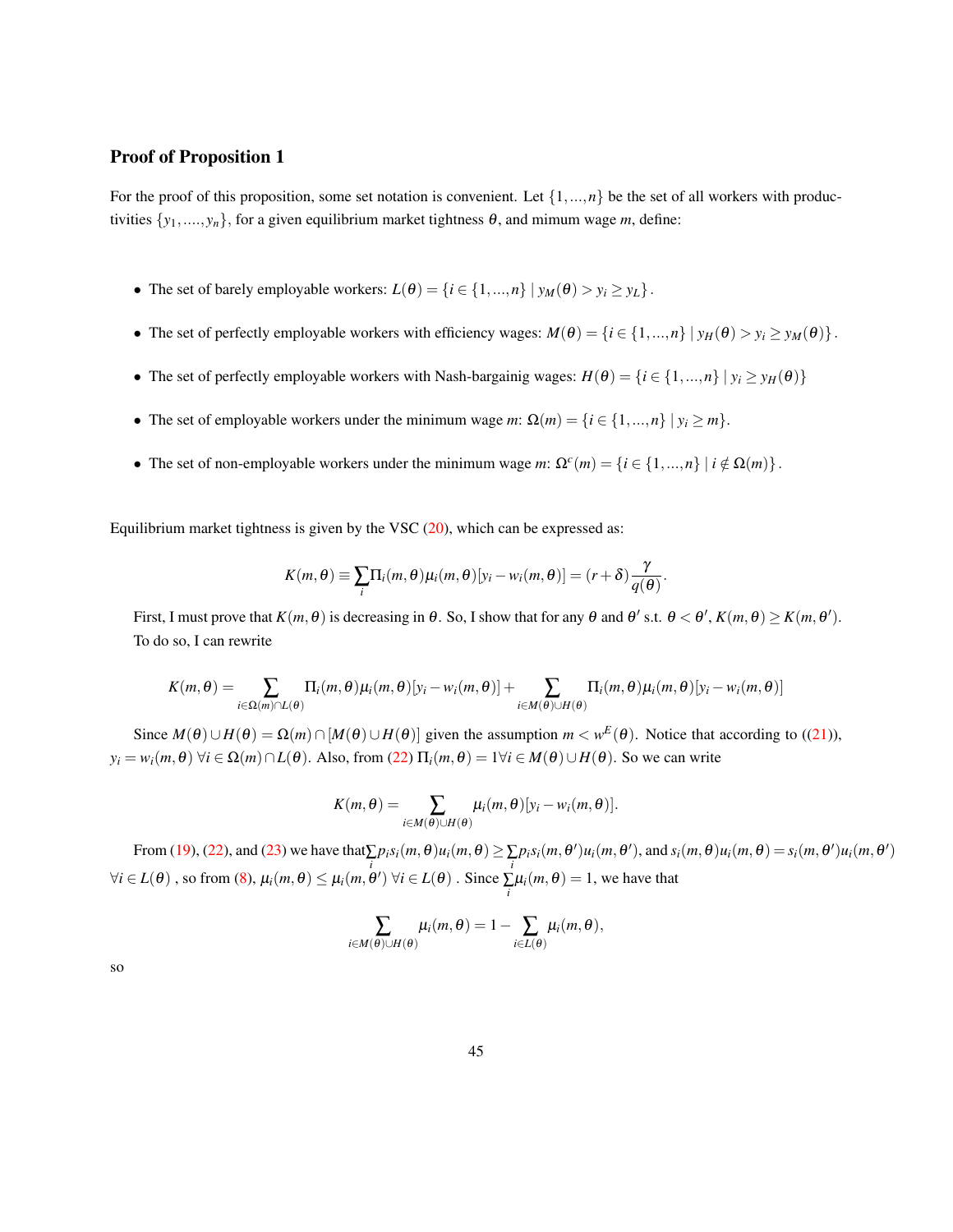$$
\sum_{i\in M(\theta)\cup H(\theta)}\mu_i(m,\theta)\geq \sum_{i\in M(\theta)\cup H(\theta)}\mu_i(m,\theta').
$$

Using that  $[M(\theta) \cup H(\theta)] \supseteq [M(\theta') \cup H(\theta')]$  and that according to [\(21\)](#page-13-0),  $y_i - w_i(m, \theta) \ge y_i - w_i(m, \theta') \forall i$ , we have that

$$
\sum_{i\in M(\theta)\cup H(\theta)}\mu_i(m,\theta)\geq \sum_{i\in M(\theta)\cup H(\theta)}\mu_i(m,\theta') \Longrightarrow \sum_{i\in M(\theta)\cup H(\theta)}\mu_i(m,\theta)\geq \sum_{i\in M(\theta')\cup H(\theta')} \mu_i(m,\theta').
$$

From this last week inequality it follows that

$$
\sum_{i\in M(\theta)\cup H(\theta)}\mu_i(m,\theta)[y_i-w_i(m,\theta)]\geq \sum_{i\in M(\theta')\cup H(\theta')}\mu_i(m,\theta')[y_i-w_i(m,\theta')].
$$

So  $K(m, \theta) \ge K(m, \theta')$  for any  $\theta$  and  $\theta'$  s.t.  $\theta < \theta'$ .

Now I must show that for any *m* and *m'* s.t.  $m < m' < w^E(\theta)$ , where  $\theta$  is the equilibirum market tigthness under *m*,  $K(m, \theta) \leq K(m', \theta).$ 

To see this notice that according to [\(23\)](#page-13-2) and [\(20\)](#page-12-1) and [\(19\)](#page-12-2), for any *m* and *m'* s.t.  $m < m' < w<sup>E</sup>(\theta)$ ,  $s<sub>i</sub>(m, \theta)u<sub>i</sub>(m, \theta) \ge$  $s(m, \theta')u_i(m, \theta')$   $\forall i \in \Omega^c(m')$ , and  $s_i(m, \theta)u_i(m, \theta) = s(m, \theta')u_i(m, \theta')$   $\forall i \in \Omega(m')$ . So  $\mu_i(m, \theta) \leq \mu_i(m', \theta)$   $\forall i \in \Omega(m')$ . Using that  $w_i(m, \theta) = w_i(m', \theta)$ ,  $\forall i \in M(\theta) \cup H(\theta)$  and  $M(\theta) \cup H(\theta) = \Omega(m) \cap [M(\theta) \cup H(\theta)] = \Omega(m') \cap [M(\theta) \cup M(\theta)]$  $H(\theta)$ ], we have

$$
\sum_{i\in M(\theta)\cup H(\theta)}\mu_i(m,\theta)[y_i-w_i(m,\theta)]\leq \sum_{i\in M(\theta')\cup H(\theta')}\mu_i(m',\theta)[y_i-w_i(m',\theta)].
$$

Now that I have stablisehd that the LHS of the VSC is non-increasing in θ and non-decreasing in *m* for small changes in *m*. The proof is straight forward.

For a given  $m^*$ , let  $\theta^*$  be the equilibrium market tightness that solves the VSC [\(20\)](#page-12-1), that is

$$
K(m*,\theta^*)=(r+s)\frac{\gamma}{q(\theta^*)}.
$$

Let *m'* be such that  $m^* < m' \le w_E(\theta^*)$ . Since  $K(m, \theta)$  is non-decreasing in *m* for  $\triangle m < w_E(\theta^*) - m^*$ , we have

<span id="page-45-0"></span>
$$
K(m', \theta^*) \ge (r+s)\frac{\gamma}{q(\theta^*)}.\tag{28}
$$

So the equlibrium market tightness  $\theta'$  that give the equality in [\(28\)](#page-45-0) must be such that  $\theta' \ge \theta^*$ , given that the LHS of [\(28\)](#page-45-0) is decreasing in  $\theta$  and the RHS is increasing in  $\theta$ .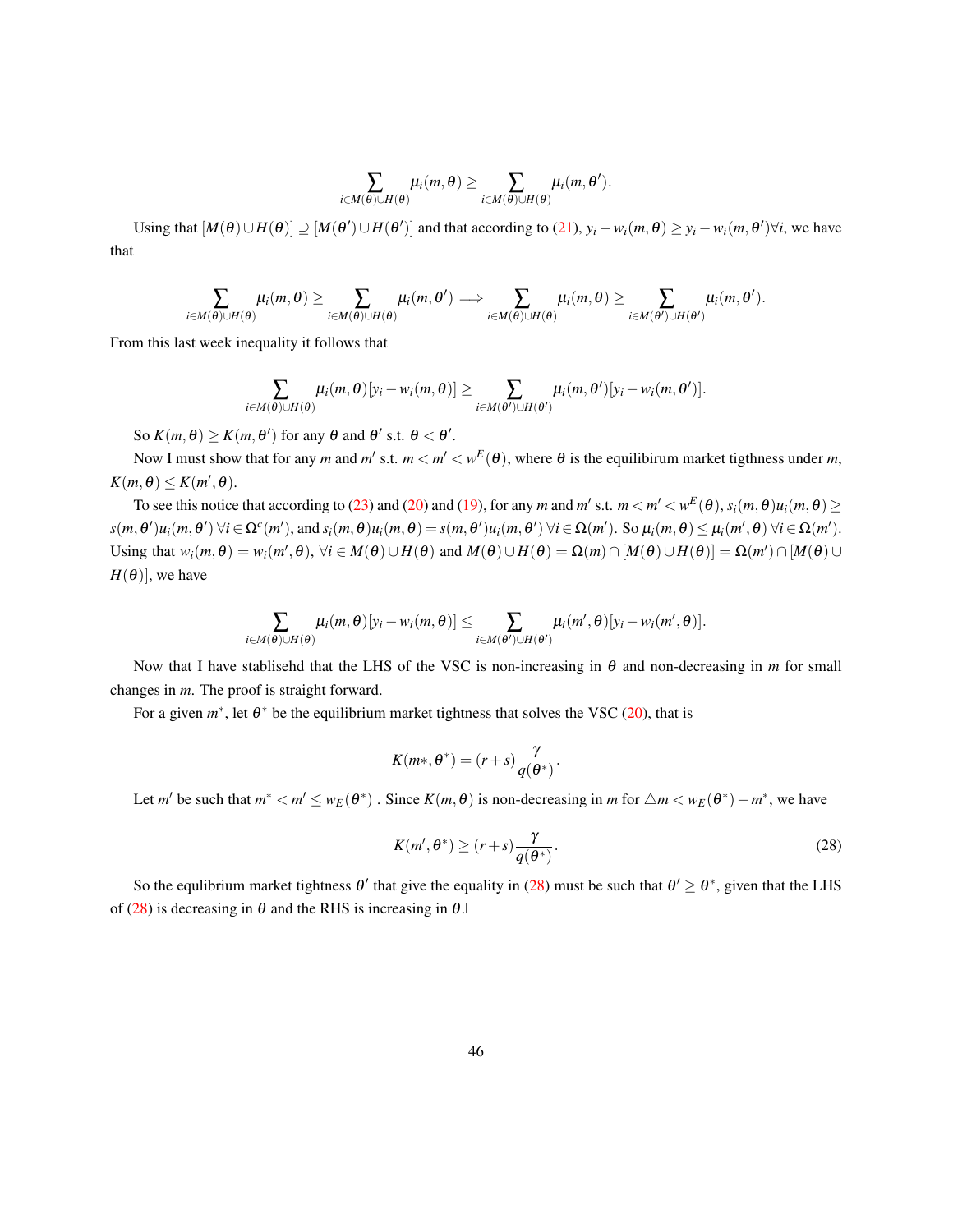|    |                                                                                                                                                                                                                                                                                                |                  |           | By Age          |                                 |             | Table 1: Descriptive Statistics by Age and Educational Attainment, 1994-2013 | By Educational Attainment |               |                  |
|----|------------------------------------------------------------------------------------------------------------------------------------------------------------------------------------------------------------------------------------------------------------------------------------------------|------------------|-----------|-----------------|---------------------------------|-------------|------------------------------------------------------------------------------|---------------------------|---------------|------------------|
|    |                                                                                                                                                                                                                                                                                                | $6 - 19$         | $16 - 24$ | $25 - 59$       | 60-64                           | <b>LTHS</b> | H. School                                                                    | S. College                | College       | Advanced         |
|    | Age                                                                                                                                                                                                                                                                                            | 17.4             | 19.8      | 41.8            | 61.9                            | 32.7        | 40.4                                                                         | 38.9                      | $\frac{4}{5}$ | 45               |
|    |                                                                                                                                                                                                                                                                                                |                  | (2.6)     | (9.7)           | (1.4)                           | (15.9)      | (13.2)                                                                       | (13.1)                    | (11.5)        | (10.6)           |
|    | No. of Hours Worked                                                                                                                                                                                                                                                                            | $(1.1)$<br>24.12 | 31.55     | 40.6            | 37.8                            | 33.7        | 39.21                                                                        | 38.61                     | 40.89         | 42.59            |
|    |                                                                                                                                                                                                                                                                                                | (13.3)           | (14)      | (12.8)          | (14.6)                          | (14.5)      | (12.6)                                                                       | (13.5)                    | (12.9)        | $(13)$           |
|    | Wage                                                                                                                                                                                                                                                                                           | 8.94             | 11.12     | 21.9            | 22.6                            | 1.47        | 16.32                                                                        | 18.36                     | 27.27         | 34.51            |
|    |                                                                                                                                                                                                                                                                                                |                  | $(6.8)$   | (15.2)          | (20.2)                          | (6.6)       | $(9.6)$                                                                      | (11.9)                    | (18.23)       |                  |
|    | a Job.<br>No. of Methods to Find                                                                                                                                                                                                                                                               | $(4.9)$<br>1.78  | 1.94      | 2.32            | 2.23                            | 1.86        | 2.18                                                                         | 2.3                       | 2.52          | $(21.2)$<br>2.56 |
|    |                                                                                                                                                                                                                                                                                                | $\ominus$        | (1.1)     | (1.3)           | (1.2)                           | (1.1)       | (1.2)                                                                        | (1.3)                     | (1.3)         | (1.4)            |
|    | Unemployment Rate                                                                                                                                                                                                                                                                              | 16.58%           | 11.96%    | 4.55%           | 4.14%                           | 12.63%      | 6.59%                                                                        | 4.90%                     | 3.08%         | 2.20%            |
| 47 | Employment                                                                                                                                                                                                                                                                                     | 38.5%            | 54.1%     | 78.3%           | 50.1%                           | 46.1%       | 70.9%                                                                        | 75.7%                     | 82.9%         | 86.4%            |
|    | Labor Force Participation                                                                                                                                                                                                                                                                      | 46.1%            | 61.5%     | 82%             | 52.3%                           | 52.7%       | 75.9%                                                                        | 79.6%                     | 85.6%         | 88.3%            |
|    | 16-19 year-olds %                                                                                                                                                                                                                                                                              | $100.0\%$        | 47.6%     | $\mathcal{O}\%$ | $\mathcal{O}_{\infty}^{\infty}$ | 37.4%       | $6.0\%$                                                                      | $4.1\%$                   | $0.0\%$       | $0.0\%$          |
|    | 16-24 year olds %                                                                                                                                                                                                                                                                              | 100%             | 100%      | $0\%$           | $0\%$                           | 44.2%       | 16.2%                                                                        | 19.2%                     | 6.4%          | $0.0\%$          |
|    | Share within 10% of MW                                                                                                                                                                                                                                                                         | 32.4%            | $18.8\%$  | 3.2%            | 3.6%                            | $19.8\%$    | 5.9%                                                                         | 4.94%                     | 1.35%         | 0.6%             |
|    | Observations                                                                                                                                                                                                                                                                                   | 438.772          | 920,844   | 3,821,826       | 377,615                         | 757,518     | 1,620,648                                                                    | 1,429,204                 | 885,237       | 427,678          |
|    | 2013 dollars. Variable used for hourly wages is wage3 from the CEPR ORG extracts; the NBER recommended wage variable. For the hours variable<br>Total number of observations is 5,120,285. Standard deviations are reported in parenthesis for continuous variables. Hourly wages expressed in |                  |           |                 |                                 |             |                                                                              |                           |               |                  |
|    | I used hourslw from CEPR ORG extracts; it measures actual hours worked on all jobs the week before the interview. The share of the population                                                                                                                                                  |                  |           |                 |                                 |             |                                                                              |                           |               |                  |
|    | within a 10% of de minimum wages is computed by dividing wages by their corresponding effective minimum wage, if this ratio is between .9 and                                                                                                                                                  |                  |           |                 |                                 |             |                                                                              |                           |               |                  |

1.1 the observation counts for this share.

1.1 the observation counts for this share.

Appendix B: Tables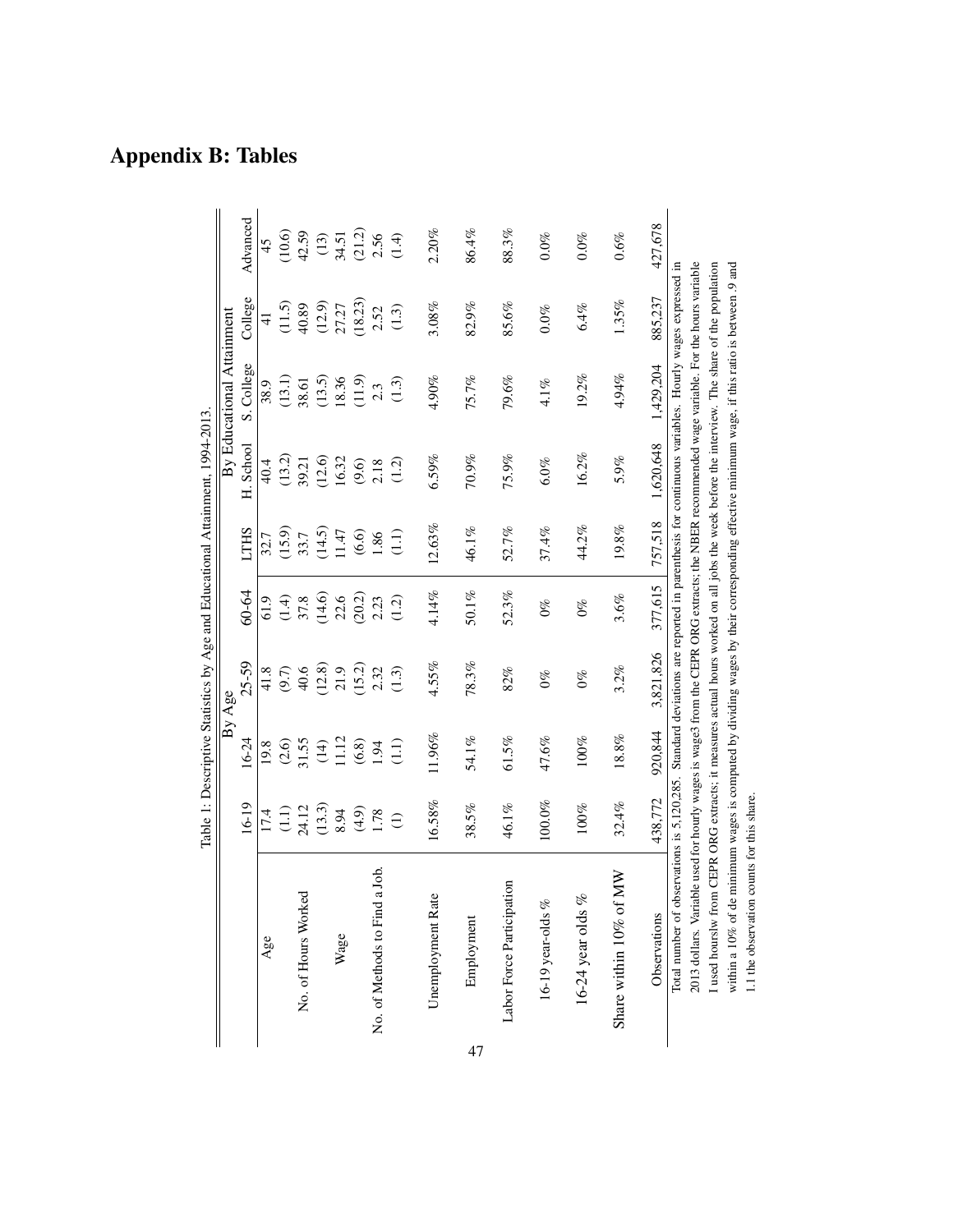|                          |             | c          |            |            |           |
|--------------------------|-------------|------------|------------|------------|-----------|
| Specification            |             | (1)        | (2)        | (3)        | (4)       |
| High-Education, All Ages |             |            |            |            |           |
|                          |             |            |            |            |           |
| Some College             |             |            |            |            |           |
|                          | coefficient | 0.003      | $-0.001$   | 0.000      | 0.005     |
|                          | s.e.        | (0.009)    | (0.012)    | (0.011)    | (0.010)   |
|                          | elasticity  | 0.003      | $-0.002$   | 0.001      | 0.007     |
| College                  |             |            |            |            |           |
|                          | coefficient | $-0.018*$  | 0.006      | 0.009      | $-0.025$  |
|                          | s.e.        | (0.010)    | (0.010)    | (0.012)    | (0.017)   |
|                          | elasticity  | $-0.022*$  | 0.007      | 0.011      | $-0.031$  |
| Advanced                 |             |            |            |            |           |
|                          | coefficient | $-0.022$   | $-0.003$   | 0.001      | $-0.024$  |
|                          | s.e.        | (0.014)    | (0.015)    | (0.016)    | (0.014)   |
|                          | elasticity  | $-0.026$   | $-0.004$   | 0.001      | $-0.027$  |
|                          |             |            |            |            |           |
| Low-Education, All Ages  |             |            |            |            |           |
|                          |             |            |            |            |           |
| L.T. High School         |             |            |            |            |           |
|                          | coefficient | $-0.008$   | 0.010      | $-0.032$   | 0.013     |
|                          | s.e.        | (0.018)    | (0.024)    | (0.022)    | (0.021)   |
|                          | elasticity  | $-0.010$   | 0.044      | $-0.049$   | 0.024     |
| High School              |             |            |            |            |           |
|                          | coefficient | $0.020**$  | $0.028**$  | 0.015      | $0.027**$ |
|                          | s.e.        | (0.009)    | (0.016)    | (0.010)    | (0.014)   |
|                          | elasticity  | $0.028**$  | $0.040**$  | 0.021      | $0.038**$ |
|                          |             |            |            |            |           |
| Teenagers                |             |            |            |            |           |
|                          | coefficient | $-0.032**$ | $-0.052**$ | $-0.046**$ | $-0.024$  |
|                          | s.e.        | (0.016)    | (0.027)    | (0.022)    | (0.019)   |
|                          | elasticity  | $-0.084**$ | $-0.136**$ | $-0.120**$ | $-0.061$  |
|                          |             |            |            |            |           |

Table 2: Minimum Wage Effects on Employment.

The dependent variable is a dummy variable for employment. Results are reported for the coefficients of the natural logarithm of the minimum wage for specifications (1) to (3). For specification (4) the coefficient is the sum of the contemporary and lagged effects. Standard errors clustered at state level are reported in parentheses. Elasticities are calculated by dividing the coefficient by the relevant employment to population ratio. Significance levels are as follows: \*\*\* 1 percent, \*\* 5 percent, \* 10 percent. Each specification includes individual controls for age, gender, race, marital status, education, as well as controls for seasonally adjusted unemployment rate, and the relevant population share for each demographic group. State-fixed effects are also included. Observations reporting to be out of the labor force due to retirement or disability were excluded. Observations: Teenagers 438,402; LTHS 755,968; HS 1,618,616; SC 1,428,006; College 884,821; Advanced 427,505.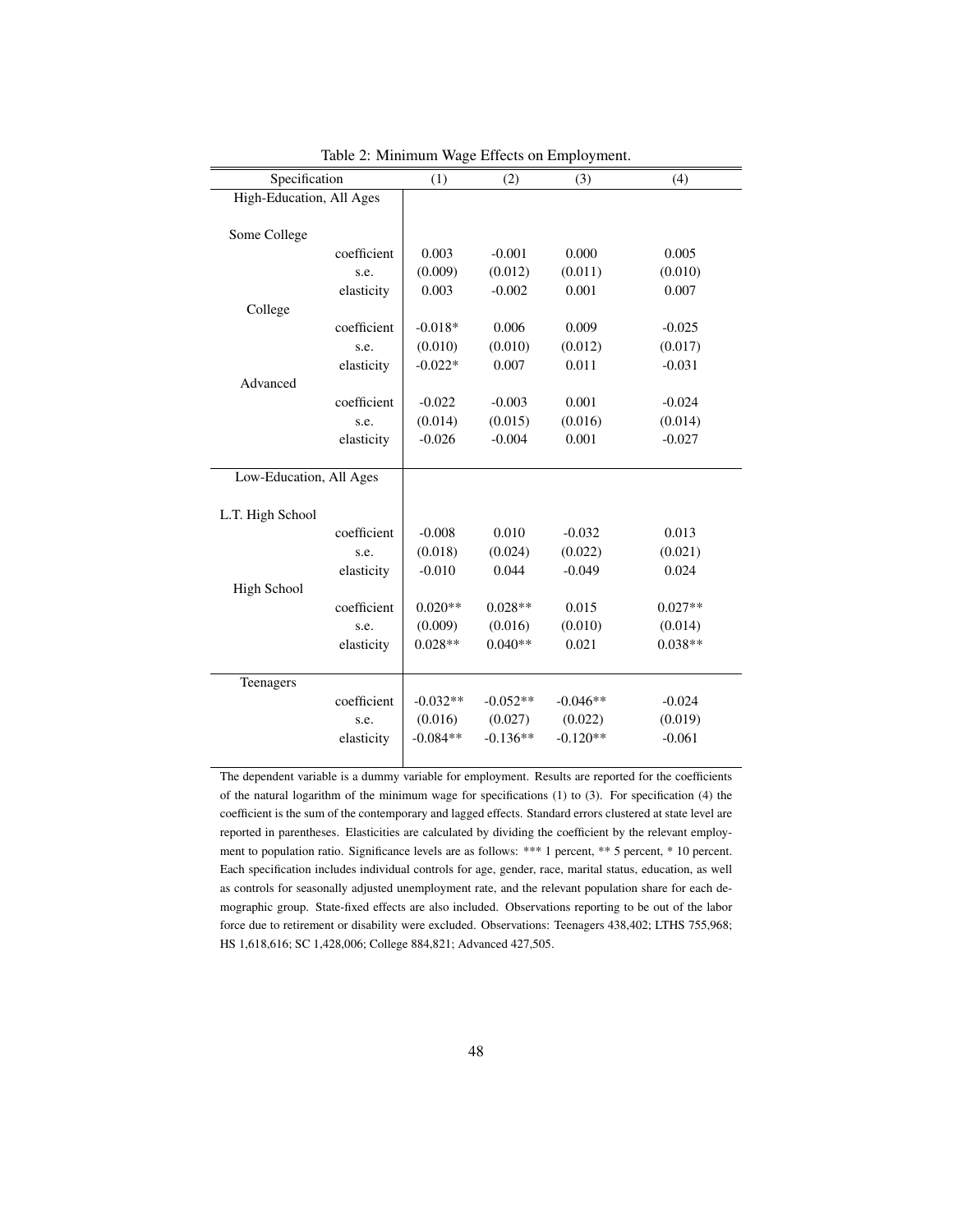| Specification            |             | (1)       | (2)       | (3)        | (4)        |
|--------------------------|-------------|-----------|-----------|------------|------------|
| High-Education, All Ages |             |           |           |            |            |
|                          |             |           |           |            |            |
| Some College             |             |           |           |            |            |
|                          | coefficient | $-0.002$  | 0.000     | $-0.002$   | 0.002      |
|                          | s.e.        | (0.008)   | (0.012)   | (0.011)    | (0.009)    |
|                          | elasticity  | $-0.002$  | 0.000     | $-0.003$   | 0.002      |
| College                  |             |           |           |            |            |
|                          | coefficient | $-0.014$  | 0.010     | 0.010      | $-0.020$   |
|                          | s.e.        | (0.009)   | (0.011)   | (0.011)    | (0.013)    |
|                          | elasticity  | $-0.017$  | 0.012     | 0.012      | $-0.024$   |
| Advanced                 |             |           |           |            |            |
|                          | coefficient | $-0.015$  | 0.000     | 0.001      | $-0.016$   |
|                          | s.e.        | (0.011)   | (0.012)   | (0.014)    | (0.013)    |
|                          | elasticity  | $-0.017$  | 0.000     | 0.002      | $-0.018$   |
|                          |             |           |           |            |            |
| Low-Education, All Ages  |             |           |           |            |            |
|                          |             |           |           |            |            |
| L.T. High School         |             |           |           |            |            |
|                          | coefficient | $-0.005$  | 0.023     | $-0.026$   | 0.012      |
|                          | s.e.        | (0.021)   | (0.025)   | (0.021)    | (0.025)    |
|                          | elasticity  | $-0.010$  | 0.044     | $-0.049$   | 0.024      |
| <b>High School</b>       |             |           |           |            |            |
|                          | coefficient | $0.022**$ | $0.029**$ | $0.025*$   | $0.032***$ |
|                          | s.e.        | (0.009)   | (0.015)   | (0.013)    | (0.010)    |
|                          | elasticity  | $0.029**$ | $0.038**$ | $0.033*$   | $0.042***$ |
|                          |             |           |           |            |            |
| Teenagers                |             |           |           |            |            |
|                          | coefficient | $-0.029*$ | $-0.048*$ | $-0.042**$ | $-0.015$   |
|                          | s.e.        | (0.015)   | (0.026)   | (0.021)    | (0.018)    |
|                          | elasticity  | $-0.062*$ | $-0.103*$ | $-0.092**$ | $-0.033$   |
|                          |             |           |           |            |            |

Table 3: Minimum Wage Effects on Labor Force Participation..

The dependent variable is a dummy variable for labor force participation. Results are reported for the coefficients of the natural logarithm of the minimum wage for specifications (1) to (3). For specification (4) the coefficient is the sum of the contemporary and lagged effects. Standard errors clustered at state level are reported in parentheses. Elasticities are calculated by dividing the coefficient by the relevant labor force participation to population ratio. Significance levels are as follows: \*\*\* 1 percent, \*\* 5 percent, \* 10 percent. Each specification includes individual controls for age, gender, race, marital status, education, as well as controls for seasonally adjusted unemployment rate, and the relevant population share for each demographic group. State-fixed effects are also included. Observations reporting to be out of the labor force due to retirement or disability were excluded. Observations: Teenagers 438,402; LTHS 755,968; HS: 1,618,616; SC 1,428,006; College 884,821; Advanced 427,505.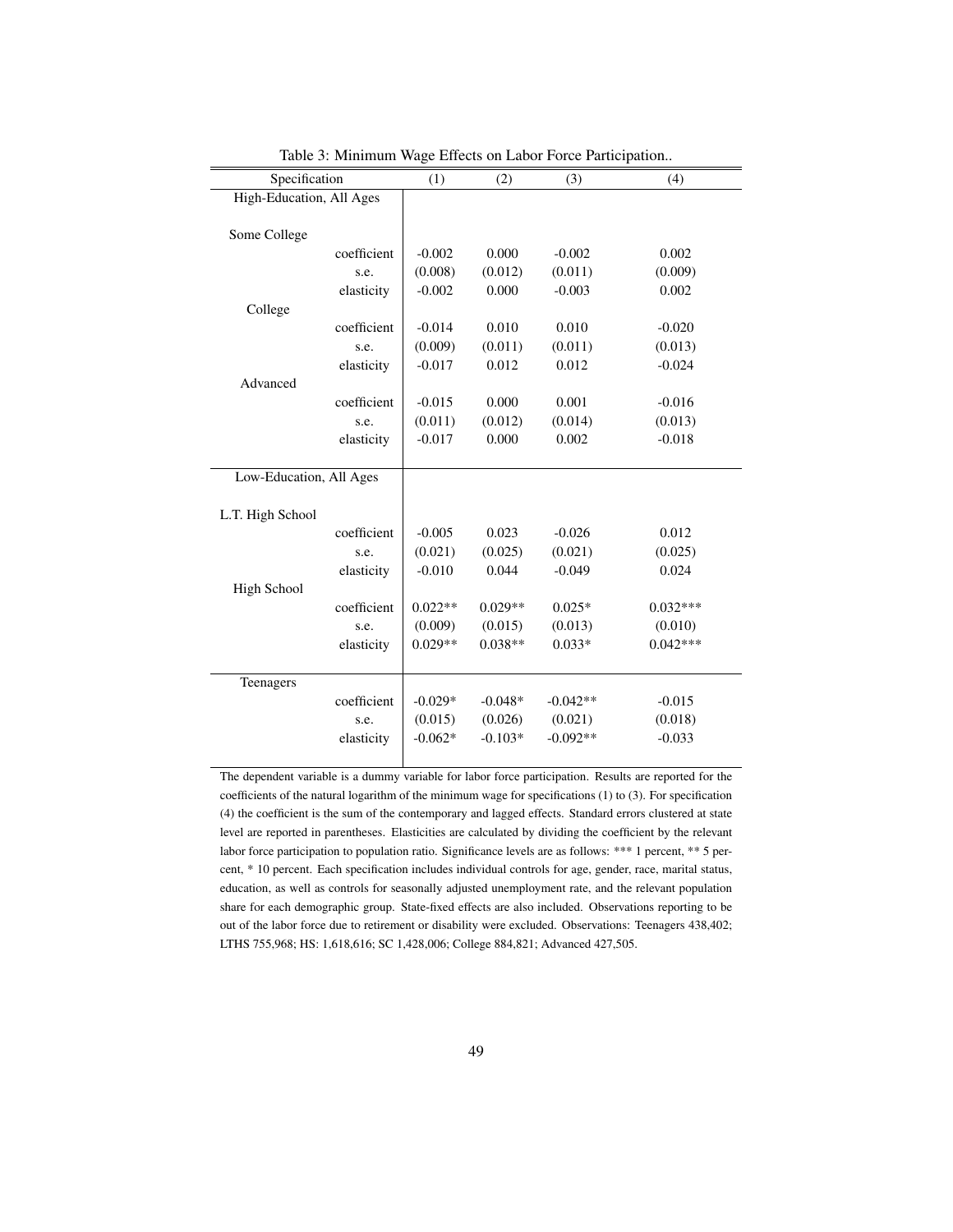| Specification            |             | (1)        | (2)       | (3)        | (4)        |
|--------------------------|-------------|------------|-----------|------------|------------|
| High-Education, All Ages |             |            |           |            |            |
|                          |             |            |           |            |            |
| Some College             |             |            |           |            |            |
|                          | coefficient | $-0.088$   | $-0.328*$ | $-0.403**$ | $-0.134$   |
|                          | s.e.        | (0.157)    | (0.194)   | (0.194)    | (0.166)    |
|                          | elasticity  | $-0.038$   | $-0.142*$ | $-0.175**$ | $-0.058$   |
| College                  |             |            |           |            |            |
|                          | coefficient | $0.299*$   | 0.076     | 0.099      | $0.341**$  |
|                          | s.e.        | (0.169)    | (0.270)   | (0.261)    | (0.169)    |
|                          | elasticity  | $0.119*$   | 0.030     | 0.039      | $0.135**$  |
| Advanced                 |             |            |           |            |            |
|                          | coefficient | 0.046      | 0.089     | $-0.301$   | 0.125      |
|                          | s.e.        | (0.272)    | (0.424)   | (0.466)    | (0.317)    |
|                          | elasticity  | 0.018      | 0.035     | $-0.117$   | 0.049      |
|                          |             |            |           |            |            |
| Low-Education, All Ages  |             |            |           |            |            |
|                          |             |            |           |            |            |
| L.T. High School         |             |            |           |            |            |
|                          | coefficient | $-0.274**$ | $-0.159$  | $-0.067$   | $-0.357**$ |
|                          | s.e.        | (0.137)    | (0.151)   | (0.215)    | (0.149)    |
|                          | elasticity  | $-0.147**$ | $-0.086$  | $-0.036$   | $-0.192**$ |
| High School              |             |            |           |            |            |
|                          | coefficient | 0.002      | $-0.233$  | $-0.326$   | 0.008      |
|                          | s.e.        | (0.113)    | (0.144)   | (0.230)    | (0.198)    |
|                          | elasticity  | 0.001      | $-0.107$  | $-0.150$   | $-0.006$   |
|                          |             |            |           |            |            |
| Teenagers                |             |            |           |            |            |
|                          | coefficient | $-0.015$   | $-0.089$  | $-0.032$   | $-0.126$   |
|                          | s.e.        | (0.104)    | (0.171)   | (0.209)    | (0.114)    |
|                          | elasticity  | $-0.009$   | $-0.050$  | $-0.018$   | $-0.071$   |
|                          |             |            |           |            |            |

Table 4: Minimum Wage Effects on Search Intensity.

The dependent variable is the number of methods used to find a job. Results are reported for the coefficients of the natural logarithm of the minimum wage for specifications (1) to (3). For specification (4) the coefficient is the sum of the contemporary and lagged effects. Standard errors clustered at state level are reported in parentheses. Elasticities are calculated by dividing the coefficient by the mean number of methods to find a job used in each demographic. Significance levels are as follows: \*\*\* 1 percent, \*\* 5 percent, \* 10 percent. Each specification includes individual controls for age, gender, race, marital status, education, as well as controls for seasonally adjusted unemployment rate, and the relevant population share for each demographic group. State-fixed effects are also included. Additionally, each specification includes a control for unemployment duration, a possible cause of endogeneity; the variable used is undur. Observations: Teenagers 31,499; LTHS 43,998; HS 68,341; SC 48,469; College 20,902; Advanced 7,466.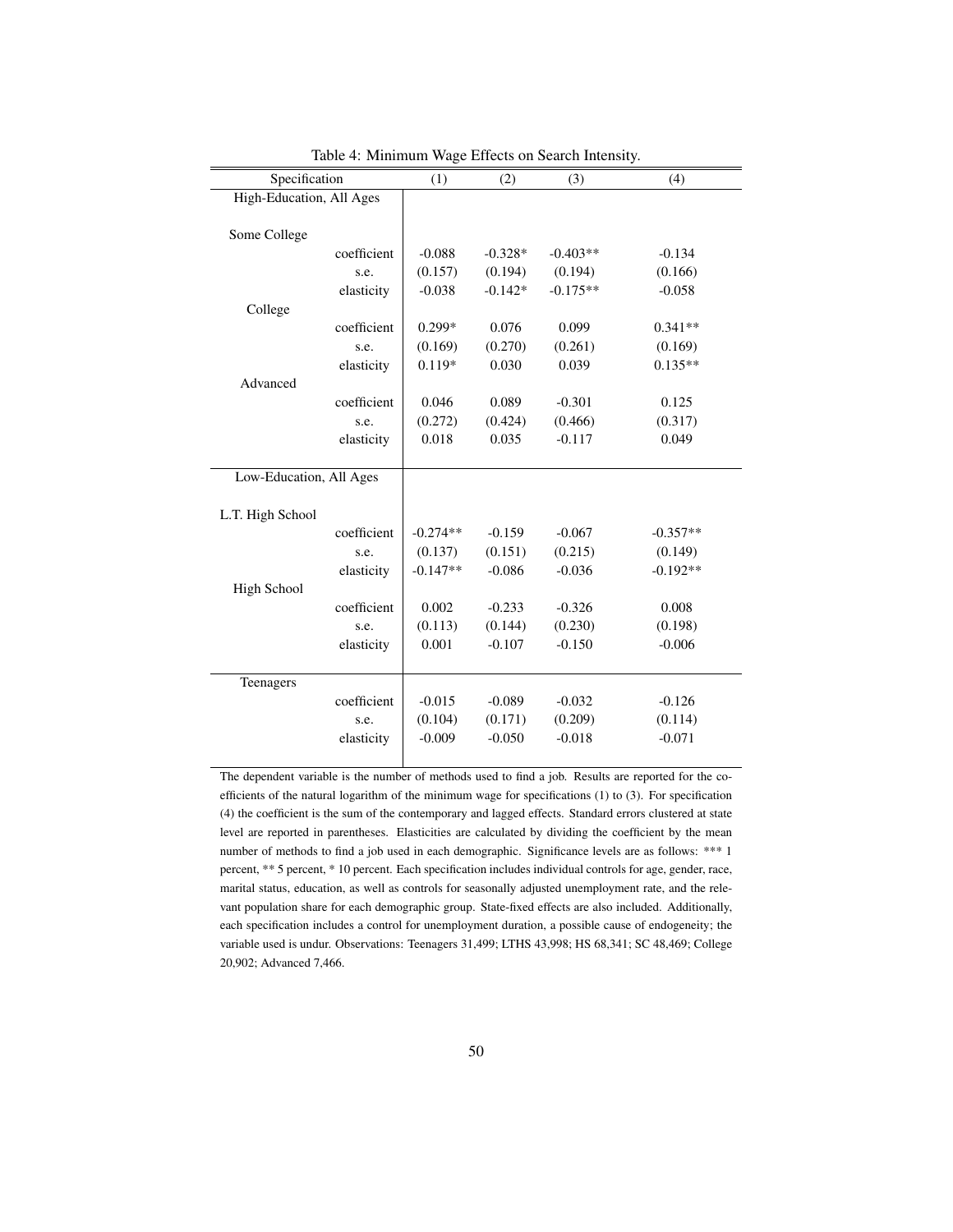| Specification            |             | (1)         | (2)         | (3)         | (4)         |
|--------------------------|-------------|-------------|-------------|-------------|-------------|
| High-Education, All Ages |             |             |             |             |             |
|                          |             |             |             |             |             |
| Some College             |             |             |             |             |             |
|                          | coefficient | $-0.015$    | $-0.022$    | $-0.023*$   | $-0.019*$   |
|                          | s.e.        | (0.011)     | (0.015)     | (0.013)     | (0.011)     |
| College                  |             |             |             |             |             |
|                          | coefficient | $-0.016$    | 0.018       | 0.019       | $-0.014$    |
|                          | s.e.        | (0.016)     | (0.013)     | (0.013)     | (0.017)     |
| Advanced                 |             |             |             |             |             |
|                          | coefficient | $-0.023$    | 0.008       | 0.018       | $-0.025$    |
|                          | s.e.        | (0.015)     | (0.021)     | (0.021)     | (0.016)     |
|                          |             |             |             |             |             |
| Low-Education, All Ages  |             |             |             |             |             |
|                          |             |             |             |             |             |
| L.T. High School         |             |             |             |             |             |
|                          | coefficient | $-0.065**$  | $-0.105***$ | $-0.096***$ | $-0.063**$  |
|                          | s.e.        | (0.027)     | (0.034)     | (0.035)     | (0.031)     |
| <b>High School</b>       |             |             |             |             |             |
|                          | coefficient | $-0.015$    | $-0.018$    | $-0.021*$   | $-0.015$    |
|                          | s.e.        | (0.010)     | (0.015)     | (0.012)     | (0.011)     |
|                          |             |             |             |             |             |
| Teenagers                |             |             |             |             |             |
|                          | coefficient | $-0.120***$ | $-0.218***$ | $-0.210***$ | $-0.123***$ |
|                          | s.e.        | (0.034)     | (0.051)     | (0.048)     | (0.036)     |
|                          |             |             |             |             |             |

Table 5: Minimum Wage Effects on Hours.

The dependent variable is the log of weekly hours worked. Results are reported for the coefficients of the natural logarithm of the minimum wage for specifications (1) to (3). For specification (4) the coefficient is the sum of the contemporary and lagged effects. Standard errors clustered at state level are reported in parentheses. Significance levels are as follows: \*\*\* 1 percent, \*\* 5 percent, \* 10 percent. Each specification includes individual controls for age, gender, race, marital status, education, as well as controls for seasonally adjusted unemployment rate, and the relevant population share for each demographic group. State-fixed effects are also included. Observations: Teenagers 162,009; LTHS 335,014; HS 1,105,666; SC 1,039,471; College 702,036; Advanced 348,697.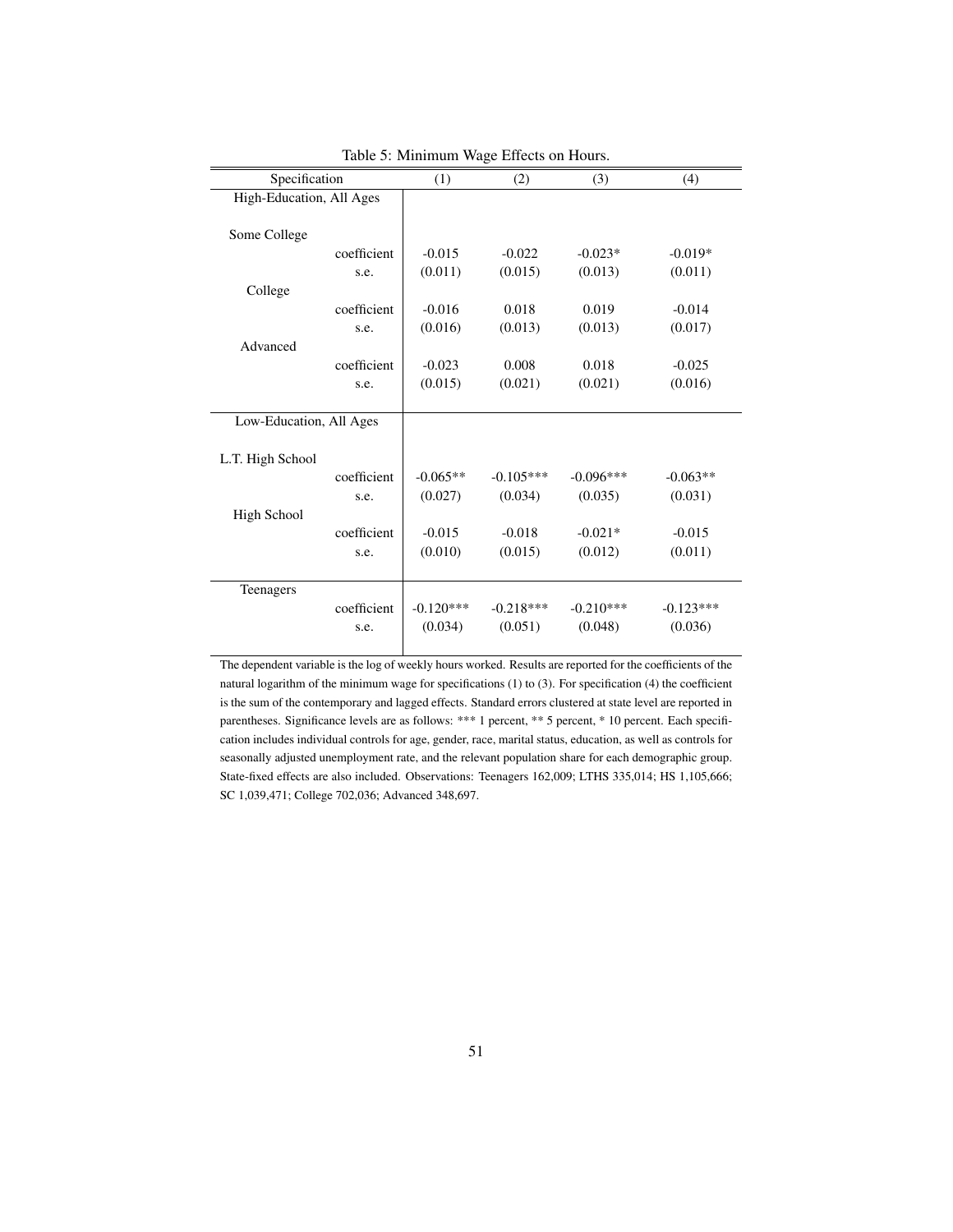| Specification            |             | (1)        | (2)        | (3)        | (4)        |
|--------------------------|-------------|------------|------------|------------|------------|
| High-Education, All Ages |             |            |            |            |            |
|                          |             |            |            |            |            |
| Some College             |             |            |            |            |            |
|                          | coefficient | 0.003      | $-0.001$   | 0.000      | 0.005      |
|                          | s.e.        | (0.009)    | (0.012)    | (0.011)    | (0.010)    |
| College                  |             |            |            |            |            |
|                          | coefficient | $-0.005$   | 0.026      | 0.016      | $-0.003$   |
|                          | s.e.        | (0.035)    | (0.025)    | (0.024)    | (0.035)    |
| Advanced                 |             |            |            |            |            |
|                          | coefficient | $-0.037$   | $-0.004$   | $-0.013$   | $-0.052$   |
|                          | s.e.        | (0.040)    | (0.031)    | (0.035)    | (0.040)    |
|                          |             |            |            |            |            |
| Low-Education, All Ages  |             |            |            |            |            |
|                          |             |            |            |            |            |
| L.T. High School         |             |            |            |            |            |
|                          | coefficient | 0.053      | $0.102**$  | $0.066*$   | 0.054      |
|                          | s.e.        | (0.035)    | (0.041)    | (0.034)    | (0.042)    |
| <b>High School</b>       |             |            |            |            |            |
|                          | coefficient | 0.009      | $0.050*$   | $0.045*$   | 0.004      |
|                          | s.e.        | (0.029)    | (0.030)    | (0.025)    | (0.031)    |
|                          |             |            |            |            |            |
| Teenagers                |             |            |            |            |            |
|                          | coefficient | $0.152***$ | $0.163***$ | $0.136***$ | $0.163***$ |
|                          | s.e.        | (0.026)    | (0.037)    | (0.032)    | (0.028)    |
|                          |             |            |            |            |            |

Table 6: Minimum Wage Effects on Wages.

The dependent variable is the log of hourly wage. Results are reported for the coefficients of the natural logarithm of the minimum wage for specifications (1) to (3). For specification (4) the coefficient is the sum of the contemporary and lagged effects. Standard errors clustered at state level are reported in parentheses. Significance levels are as follows: \*\*\* 1 percent, \*\* 5 percent, \* 10 percent. Each specification includes individual controls for age, gender, race, marital status, education, as well as controls for seasonally adjusted unemployment rate, and the relevant population share for each demographic group. State-fixed effects are also included. Observations: Teenagers 163,027; LTHS 312,185; HS 1,004,419; SC 946,401; College 623,667; Advanced 302,711.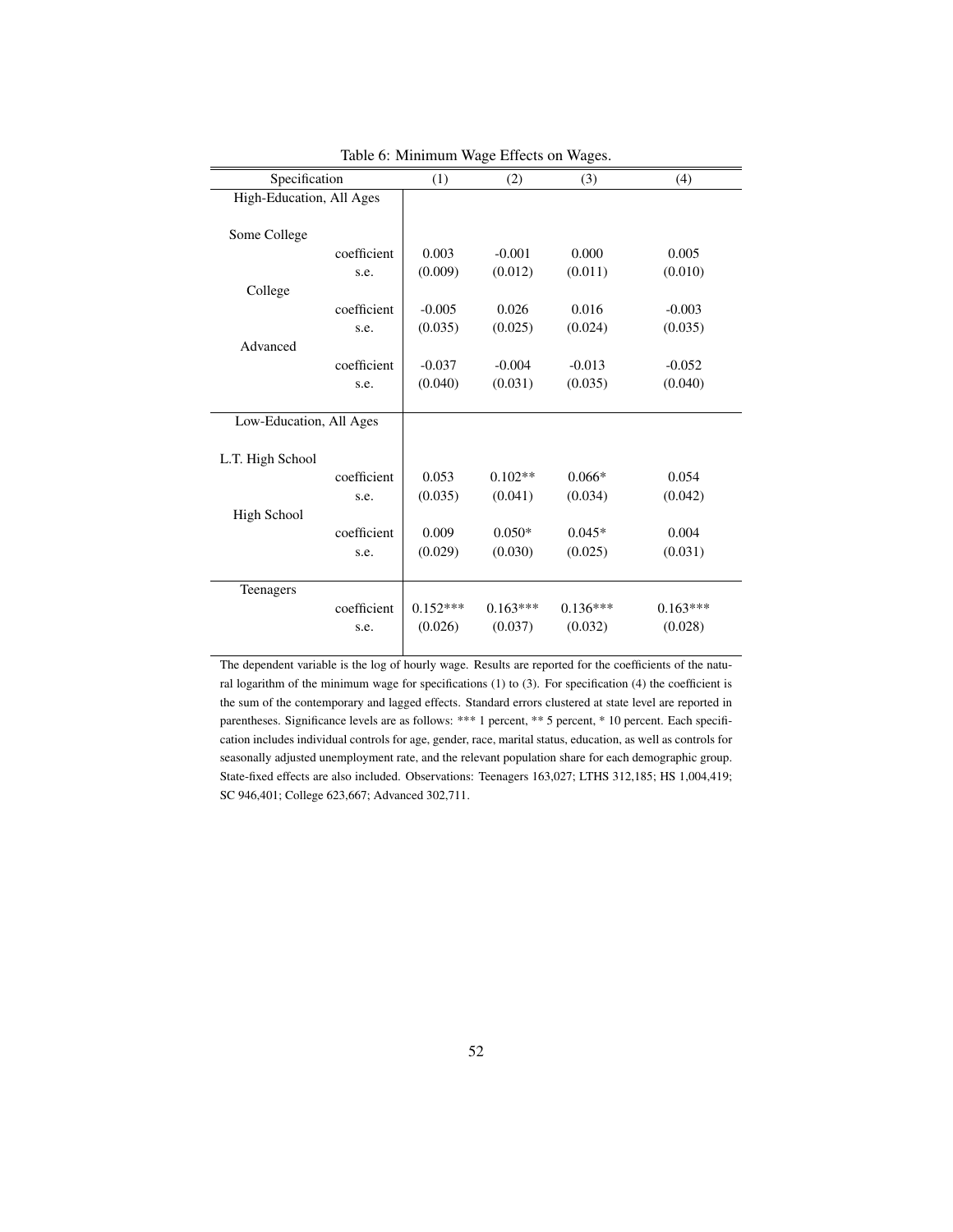|               |                |                 |           |               | Table 7: Minimum Wage Effects on Low-Education Employment by Age, 1994-2013                                                                                |                 |               |          |               |
|---------------|----------------|-----------------|-----------|---------------|------------------------------------------------------------------------------------------------------------------------------------------------------------|-----------------|---------------|----------|---------------|
|               |                |                 |           | <b>LTHS</b>   |                                                                                                                                                            |                 | High School   |          |               |
| Specification |                | $\widehat{\Xi}$ | $\odot$   | $\widehat{c}$ | $\bigoplus$                                                                                                                                                | $\widehat{\Xi}$ | $\widehat{c}$ | $\odot$  | $\widehat{t}$ |
| 16-19         |                |                 |           |               |                                                                                                                                                            |                 |               |          |               |
|               | coefficient    | $-0.067***$     | $0.060**$ | $-0.058***$   | $-0.058***$                                                                                                                                                | 0.042           | 0.037         | 0.002    | 0.046         |
|               | S.E.           | (0.021)         | (0.026)   | (0.022)       | (0.023)                                                                                                                                                    | (0.033)         | (0.055)       | (0.051)  | (0.038)       |
|               | elasticity     | $-0.215***$     | $0.192**$ | $-0.187***$   | $-0.186***$                                                                                                                                                | 0.082           | $-0.073$      | 0.004    | 0.038         |
| 16-24         |                |                 |           |               |                                                                                                                                                            |                 |               |          |               |
|               | coefficient    | $-0.049**$      | $-0.038$  | $-0.043*$     | $-0.037*$                                                                                                                                                  | 0.021           | 0.002         | 0.040    | 0.022         |
|               | $\ddot{s}$ .e. | (0.020)         | (0.026)   | (0.023)       | (0.021)                                                                                                                                                    | (0.020)         | (0.030)       | (0.027)  | (0.022)       |
|               | elasticity     | $-0.141**$      | $-0.109$  | $-0.123*$     | $-0.107*$                                                                                                                                                  | 0.034           | $-0.003$      | 0.064    | 0.036         |
| $25 - 59$     |                |                 |           |               |                                                                                                                                                            |                 |               |          |               |
|               | coefficient    | 0.018           | 0.026     | $-0.027$      | 0.042                                                                                                                                                      | $0.019**$       | $0.032**$     | $0.025*$ | $0.030***$    |
|               | s.e.           | (0.026)         | (0.026)   | (0.032)       | (0.029)                                                                                                                                                    | (0.009)         | (0.014)       | (0.014)  | (0.010)       |
|               | elasticity     | 0.030           | 0.044     | $-0.046$      | 0.073                                                                                                                                                      | $0.025**$       | $0.042**$     | $0.033*$ | $0.040***$    |
| 60-64         |                |                 |           |               |                                                                                                                                                            |                 |               |          |               |
|               | coefficient    | 0.030           | $-0.007$  | $-0.034$      | 0.067                                                                                                                                                      | 0.024           | 0.044         | 0.020    | 0.035         |
|               | s.e.           | (0.034)         | (0.057)   | (0.077)       | (0.040)                                                                                                                                                    | (0.031)         | (0.030)       | (0.033)  | (0.036)       |
|               | elasticity     | 0.093           | $-0.020$  | $-0.104$      | 0.206                                                                                                                                                      | 0.053           | 0.095         | 0.043    | 0.077         |
|               |                |                 |           |               | The dependent variable is a dummy variable for employment. Results are reported for the coefficients of the natural logarithm of the minimum wage          |                 |               |          |               |
|               |                |                 |           |               | for specifications (1) to (3). For specification (4) the coefficient is the sum of the contemporary and lagged effects. Standard errors clustered at state |                 |               |          |               |
|               |                |                 |           |               | level are reported in parentheses. Elasticities are calculated by dividing the coefficient by the relevant employment to population ratio. Significance    |                 |               |          |               |
|               |                |                 |           |               | levels are as follows: **** 1 percent, *** 5 percent, * 10 percent. Each specification includes individual controls for age, gender, race, marital status, |                 |               |          |               |
|               |                |                 |           |               | education, as well as controls for seasonally adjusted unemployment rate, and the relevant population share for each demographic group. State-fixed        |                 |               |          |               |
|               |                |                 |           |               | effects are also included. Observations reporting to be out of the labor force due to retirement or disability were excluded. LTHS Observations;           |                 |               |          |               |
|               |                |                 |           |               | 16-19: 283,310; 16-24: 334,182; 25-59: 368,059; 60-64: 53,727.HS Observations; 16-19: 96,467; 16-24: 251,226; 25-59: 1,234,738; 60-64;                     |                 |               |          |               |
| 132,652       |                |                 |           |               |                                                                                                                                                            |                 |               |          |               |

53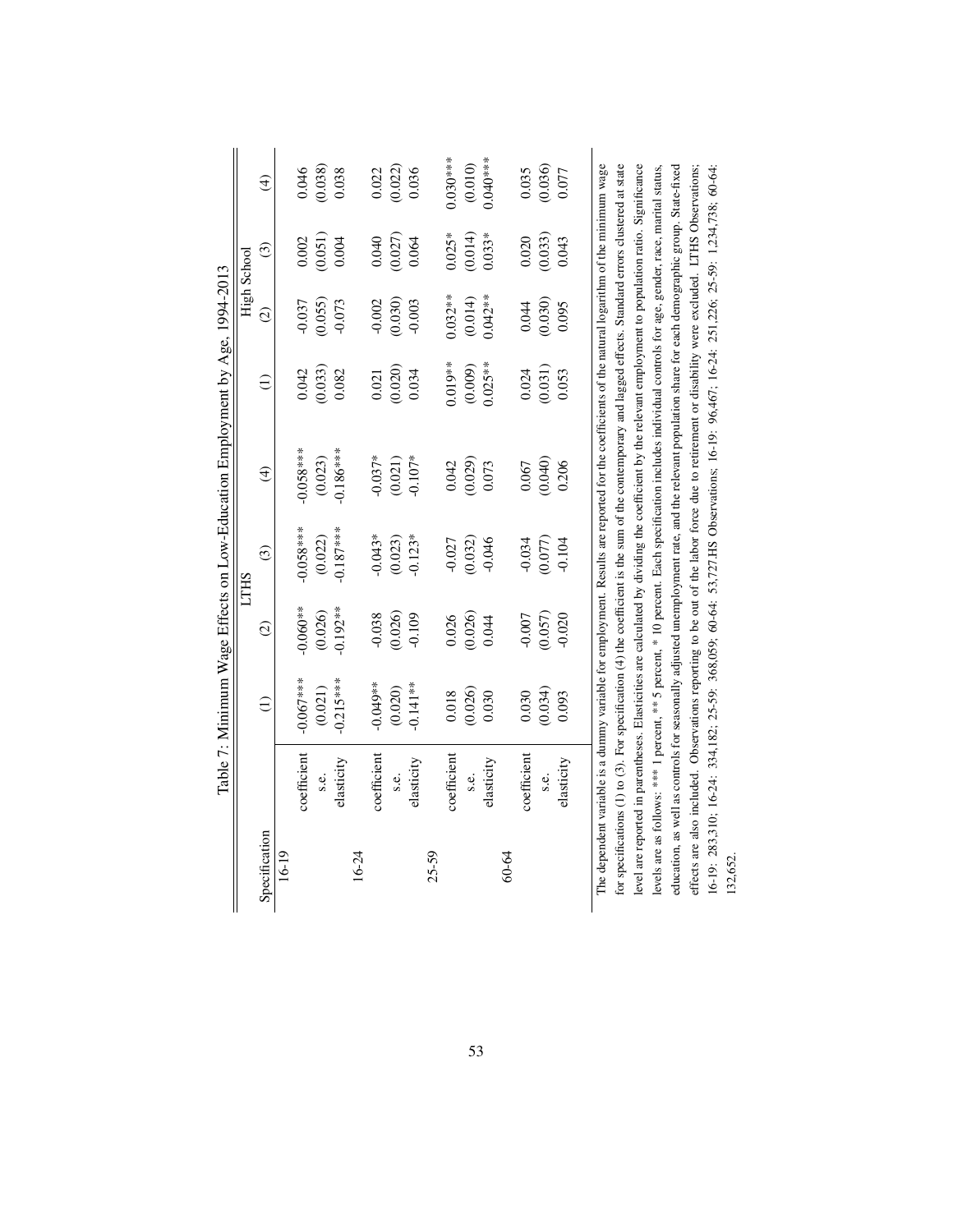|               |             |             |             |               |                         | Table 8: Minimum Wage Effects on Low-Education Labor Force Participation by Age, 1994-2013                                                                 |               |               |                         |
|---------------|-------------|-------------|-------------|---------------|-------------------------|------------------------------------------------------------------------------------------------------------------------------------------------------------|---------------|---------------|-------------------------|
|               |             |             | <b>LTHS</b> |               |                         |                                                                                                                                                            | High School   |               |                         |
| Specification |             | $\ominus$   | $\odot$     | $\widehat{c}$ | $\widehat{\mathcal{F}}$ | $\widehat{\Xi}$                                                                                                                                            | $\widehat{c}$ | $\widehat{c}$ | $\widehat{\mathcal{F}}$ |
| 16-19         |             |             |             |               |                         |                                                                                                                                                            |               |               |                         |
|               | coefficient | $-0.066***$ | $-0.053**$  | $0.052**$     | $-0.055**$              | 0.041                                                                                                                                                      | $-0.046$      | 0.003         | $0.063*$                |
|               | s.e.        | (0.021)     | (0.025)     | (0.023)       | (0.023)                 | (0.030)                                                                                                                                                    | (0.052)       | (0.041)       | (0.034)                 |
|               | elasticity  | $-0.170***$ | $-0.137**$  | $-0.134**$    | $-0.144**$              | 0.068                                                                                                                                                      | $-0.076$      | 0.005         | $0.103*$                |
| 16-24         |             |             |             |               |                         |                                                                                                                                                            |               |               |                         |
|               | coefficient | $-0.037*$   | $-0.017$    | $-0.024$      | $-0.026$                | 0.022                                                                                                                                                      | $-0.014$      | 0.020         | $0.032*$                |
|               | S.E.        | (0.021)     | (0.025)     | (0.022)       | (0.023)                 | (0.018)                                                                                                                                                    | (0.029)       | (0.025)       | (0.019)                 |
|               | elasticity  | $-0.088*$   | $-0.040$    | $-0.056$      | $-0.061$                | 0.031                                                                                                                                                      | $-0.019$      | 0.028         | $0.045*$                |
| $25 - 59$     |             |             |             |               |                         |                                                                                                                                                            |               |               |                         |
|               | coefficient | 0.009       | 0.031       | $-0.026$      | 0.028                   | $0.023***$                                                                                                                                                 | 0.034***      | $0.026**$     | $0.034***$              |
|               | s.e.        | (0.028)     | (0.027)     | (0.033)       | (0.032)                 | (0.009)                                                                                                                                                    | (0.013)       | (0.013)       | (0.010)                 |
|               | elasticity  | 0.014       | 0.048       | $-0.040$      | 0.044                   | $0.029***$                                                                                                                                                 | $0.043***$    | $0.033**$     | $0.042***$              |
| 60-64         |             |             |             |               |                         |                                                                                                                                                            |               |               |                         |
|               | coefficient | 0.044       | 0.005       | $-0.050$      | 0.081                   | 0.018                                                                                                                                                      | $0.051*$      | 0.019         | 0.031                   |
|               | s.e.        | (0.037)     | (0.057)     | (0.078)       | $(0.043*)$              | (0.033)                                                                                                                                                    | (0.031)       | (0.033)       | (0.039)                 |
|               | elasticity  | 0.125       | 0.016       | $-0.145$      | 0.235                   | 0.037                                                                                                                                                      | $0.107*$      | 0.039         | 0.064                   |
|               |             |             |             |               |                         | The dependent variable is a dummy variable for labor force participation. Results are reported for the coefficients of the natural logarithm of the        |               |               |                         |
|               |             |             |             |               |                         | minimum wage for specifications (1) to (3). For specification (4) the coefficient is the sum of the contemporary and lagged effects. Standard errors       |               |               |                         |
|               |             |             |             |               |                         | clustered at state level are reported in parentheses. Elasticities are calculated by dividing the coefficient by the relevant labor force participation to |               |               |                         |
|               |             |             |             |               |                         | population ratio. Significance levels are as follows: *** 1 percent, ** 5 percent, * 10 percent. Each specification includes individual controls for       |               |               |                         |
|               |             |             |             |               |                         | age, gender, race, marital status, education, as well as controls for seasonally adjusted unemployment rate, and the relevant population share for each    |               |               |                         |
|               |             |             |             |               |                         | demographic group. State-fixed effects are also included. Observations reporting to be out of the labor force due to retirement or disability were         |               |               |                         |
|               |             |             |             |               |                         | excluded. LTHS Observations; 16-19: 283,310; 16-24: 334,182; 25-59: 368,059; 60-64: 33,727.HS Observations; 16-19: 96,467; 16-24: 251,226;                 |               |               |                         |

25-59: 1,234,738; 60-64: 132,652.

25-59: 1,234,738; 60-64: 132,652.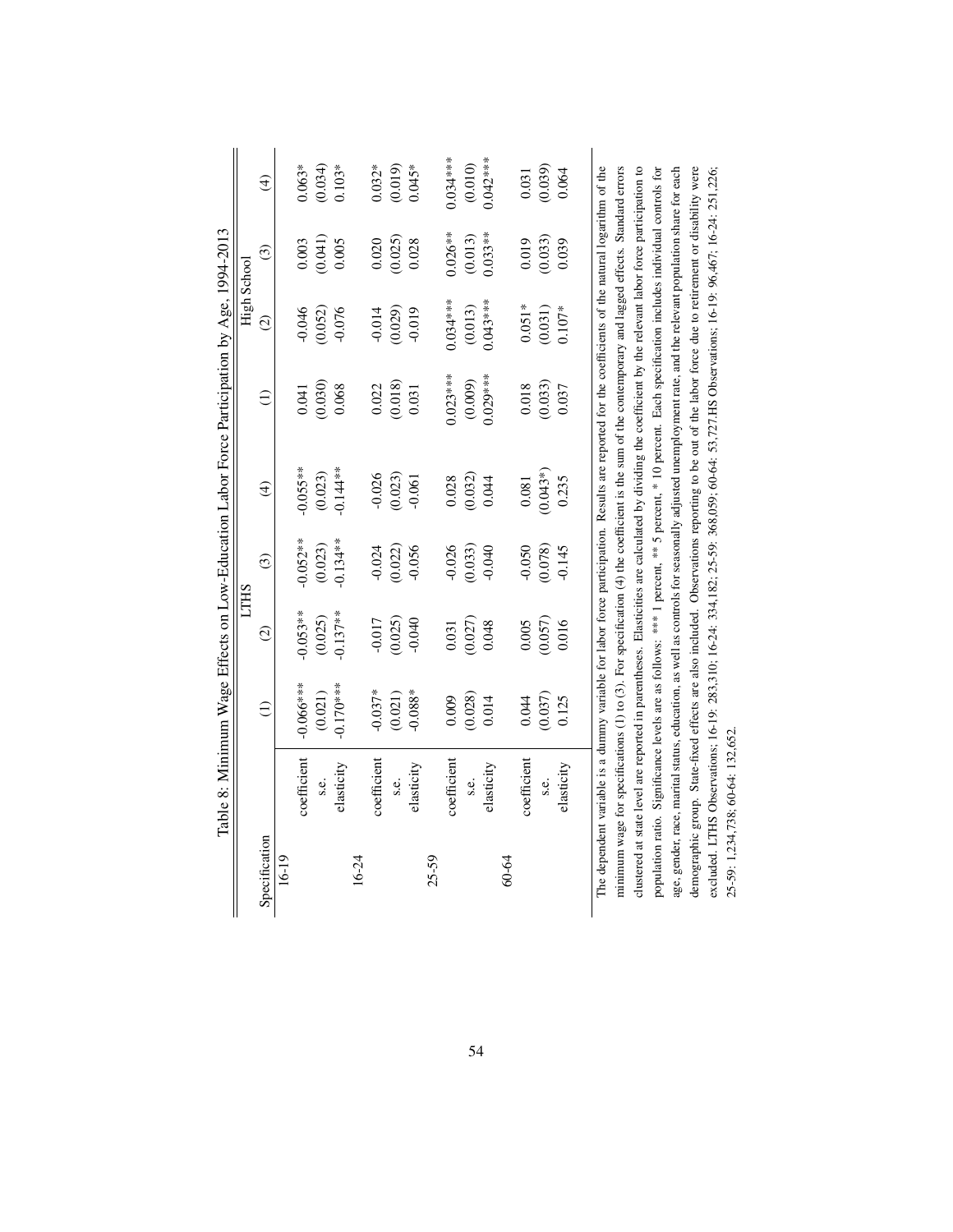|               |                                                          |               |                    |                         |               |                 |                   | Table 9: Minimum Wage Effects on Low-Education Search Intensity by Age, 1994-2013 |                                                                                                                                                         |
|---------------|----------------------------------------------------------|---------------|--------------------|-------------------------|---------------|-----------------|-------------------|-----------------------------------------------------------------------------------|---------------------------------------------------------------------------------------------------------------------------------------------------------|
|               |                                                          |               |                    | <b>LTHS</b>             |               |                 |                   | High School                                                                       |                                                                                                                                                         |
| Specification |                                                          | $\widehat{E}$ | $\widehat{\infty}$ | $\widehat{\mathcal{C}}$ | $\widehat{t}$ | $\widehat{\Xi}$ | $\widehat{\circ}$ | $\widehat{c}$                                                                     | $\widehat{t}$                                                                                                                                           |
| 16-19         |                                                          |               |                    |                         |               |                 |                   |                                                                                   |                                                                                                                                                         |
|               | coefficient                                              | $-0.095$      | 0.053              | 0.132                   | $-0.222$      | 0.304           | $-0.014$          | $-0.191$                                                                          | 0.177                                                                                                                                                   |
|               | s.e.                                                     | (0.147)       | (0.207)            | (0.244)                 | (0.156)       | (0.209)         | (0.318)           | (0.360)                                                                           | (0.225)                                                                                                                                                 |
|               | elasticity                                               | $-0.057$      | $-0.032$           | 0.079                   | $-0.132$      | 0.154           | $-0.007$          | $-0.097$                                                                          | 0.090                                                                                                                                                   |
| 16-24         |                                                          |               |                    |                         |               |                 |                   |                                                                                   |                                                                                                                                                         |
|               | coefficient                                              | $-0.150$      | $-0.245$           | 0.082                   | $-0.267*$     | 0.073           | $-0.257$          | $-0.270$                                                                          | 0.039                                                                                                                                                   |
|               | s.e.                                                     | (0.151)       | (0.186)            | (0.239)                 | (0.155)       | (0.173)         | (0.215)           | (0.263)                                                                           | (0.210)                                                                                                                                                 |
|               | elasticity                                               | $-0.087$      | $-0.141$           | $-0.047$                | $-0.154*$     | 0.036           | $-0.125$          | $-0.131$                                                                          | 0.019                                                                                                                                                   |
| $25 - 59$     |                                                          |               |                    |                         |               |                 |                   |                                                                                   |                                                                                                                                                         |
|               | coefficient                                              | $-0.384*$     | $-0.005$           | $-0.005$                | $-0.448*$     | $-0.011$        | $-0.244$          | $-0.363$                                                                          | $-0.013$                                                                                                                                                |
|               | s.e.                                                     | (0.216)       | (0.214)            | (0.270)                 | (0.251)       | (0.135)         | (0.186)           | (0.231)                                                                           | (0.143)                                                                                                                                                 |
|               | elasticity                                               | $0.190*$      | $-0.002$           | 0.010                   | $-0.222*$     | $-0.005$        | $-0.109$          | $-0.162$                                                                          | $-0.006$                                                                                                                                                |
| 60-64         |                                                          |               |                    |                         |               |                 |                   |                                                                                   |                                                                                                                                                         |
|               | coefficient                                              | $-1.406$      | $-2.836*$          | $-1.484$                | $-0.753$      | 0.058           | $-0.505$          | $-1.102$                                                                          | $-0.067$                                                                                                                                                |
|               | s.e.                                                     | (0.905)       | (1.631)            | (2.260)                 | (0.985)       | (0.522)         | (0.856)           | (1.045)                                                                           | (0.524)                                                                                                                                                 |
|               | elasticity                                               | $-0.744$      | $-1.500*$          | $-0.785$                | $-0.398$      | 0.027           | $-0.232$          | $-0.506$                                                                          | $-0.031$                                                                                                                                                |
|               |                                                          |               |                    |                         |               |                 |                   |                                                                                   | The dependent variable is the number of methods used to find a job. Results are reported for the coefficients of the natural logarithm of the minimum   |
|               |                                                          |               |                    |                         |               |                 |                   |                                                                                   | wage for specifications (1) to (3). For specification (4) the coefficient is the sum of the contemporary and lagged effects. Standard errors clustered  |
|               |                                                          |               |                    |                         |               |                 |                   |                                                                                   | at state level are reported in parentheses. Elasticities are calculated by dividing the coefficient by the mean number of methods to find a job used in |
|               |                                                          |               |                    |                         |               |                 |                   |                                                                                   | each demographic. Significance levels are as follows: *** I percent, ** 5 percent, * 10 percent. Each specification includes individual controls for    |
|               |                                                          |               |                    |                         |               |                 |                   |                                                                                   | age, gender, race, marital status, education, as well as controls for seasonally adjusted unemployment rate, and the relevant population share for each |
|               |                                                          |               |                    |                         |               |                 |                   |                                                                                   | demographic group. State-fixed effects are also included. Additionally, each specification includes a control for unemployment duration, a possible     |
|               |                                                          |               |                    |                         |               |                 |                   |                                                                                   | cause of endogeneity; the variable used is undur. LTHS Observations; 16-19: 19,522; 6-24: 24,992; 25-59: 18,212; 60-64: 794.HS Observations:            |
|               | 16-19: 9,034; 16-24: 21,988; 25-59: 44,340; 60-64: 2,013 |               |                    |                         |               |                 |                   |                                                                                   |                                                                                                                                                         |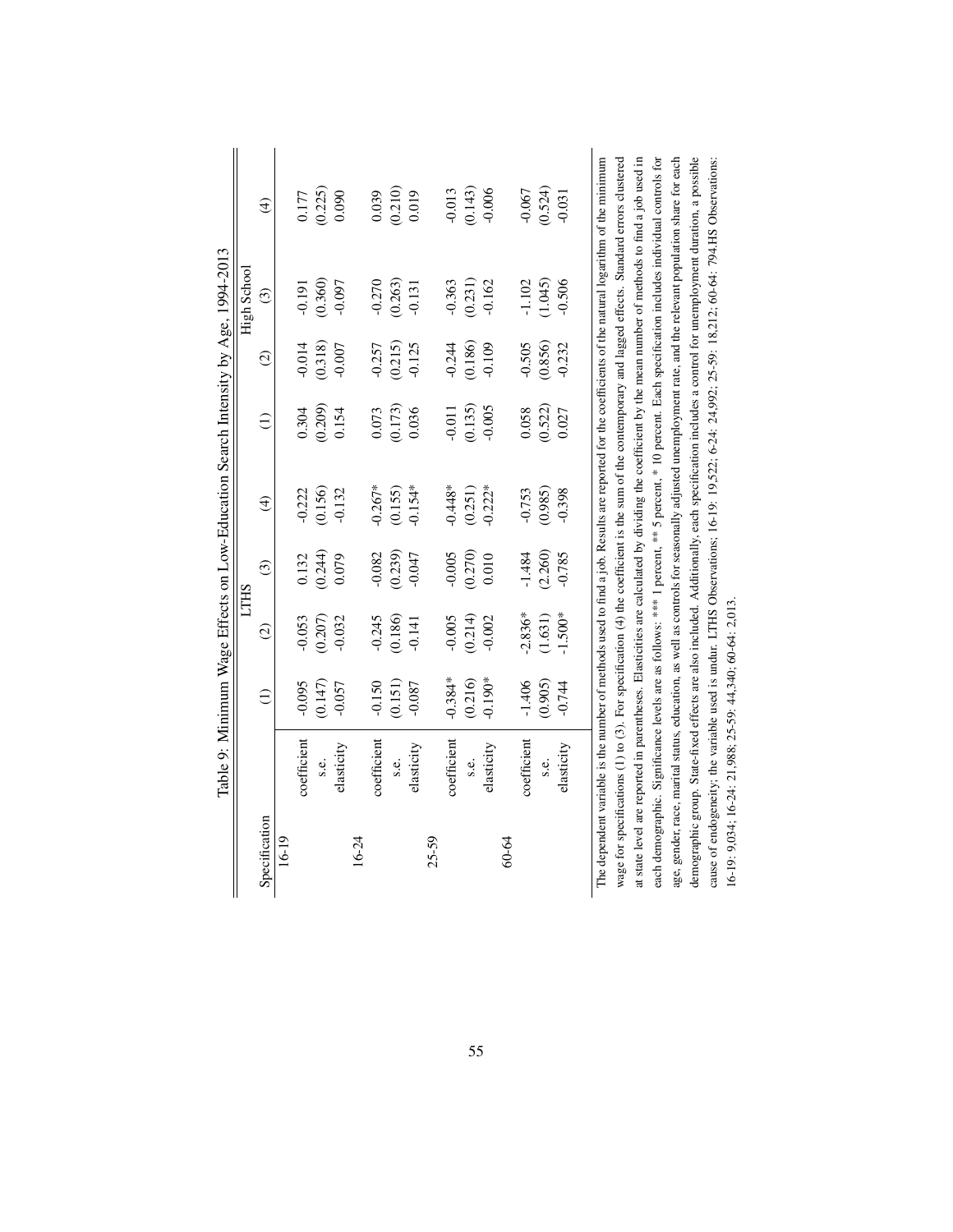|               |             |                 |               |             | Table 10: Minimum Wage Effects on Low-Education Weekly Hours by Age, 1994-2013                                                                             |          |               |                         |               |
|---------------|-------------|-----------------|---------------|-------------|------------------------------------------------------------------------------------------------------------------------------------------------------------|----------|---------------|-------------------------|---------------|
|               |             |                 |               | <b>LTHS</b> |                                                                                                                                                            |          |               | High School             |               |
| Specification |             | $\widehat{\Xi}$ | $\widehat{c}$ | $\odot$     | $\widehat{\mathcal{F}}$                                                                                                                                    |          | $\widehat{c}$ | $\widehat{\mathcal{C}}$ | $\widehat{t}$ |
| 16-19         |             |                 |               |             |                                                                                                                                                            |          |               |                         |               |
|               | coefficient | $-0.159***$     | $-0.238***$   | $-0.230***$ | $-0.162***$                                                                                                                                                | $-0.077$ | $-0.213***$   | $-0.214***$             | $0.099*$      |
|               | s.e.        | (0.049)         | (0.067)       | (0.069)     | (0.054)                                                                                                                                                    | (0.055)  | (0.070)       | (0.073)                 | (0.057)       |
| 16-24         |             |                 |               |             |                                                                                                                                                            |          |               |                         |               |
|               | coefficient | $-0.072$        | $0.150***$    | $-0.157***$ | $-0.066$                                                                                                                                                   | $-0.020$ | $-0.058*$     | $-0.049$                | $-0.028$      |
|               | S.C.        | (0.045)         | (0.053)       | (0.057)     | (0.054)                                                                                                                                                    | (0.023)  | (0.035)       | (0.035)                 | (0.025)       |
| $25 - 59$     |             |                 |               |             |                                                                                                                                                            |          |               |                         |               |
|               | coefficient | $-0.051**$      | $-0.070**$    | $-0.035$    | $-0.053**$                                                                                                                                                 | $-0.013$ | $-0.012$      | $-0.017$                | $-0.010$      |
|               | s.e.        | (0.023)         | (0.030)       | (0.030)     | (0.024)                                                                                                                                                    | (0.011)  | (0.015)       | (0.012)                 | (0.014)       |
| 60-64         |             |                 |               |             |                                                                                                                                                            |          |               |                         |               |
|               | coefficient | $0.161**$       | $-0.183$      | $-0.175$    | $-0.185**$                                                                                                                                                 | $-0.044$ | $-0.024$      | $-0.028$                | $-0.069$      |
|               | s.e.        | (0.084)         | (0.128)       | (0.125)     | (0.088)                                                                                                                                                    | (0.041)  | (0.045)       | (0.043)                 | (0.045)       |
|               |             |                 |               |             |                                                                                                                                                            |          |               |                         |               |
|               |             |                 |               |             | The dependent variable is the log of weekly hours worked. Results are reported for the coefficients of the natural logarithm of the minimum wage           |          |               |                         |               |
|               |             |                 |               |             | for specifications (1) to (3). For specification (4) the coefficient is the sum of the contemporary and lagged effects. Standard errors clustered at state |          |               |                         |               |
|               |             |                 |               |             | level are reported in parentheses. Significance levels are as follows: *** 1 percent, *** 5 percent, * 10 percent. Each specification includes individual  |          |               |                         |               |
|               |             |                 |               |             | controls for age, gender, race, marital status, education, as well as controls for seasonally adjusted unemployment rate, and the relevant population      |          |               |                         |               |
|               |             |                 |               |             | share for each demographic group. State-fixed effects are also included. LTHS Observations: 16-19: 84,525; 16-24: 110,979; 25-39: 207,541;                 |          |               |                         |               |

60-64: 16,494. HS Observations: 16-19: 47,621; 16-24: 152,067; 25-59: 895,720; 60-64: 57,879.

60-64: 16,494. HS Observations: 16-19: 47,621; 16-24: 152,067; 25-59: 895,720; 60-64: 57,879.

56